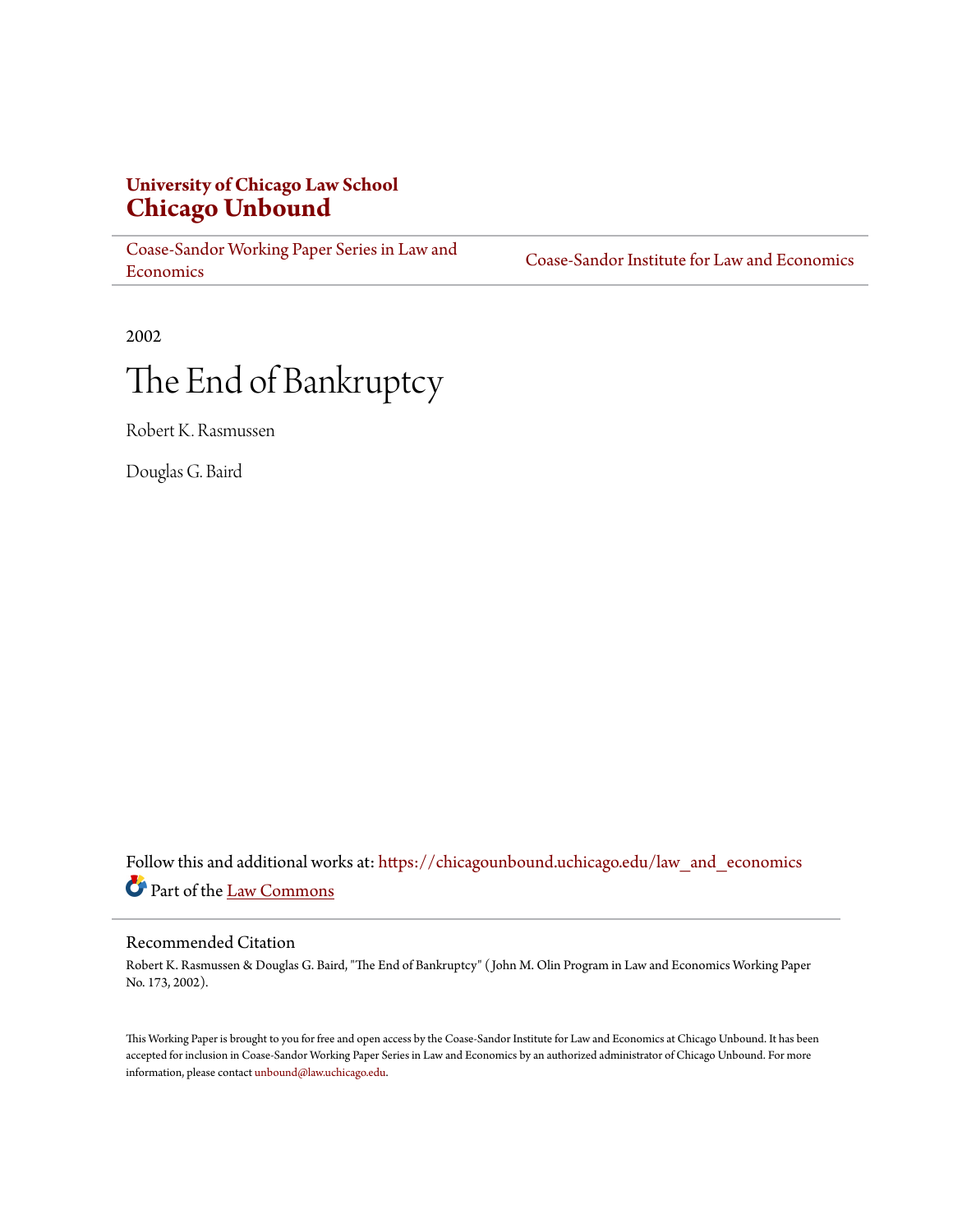# CHICAGO

## **JOHN M. OLIN LAW & ECONOMICS WORKING PAPER NO. 173 (2D SERIES)**



# The End of Bankruptcy

*Douglas G. Baird and Robert K. Rasmussen*

# **THE LAW SCHOOL THE UNIVERSITY OF CHICAGO**

This paper can be downloaded without charge at: The Chicago Working Paper Series Index: http://www.law.uchicago.edu/Lawecon/index.html

The Social Science Research [Network Electronic](http://www.law.uchicago.edu/Publications/Working/index.html) Paper Collection: http://ssrn.com/abstract\_id=359241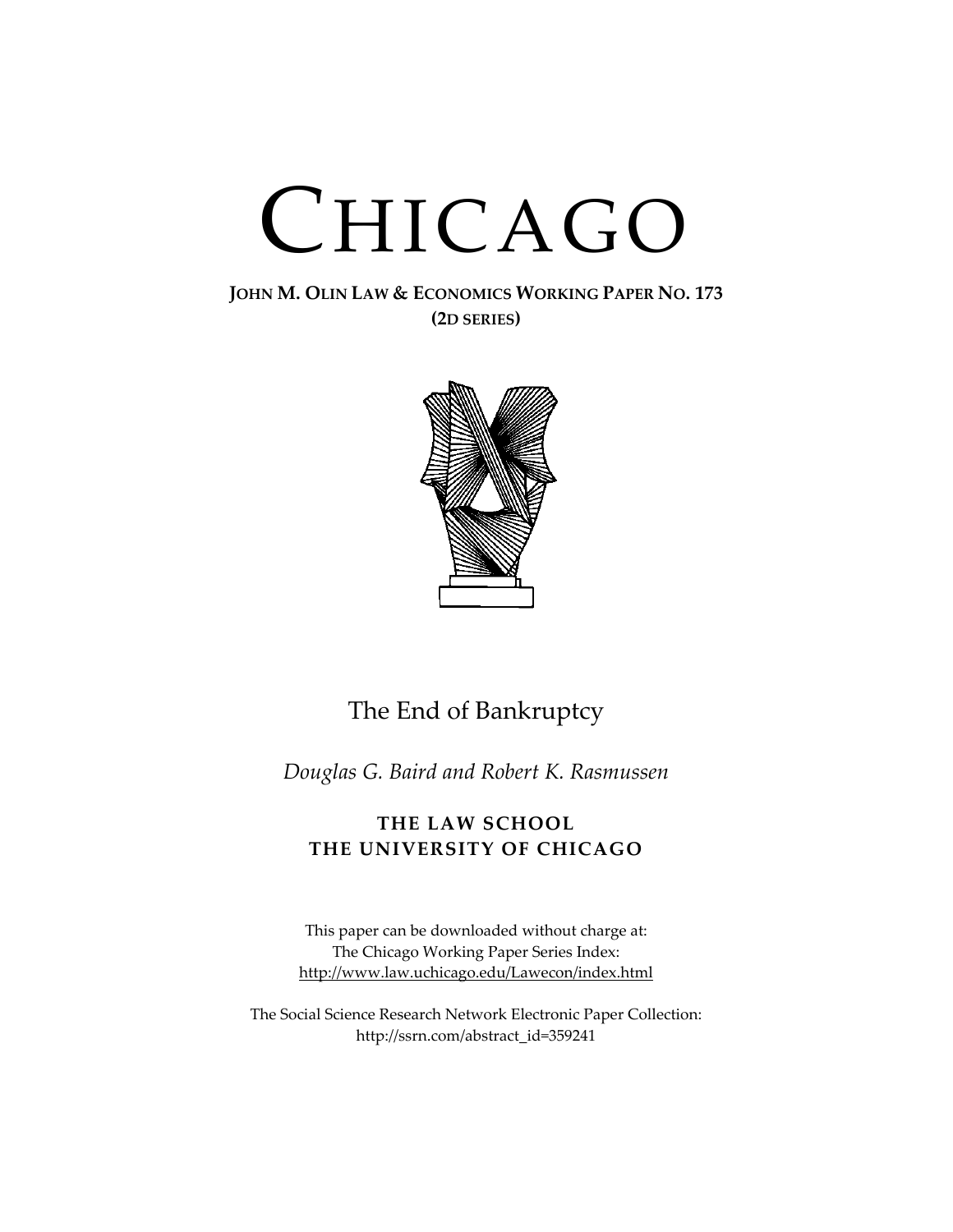## The End of Bankruptcy

#### *Douglas G. Baird[\\*](#page-2-0) & Robert K. Rasmussen[\\*\\*](#page-2-1)*

#### ABSTRACT

The law of corporate reorganizations is conventionally justified as a way to preserve a firm's going-concern value: Specialized assets in a particular firm are worth more together in that firm than anywhere else. This paper shows that this notion is mistaken. Its flaw is that it lacks a welldeveloped understanding of the nature of a firm. Initially, it is easy to confuse size with specialization and overstate the extent to which assets are dedicated to a particular enterprise. Even when such dedicated assets exist, they often do not need to stay in the same firm. As Coase taught us, as the costs of contracting go down, so too does the value of keeping assets in a particular firm.

But even when specialized assets must be kept inside a firm, two other forces limit the need for a traditional law of corporate reorganizations. Capital structures are increasingly designed with financial distress in mind. For these firms, control rights shift from one set of investors to another as the firm encounters difficulty. Such firms either never file for bankruptcy, or, if they do, it is only to vindicate the predetermined allocation of control rights. Even where control rights are not sensibly allocated, a quick sale of the firm restores order. When firms can be sold as going concerns, the need for the traditional negotiated plan of reorganization disappears.

The vast majority of firms in financial distress never enter bankruptcy. Today the Chapter 11 of a large firm is an auction of the assets, followed by litigation over the proceeds. To the extent we understand the law of corporate reorganizations as providing a collective forum in which creditors and their common debtor fashion a future for a firm that would otherwise be torn apart by financial distress, we may safely conclude that its era has come to an end.

<span id="page-2-0"></span><sup>\*</sup> Harry A. Bigelow Distinguished Service Professor, University of Chicago Law School. Forthcoming in the *Stanford Law Review*.

<span id="page-2-1"></span><sup>\*\*</sup> Associate Dean for Academic Affairs and Professor of Law, Vanderbilt Law School. We thank Barry Adler, Marcus Cole, Michael Hilgers, Richard Levin, Alan Littmann, Eric Posner, Mark Ramseyer, and David Skeel for their help. Prior versions of this Article were presented at the University of Chicago Law School and the Annual Meeting of the American Law and Economics Association. For his support and insight throughout this project, we are especially grateful to our colleague Edward Morrison. We also thank the John M. Olin Foundation, the Sarah Scaife Foundation, the Lynde & Harry Bradley Foundation, and the Dean's Fund at Vanderbilt for research support.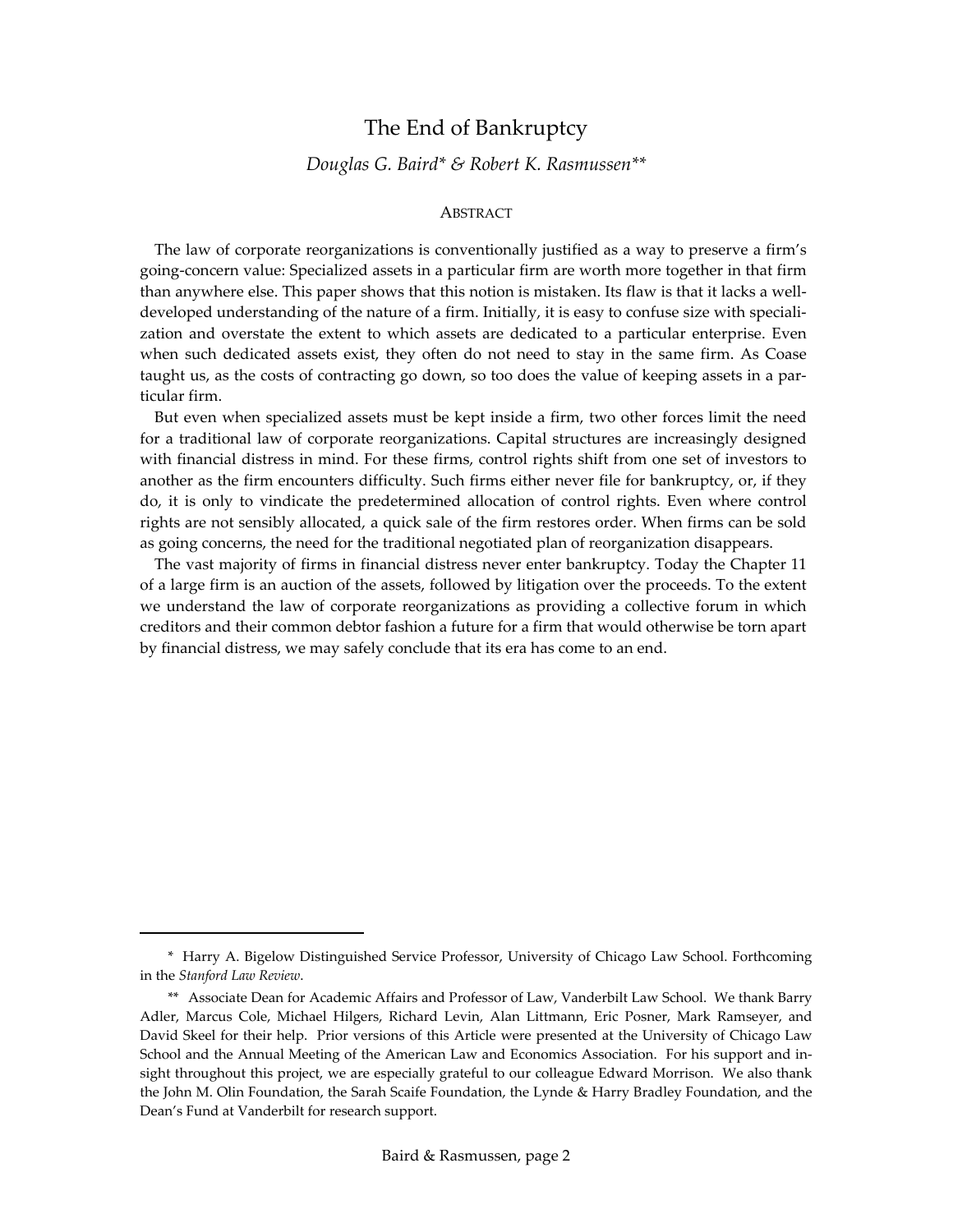#### **INTRODUCTION**

<span id="page-3-6"></span>Corporate reorganizations have all but disappeared. Giant corporations make headlines when they file for Chapter 11, but they are no longer using it to rescue a firm from imminent failure. Many use Chapter 11 merely to sell their assets and divide up the proceeds. TWA filed only to consummate the sale of its planes and landing gates to American Airlines.[1](#page-3-0) Enron's principal assets, including its trading operation and its most valuable pipelines, were sold within a few months of its bankruptcy petition.[2](#page-3-1) Within weeks of filing for Chapter 11, Budget sold most of its assets to the parent company of Avis[.3](#page-3-2) Similarly, Polaroid entered Chapter 11 and sold most of its assets to the private equity group at BankOne.[4](#page-3-3) Even when a large firm uses Chapter 11 as something other than a convenient auction block, its principal lenders are usually already in control and Chapter 11 merely puts in place a pre-existing deal.[5](#page-3-4) Rarely is Chapter 11 a forum where the various stakeholders in a publicly held firm negotiate among each other over the firm's destiny.

Large firms, of course, form only a tiny portion of the Chapter 11 docket.[6](#page-3-5) For the vast majority of firms in financial trouble, the traditional corporate reorganization has become increasingly irrelevant. Of the half a million firms that will fail this year, only 10,000 will file for Chapter 11, half of what we saw a decade ago.[7](#page-3-6) The typical case is the

 $\overline{a}$ 

<span id="page-3-5"></span>6. Such bankruptcies, however, do account for a substantial amount of the assets and employees that visit the bankruptcy forum.

<span id="page-3-0"></span><sup>1</sup>*. See* Susan Carey, *American Airlines', TWA Financing Plan Is Approved, Although Rivals Cry Foul*, WALL ST. J., Jan. 29, 2001, at A3.

<span id="page-3-1"></span><sup>2.</sup> The court approved the sale of Enron's trading operation only a few weeks after the bankruptcy petition was filed. *See* PETER C. FUSARO & ROSS M. MILLER, WHAT WENT WRONG AT ENRON 178 (2002). Enron completed its sale of its major pipeline to Dynergy in the first months of the bankruptcy as well. *See Dynergy to Pay Enron a \$25 Million Settlement*, N.Y. TIMES, Aug. 16, 2002, at C4. The sale of other assets also took place. *See, e.g*., Jeff St. Onge & Christopher Mumma, *Enron's \$358 Mln Wind-Asset Sale to GE is Approved*, BLOOMBERG NEWS, Apr. 11, 2002. In March 2002, Enron agreed to sell U.K. water utility Wessex Water to Malaysia's YTL Corp. for \$1.77 billion in cash and assumed debt. Enron's European coal-trading, metalstrading, and retail-supply units have also been sold. *See* Margot Habiby, *Enron CEO Says Debt, Other Claims May Total \$100 Bln*, BLOOMBERG NEWS, Apr. 12, 2002. Plans are underway to sell most of what remains by the end of the year. *See* Neela Banerjee, *Enron to Sell Major Units to Raise Cash for Settlements*, N.Y. TIMES, Aug. 28, 2002, at C1. For a more detailed application of the ideas developed in this Article to the Enron bankruptcy, see Douglas G. Baird & Robert K. Rasmussen, *Four (or Five) Easy Lessons from Enron,* 55 Vand. L. Rev. (forthcoming 2002).

<span id="page-3-2"></span><sup>3</sup>*. See Cendant, Owner of Avis, to Acquire Budget*, N.Y. TIMES, Aug. 23, 2002, at C3.

<sup>4</sup>*. See* James Bandler, *Polaroid Plans to Sell its Assets for \$265 Million,* WALL ST. J., Apr. 19, 2002, at A17.

<span id="page-3-4"></span><span id="page-3-3"></span><sup>5.</sup> A recent and altogether typical example is the August 2002 Chapter 11 filing of medical test maker Dade Behrning Inc. *See* Bruce Japsen, *Dade Behring Seeks to Reorganize*, CHI. TRIB., Aug. 2, 2002, § 3, at 1. The other large category of public Chapter 11 cases involves firms that once manufactured asbestos. *See* Christopher Bowe, *Grace Seeks Bankruptcy Deal; Chemical's U.S. Group Hit by Mounting Asbestos Claims*, FIN. TIMES, (London) Apr. 3, 2001, at 30 (noting that companies filing for bankruptcy as a result of asbestos liability within previous 12 months include W.R. Grace, Babcock & Wilcox, Pittsburgh-Corning, Owens Corning, Armstrong, and G-1 Holdings, formerly GAF). Section 524(g) of the Bankruptcy Code provides these firms with an ability to dispose of these claims that is available nowhere else. 11 U.S.C.A. § 524(g) (West 2002).

<sup>7</sup>*. See* 2001 BANKRUPTCY YEARBOOK & ALMANAC 9 (reporting 23,989 Chapter 11 filings in 1991 and 9884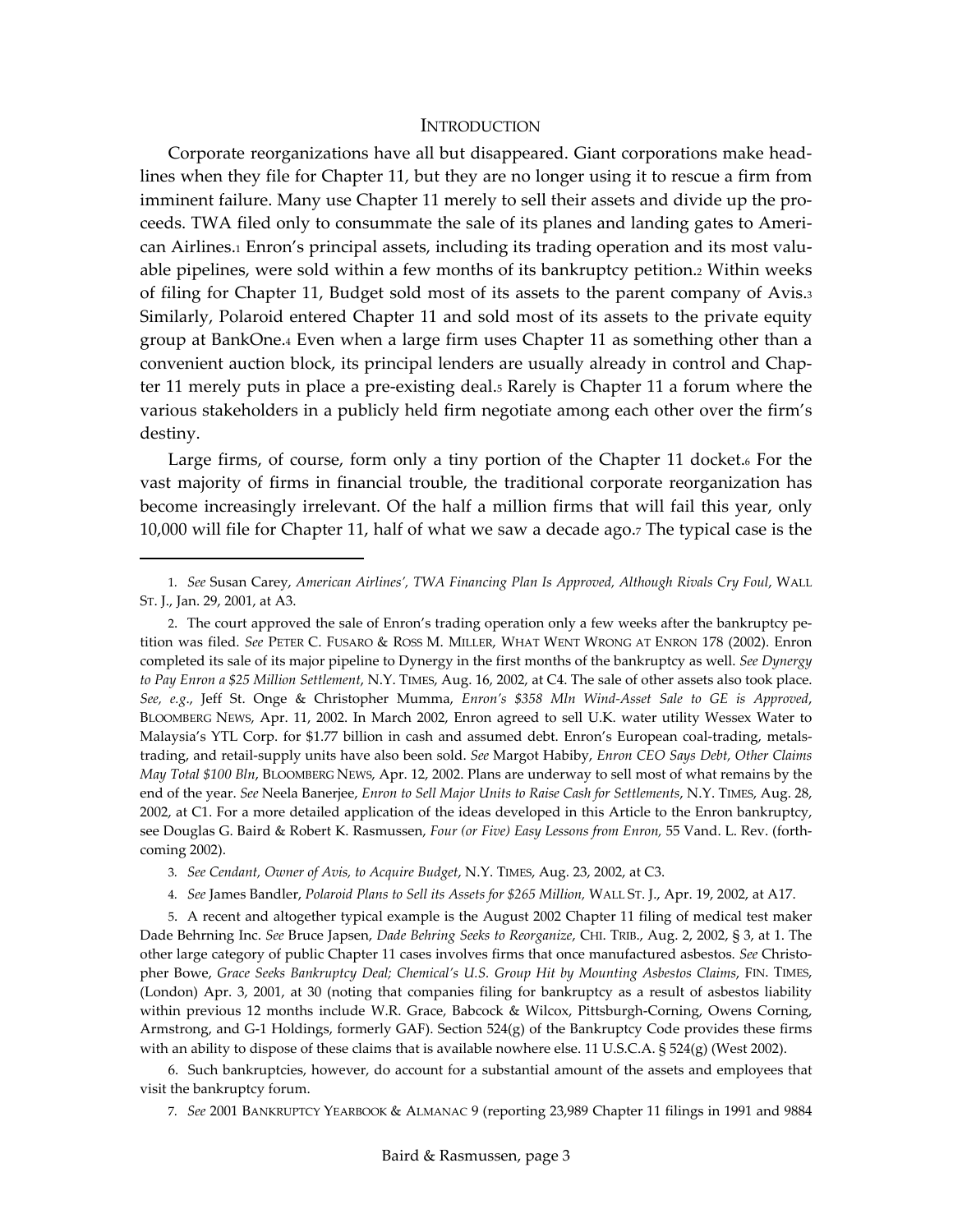electrical subcontractor who uses the bankruptcy forum to cut a deal with the I.R.S. while keeping other creditors at bay.[8](#page-4-0) Marginally competent owner-managers, bureaucratically inept tax collectors, small-time landlords and suppliers, and unsophisticated workers and tort victims populate this world.[9](#page-4-1) The business is run out of a small office with little in the way of hard assets and few long-term employees. To the extent we understand the law of corporate reorganizations as providing a collective forum in which creditors and their common debtor fashion a future for a firm that would otherwise be torn apart by financial distress, we may safely conclude that its era has come to an end.

This Article takes on the job of accounting for this new state of affairs. Our approach departs from much of recent bankruptcy scholarship in two important respects.[10](#page-4-2) Most recent debates about corporate reorganizations have focused upon capital structures and priority rights[.11](#page-4-3) People have argued about the extent to which nonbankruptcy priority rights are or should be vindicated in bankruptcy and what is the best mechanism for doing so[.12](#page-4-4) The tools of modern finance have been front and center. We show that this approach neglects foundational questions about the nature of the firm itself. One should not ask about the shape the firm's capital structure should take without understanding first why the assets in question should be located within a particular firm. In other words, rather than beginning with Modigliani and Miller's irrelevance propositions and Black-Scholes option pricing, scholars of corporate reorganization should start with Ronald Coase and *The Nature of the Firm*.

This Article differs from much of recent bankruptcy scholarship in a second respect. Rather than use the nineteenth-century railroad as the paradigmatic example of a firm

in 2000).

<span id="page-4-0"></span><sup>8.</sup> An owner-manager of a small business in trouble too often uses funds earmarked for employee withholding taxes and social security payments to keep the business's doors open. *See* Edward R. Morrison, Bankruptcy Decisionmaking: An Empirical Study (Nov. 2002) (unpublished manuscript, on file with author). Because owner-managers are personally liable for these debts, they are especially anxious to cut a deal.

<span id="page-4-1"></span><sup>9.</sup> For a comprehensive account of the Chapter 11 docket of one bankruptcy court over the course of an entire year, see Morrison, *supra* note 8.

<span id="page-4-2"></span><sup>10.</sup> For a survey of modern bankruptcy scholarship, see Douglas G. Baird, *Bankruptcy's Uncontested Axioms*, 108 YALE L.J. 573 (1998). As we make plain below, a number of the observations we bring together in this Article are immanent in the work of others, especially Barry Adler, Marcus Cole, Randy Picker, and David Skeel.

<span id="page-4-3"></span><sup>11.</sup> Among the best known of these efforts among law and economics scholars is Lucian Arye Bebchuk, *A New Approach to Corporate Reorganizations*, 101 HARV. L. REV. 775 (1988). Among more traditional bankruptcy scholars, priority rules (and in particular the absolute priority rule) have been the central focus as well. *See, e.g.*, John D. Ayer, *Rethinking Absolute Priority After* Ahlers, 87 MICH. L. REV. 963 (1989); Randolph J. Haines, *The Unwarranted Attack on New Value*, 72 AM. BANKR. L.J. 387 (1998); Bruce A. Markell, *Owners*, *Auctions, and Absolute Priority in Bankruptcy Reorganizations*, 44 STAN. L. REV. 69, 84-85 (1991).

<span id="page-4-4"></span><sup>12</sup>*. See, e.g.*, Barry E. Adler & Ian Ayres, *A Dilution Mechanism for Valuing Corporations in Bankruptcy*, 111 YALE L.J. 83 (2001); Alan Schwartz, *A Contract Theory Approach to Business Bankruptcy,* 107 Yale L.J. 1807 (1998); Philippe Aghion Oliver Hart & John Moore, *The Economics of Bankruptcy Reform,* 8 J.L. ECON. & ORG. 523 (1992); Mark J. Roe, *Bankruptcy and Debt: A New Model for Corporate Reorganization*, 83 COLUM. L. REV. 527 (1983).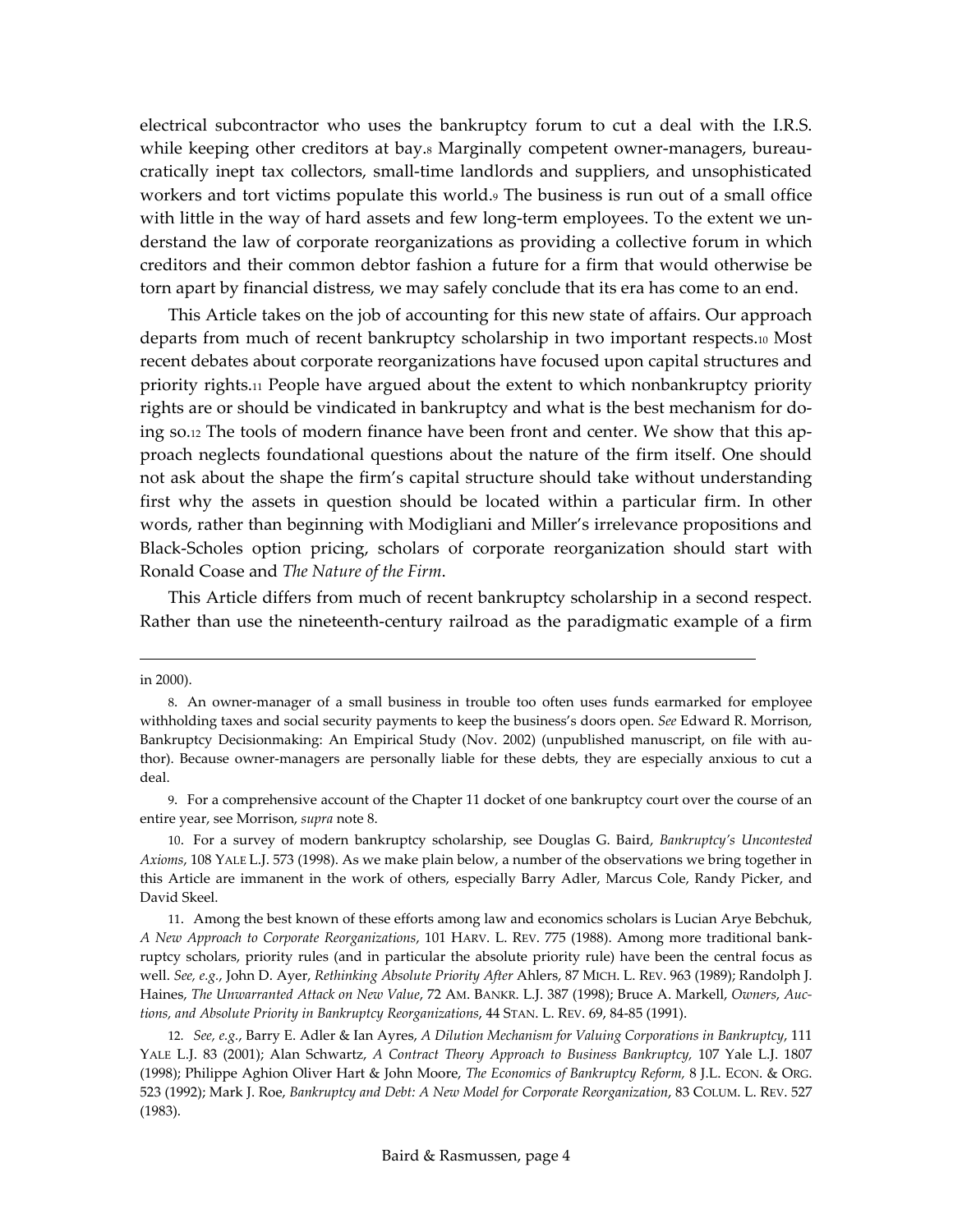that needs to be reorganized[,13](#page-5-0) we use a large number of alternative examples, drawn from both history and recent events, from the Lancaster cotton mill to the automobile assembly plant to the modern dot-com. By using historical examples of prototypical industrial firms, we show that the basic forces that undermine the usefulness of the railroad paradigm have been in place for a long time. The modern examples show how these forces have accelerated over the last twenty years.

Part I establishes the basic framework. It connects the concept of going-concern value to the nature of the firm and transaction costs. There is no special magic beyond transaction costs in accounting for any particular collection of assets assembled within a single firm. From this familiar point, it follows that transaction costs themselves put a ceiling on the value of keeping different assets together in the same firm. By importing this well-known insight into the world of corporate reorganizations, we focus squarely on the central idea in corporate reorganizations, that of preserving the "going-concern surplus," preserving the value a firm has above and beyond the liquidation value of its discrete assets.

Part II explains why firms in financial distress are unlikely to have a substantial going concern surplus. Such a surplus comes from assets that are dedicated to a particular purpose. Current law is predicated on the belief that financially distressed firms hold such assets. The oft-quoted phrase is that, absent bankruptcy law, a firm's assets would be "sold for scrap"[14 a](#page-5-1)nd value would be lost. Railroads provide an especially vivid illustration. The left-hand rails are worth little apart from the right-hand rails. We show that this example is misleading. Even at the height of the industrial revolution, railroads were a special case. Most firms did not depend upon assets that were custom-made for its operations and not of use elsewhere. The railroad paradigm makes even less sense today. In a service-based economy, intangible assets, such as a firm's proprietary business methods, are the assets most likely to be dedicated to a particular firm. Such assets, however, are precisely those that are likely to have little value when a firm is in financial distress. Many modern markets have a winner-take-all character. A hundred years ago a railroad that connected to small cities might be less successful and less profitable than a railroad that connected two larger cities. By contrast, today a bookstore or an office supply store with a business plan that is only slightly worse than a competitor's might not

<sup>13</sup>*. See, e.g.*, DAVID A. SKEEL, JR., DEBT'S DOMINION 48-69 (2001).

<span id="page-5-1"></span><span id="page-5-0"></span><sup>14</sup>*. See* United States v. Whiting Pools, Inc., 462 U.S. 198, 203 (1983) ("In proceedings under the reorganization provisions of the Bankruptcy Code, a troubled enterprise may be restructured to enable it to operate successfully in the future. Congress presumed that the assets of the debtor would be more valuable if used in a rehabilitated business than if 'sold for scrap.'"); MARK S. SCARBERRY, KENNETH N. KLEE, GRANT W. NEWTON & STEVE H. NICKLES, BUSINESS REORGANIZATION IN BANKRUPTCY 1-2 (2d ed. 2001) ("Chapter 11 of the federal Bankruptcy Code gives financially distressed businesses an opportunity to reorganize and avoid liquidation. Liquidation of a business's assets can be very costly to the persons directly involved and to society. Keeping the business in operation will often be much more desirable than liquidating it. The fundamental premise of chapter 11 of the Bankruptcy Code is that reorganization is desirable."); ROBERT L. JORDAN, WILLIAM D. WARREN & DANIEL J. BUSSEL, BANKRUPTCY 633 (5th ed. 1999) ("Society is better off also when a firm that is worth more alive than dead is successfully rehabilitated.").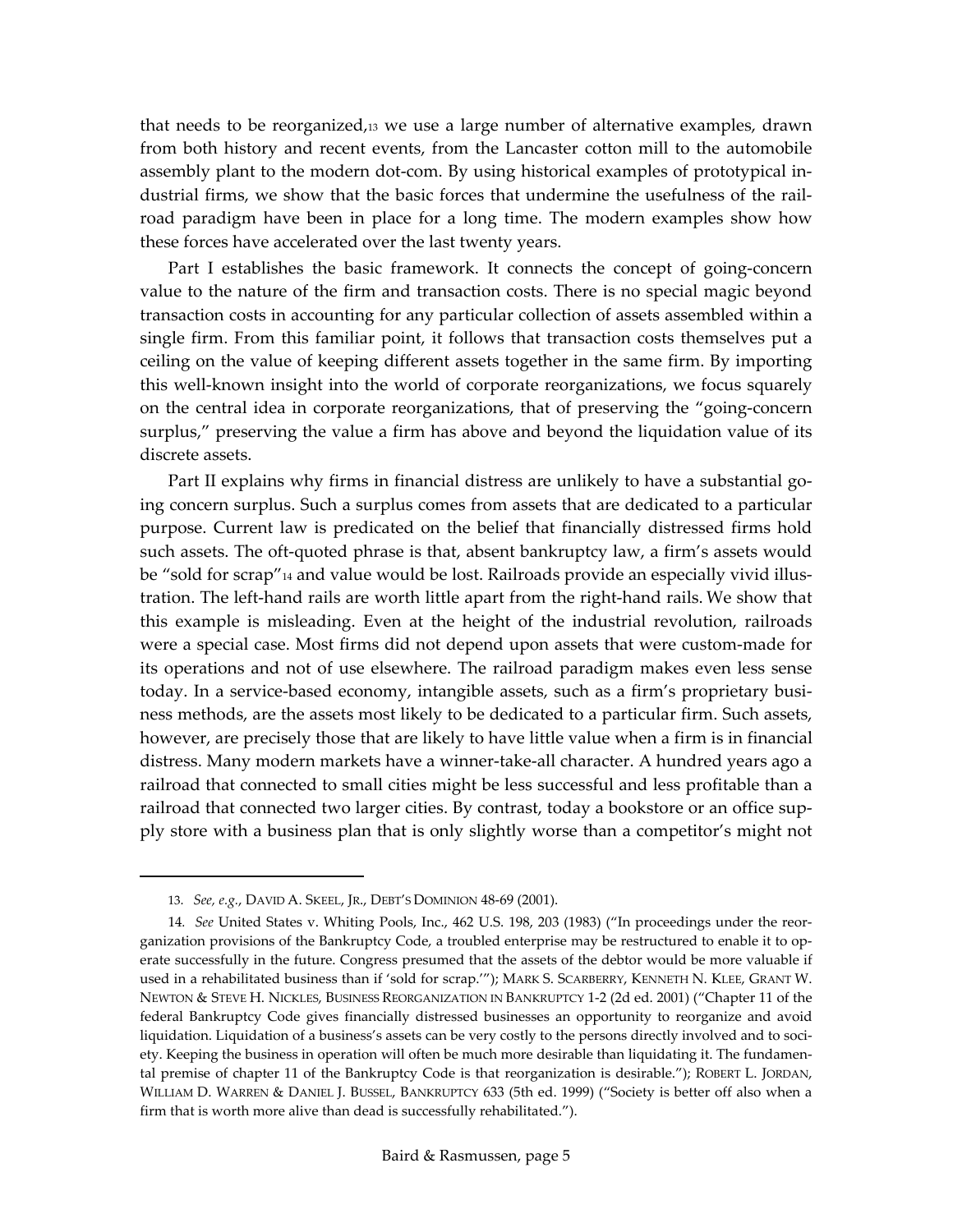be able to survive at all.

 $\overline{a}$ 

Part III shows that even when an economic enterprise depends on dedicated assets, rarely do the assets themselves need to remain in a particular firm. An economic enterprise may require collaboration among a particular group of highly skilled workers, but they do not need to work for the same firm, nor does their ability to work together depend on the continuation of any given firm. To make these points, we again draw on a number of different examples. We focus in particular on examples from the early history of the automobile industry. Even here, where it is commonly assumed that highly specialized assets require vertical integration of production within a single firm,[15](#page-6-0) keeping assets together in a single firm was not in fact so important.[16](#page-6-1)

Part IV suggests that law of corporate reorganizations as traditionally conceived no longer matters much even in the rare case in which a valuable economic enterprise requires that dedicated assets be locked up in a single firm. Two things have changed in recent times. Investors in nineteenth-century railroads relied on primitive investment contracts that scarcely differed from real estate mortgages. Today's investors allocate control rights among themselves through elaborate and sophisticated contracts that already anticipate financial distress. In the presence of these contracts, a law of corporate reorganizations is largely unnecessary[.17](#page-6-2) As long as the parties whose interests are at stake have already decided among themselves what will happen in bad states of the world, nothing is to be gained by second-guessing them.

A second development makes corporate reorganizations less important. In the nineteenth century, no single group of investors could amass the capital needed to buy large firms, and the market for small ones was undeveloped. Today, both small and large firms can be sold as going concerns, inside of bankruptcy and out. The ability to sell entire firms and divisions eliminates the need for a collective forum in which the different players must come to an agreement about what should happen to the assets. That deci-

<span id="page-6-0"></span><sup>15</sup>*. See* Robert F. Freeland, *Creating Holdup Through Vertical Integration: Fisher Body Revisited*, 43 J.L. & ECON. 33, 34 (2000) ("Most accounts focus on physical assets, arguing that vertical integration is driven by investment in specialized plant and equipment."). Indeed, the notion now widespread among economists that asset specificity drives vertical integration started with the example of General Motors' acquisition of Fisher Body. *See* Benjamin Klein, Robert G. Crawford & Armen A. Alchian, *Vertical Integration, Appropriable Rents, and the Competitive Contracting Process*, 21 J.L. & ECON. 297, 307-10 (1978).

<span id="page-6-1"></span><sup>16.</sup> We reject the conventional wisdom that asset-specificity drives vertical integration, and our views are inconsistent with the assertions a number of economists have made about General Motors' acquisition of Fisher Body. One of us explains at greater length elsewhere how these economists were led astray. *See* Douglas G. Baird, *In Coase's Footsteps*, 70 U. CHI. L. REV. (forthcoming 2003). But the basic story and the contemporaneous evidence economists overlooked are set out below. *See infra* note 119. Our basic observations here (and elsewhere) are, not surprisingly, consistent with what Ronald Coase has said for many decades. *See* Ronald H. Coase, *The Nature of the Firm: Origin, in* THE NATURE OF THE FIRM: ORIGINS, EVOLUTION, AND DEVELOPMENT 34, 45 (Oliver E. Williamson & Sidney G. Winter eds., 1993) (quoting from a letter he wrote in 1932).

<span id="page-6-2"></span><sup>17.</sup> When involuntary tort victims loom large in the capital structure, of course, we cannot rely upon contracts to sort things out. It is no accident that asbestos cases now are a significant part of the Chapter 11 docket involving large firms. *See* Bowe, *supra* note 5.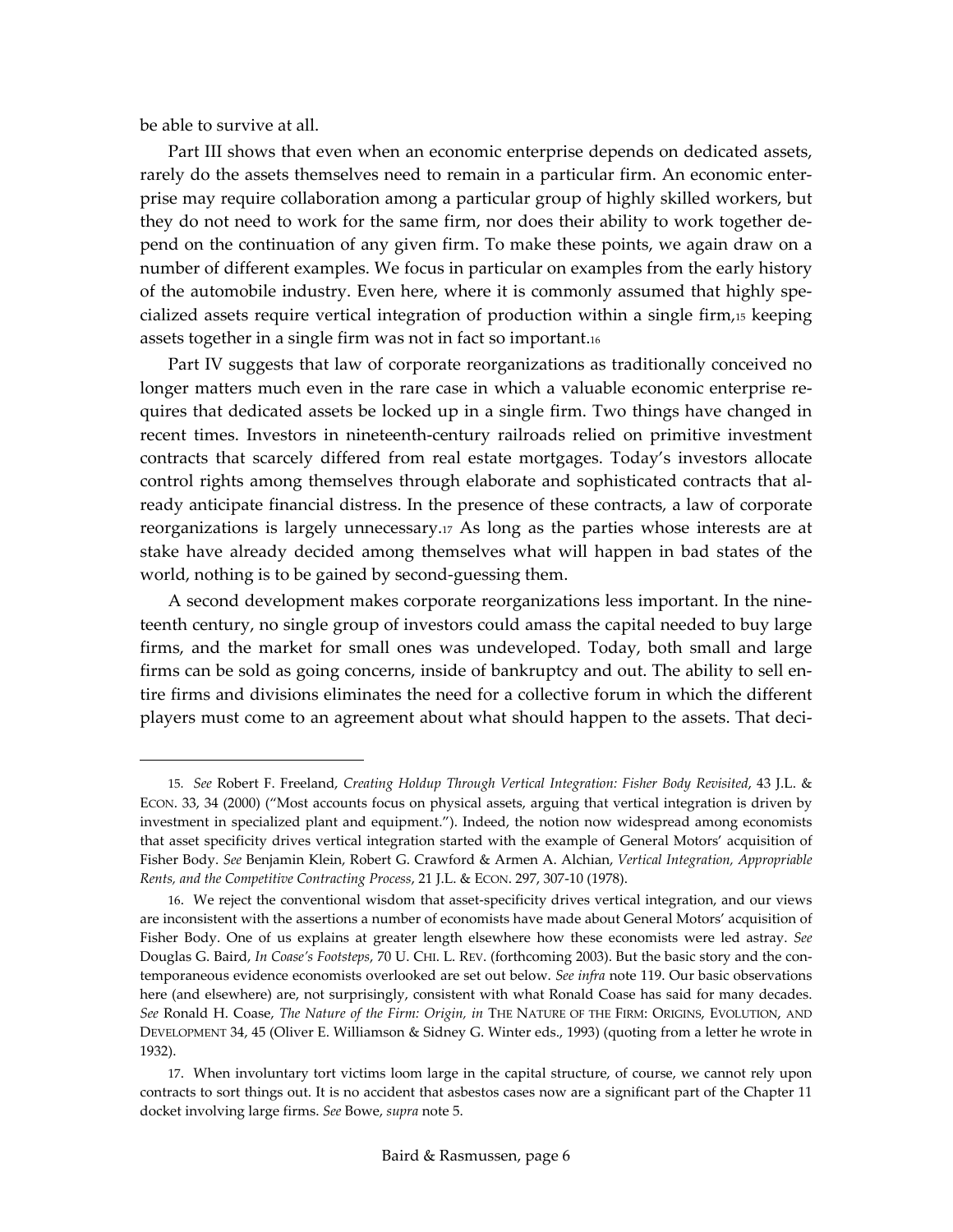sion can be left to the new owners.[18](#page-7-0)

We conclude with a few brief observations about small firms and corporate reorganizations. Small firms constitute the vast bulk of Chapter 11 filings in sheer numbers, but the total amount of assets at risk for most firms that enter Chapter 11 are modest relative to the large firms in Chapter 11.[19](#page-7-1) In the typical small Chapter 11 filing, the bankruptcy judge is asked to decide whether the plumber, travel agent, or jeweler should be given another chance to run her small business. We suggest that the debate focus squarely upon whether its benefits (which inure largely to owner-managers who derive psychic income from running their own business) justify its costs (which fall upon tax collectors, unpaid workers, and others who are poorly positioned to bear risk).

Each of the independent strands of analysis we develop in this Article reinforces the others. In the aggregate, they explain what bankruptcy judges and practitioners have increasingly come to recognize: The face of bankruptcy practice has changed dramatically over the last decade. To show how fundamental the change has been, however, we must first locate the law of corporate reorganizations with a coherent theory of the firm. This is the task to which we turn in Part I.

#### I. CORPORATE REORGANIZATIONS AND THE NATURE OF THE FIRM

In the fall of 1931, a twenty-year-old undergraduate left England to spend the year in the United States on a traveling fellowship.[20](#page-7-2) The trip was in lieu of a final year at the London School of Economics. His research project was both simple and topical. Lenin had boasted that he would turn the Soviet Union into one giant factory.<sub>21</sub> This undergraduate wanted to write an essay explaining why such an ambition was doomed to fail. There were, of course, large firms. Henry Ford built the giant River Rouge Works. Iron ore began at one end, and cars emerged at the other. Nevertheless, it would seem that there had to be some natural limit on the size of an enterprise.

This undergraduate believed that by spending a year touring the United States to interview its entrepreneurs and economists, he would be able to show why factories could not become arbitrarily large.[22](#page-7-4) He soon discovered, however, that he had to be able to answer other questions as well. Why were large firms needed at all? What prevented production from taking place through transactions among arbitrarily small firms in the

<span id="page-7-0"></span><sup>18.</sup> Enron provides an example. The market for energy trading shrank in the first half of 2002, but the decision about whether to cut back Enron's trading operations did not have to be made in the bankruptcy court. Instead, the decision rested with the new buyer. *See UBS Warburg Cuts Division Staffed by Team at En*ron, WALL ST. J., Aug. 21, 2002, at C9. As a result, the bankruptcy court can focus on what it does bestallocating responsibility for the frauds and misdeeds that brought about the bankruptcy.

<span id="page-7-1"></span><sup>19.</sup> The vast majority of firms in Chapter 11 have less than \$1 million in assets. These aggregated together constitute a smaller pool of assets than one finds just in the two or three largest Chapter 11 cases each year. *See* Morrison, *supra* note 8.

<span id="page-7-2"></span><sup>20</sup>*. See* Coase, *supra* note 16, at 38-39.

<span id="page-7-3"></span><sup>21</sup>*. See id*. at 38.

<span id="page-7-4"></span><sup>22</sup>*. See id.* at 38-39*.*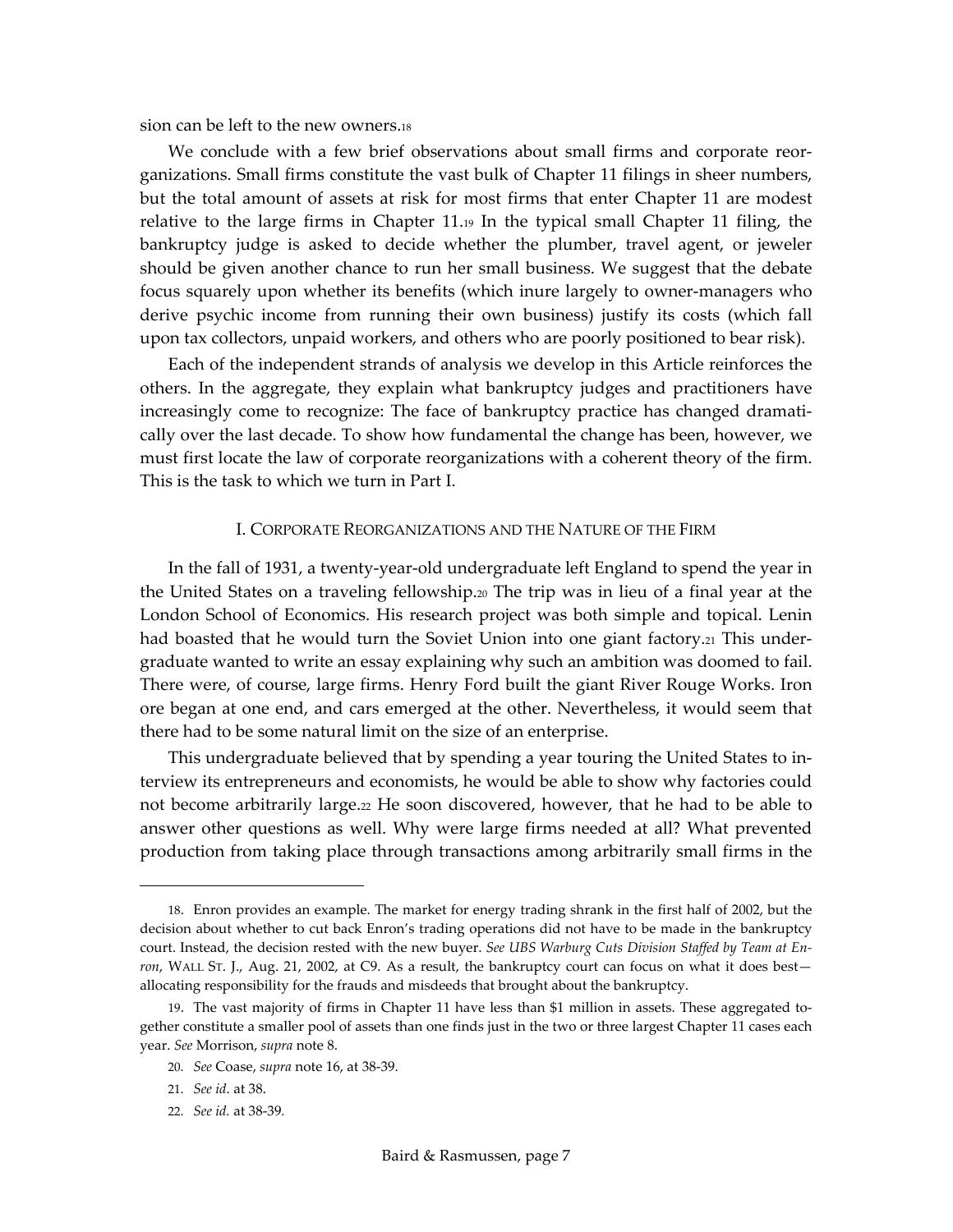marketplace? Indeed, what was the difference between activity inside a firm and outside it? One could make no progress on his initial question or any of the others without first gaining some purchase on the nature of the firm. This task was quite beyond the reach of an ordinary undergraduate. Ronald Coase, however, was no ordinary undergraduate[.23](#page-8-0)

The insights Coase developed during his trip must be the starting place for those who ask foundational questions about the structure of corporations. The transaction cost literature spawned by Coase now dominates the theory of the firm.[24](#page-8-1) Where an activity takes place—inside a firm or between two firms in the market—turns solely on a question of comparative advantage. The touchstone is which method of organizing allows the activity to be done more cheaply. This in turn depends on the relative transaction costs of the potential organizational routes.

Much of this literature in recent years has focused on the elusive boundary between transactions in the firm and in the marketplace. A firm itself can be understood as a nexus of contracts.[25](#page-8-2) Left largely unexplored, however, has been the relationship between the formal legal entity such as a corporation and the economic idea of a "firm." While perhaps of little moment to economists, it is all important to a coherent account of the law of corporate reorganizations. The law clearly demarcates which assets belong to which legal entities. A Chapter 11 petition raises the question whether the assets that legally belong to *this firm* should remain with *this firm.*[26](#page-8-3) Coase asked the question of what explained whether a transaction would be located in a firm or in the market.[27](#page-8-4) In the same spirit, reorganization law ought to begin by ascertaining the value of keeping *particular* assets together inside a *given* firm. (The alternative is for these assets to be returned to the market, where they may be reassembled in whole or in part in another firm.) We have a going-concern surplus (the thing the law of corporate reorganizations

<span id="page-8-0"></span><sup>23.</sup> The paper that emerged from the trip was R.H. Coase, *The Nature of the Firm,* 4 ECONOMICA 386 (1937). This paper was in large part responsible for the Nobel Memorial Prize in Economics being awarded to Coase in 1991.

<span id="page-8-1"></span><sup>24.</sup> See HAROLD DEMSETZ, OWNERSHIP, CONTROL, AND THE FIRM 144 (1988). Major works in this vein include OLIVER E. WILLIAMSON, THE ECONOMIC INSTITUTIONS OF CAPITALISM: FIRMS, MARKETS, RELATIONAL CON-TRACTING (1985); OLIVER E. WILLIAMSON, THE MECHANISMS OF GOVERNANCE (1996); Sanford J. Grossman & Oliver D. Hart, *The Costs and Benefits of Ownership: A Theory of Vertical and Lateral Integration,* 94 J. POL. ECON. 691 (1986); Paul L. Joskow, *Asset Specificity and the Structure of Vertical Relationships: Empirical Evidence*, 4 J.L. ECON. & ORG. 95 (1988).

Property rights theory is a further development of these ideas. *See* OLIVER HART, FIRMS, CONTRACTS AND FINANCIAL STRUCTURE (1995); Oliver Hart & John Moore, *Property Rights and the Nature of the Firm,* 98 J. POL. ECON. 1119 (1990). For an overview of the development of this literature, see Edward B. Rock & Michael L. Wachter, *Islands of Conscious Powers: Law, Norms, and the Self-Governing Corporation,* 149 U. PA. L. REV. 1619, 1630-36 (2001).

<span id="page-8-2"></span><sup>25.</sup> This idea was first set out in Michael C. Jensen & William H. Meckling, *Theory of the Firm: Managerial Behavior, Agency Costs, and Ownership Structure*, 3 J. FIN. ECON. 305, 310 (1976).

<span id="page-8-3"></span><sup>26.</sup> Indeed, large firms today increasingly consist of affiliated groups of legally distinct corporations. Adroit use of corporations allow investors to ensure that some of an enterprise's assets never enter the bankruptcy forum. See STEVEN L. SCHWARCZ, STRUCTURED FINANCE: A GUIDE TO THE PRINCIPLES OF ASSET SECURITI-ZATION (2d ed. 1993).

<span id="page-8-4"></span><sup>27</sup>*. See* Coase, *supra* note 23, at 390-92.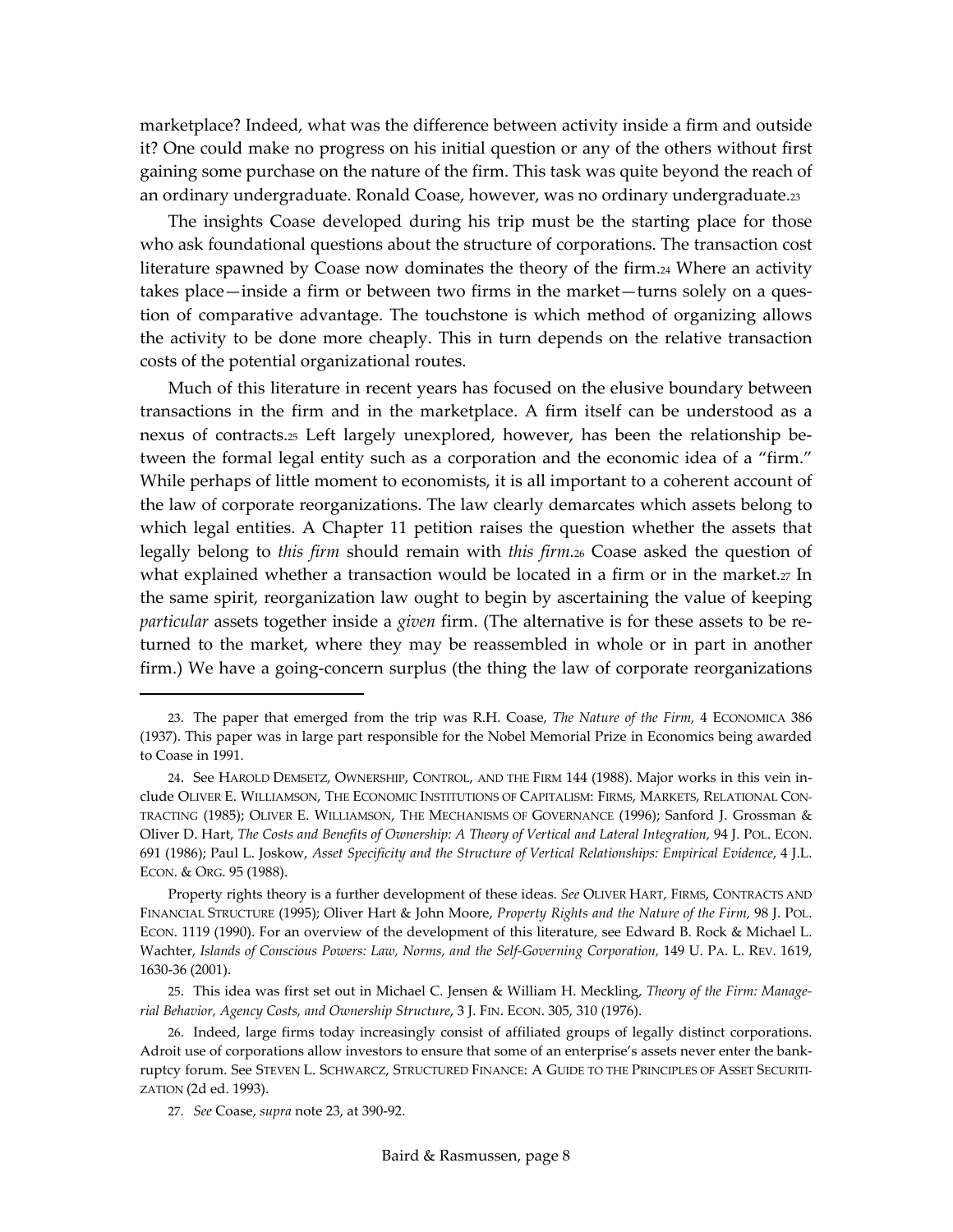exists to preserve) only to the extent there are assets that are worth more if located within an existing firm. If all the assets can be used as well elsewhere, the firm has no value as a going concern.[28 I](#page-9-0)n the next two Parts, we show that such assets are increasingly hard to find. Even if certain assets are best used together with other assets, it often does not matter whether these assets are used in conjunction with other assets in a particular existing firm, or whether they are moved to an altogether different one.

#### II. FIRMS AND DEDICATED ASSETS

In this Part, we begin by delineating the attributes of financially distressed railroads that necessitated a law of corporate reorganizations. These corporations had dedicated assets that were being put to their highest valued use. While railroads have remained the common paradigm for corporate reorganizations, they were in fact not representative of firms in the Industrial Age. We examine the archetypal firm of the period and show that it depended relatively little on specialized assets. In our own time, specialized assets matter even less. The specialized assets of a firm today are often intangible, such as its business know-how. In a winner-take-all economy, such assets are likely to have value only for the firms that flourish and not the ones that encounter financial distress.

#### A. *Railroads and Going-Concern Value*

<span id="page-9-0"></span> $\overline{a}$ 

The usual account of the law of corporate reorganizations assumes that firms today that cannot pay their obligations are like the nineteenth-century railroads. [29 A](#page-9-1)t its inception in the late nineteenth century, the law of corporate reorganizations focused exclusively on railroads. Many railroads turned an operating profit, but could not hope to recoup their construction costs[.30 T](#page-9-2)heir assets were being put to their highest and best use. Indeed, the iron rails and wooden ties connecting two cities had no use other than as a railroad. In addition, the railroads lacked a coherent capital structure. In the course of their construction, railroads issued dozens of different types of investment instruments, putting up different stretches of track and other assets as collateral for each bond.[31](#page-9-3)

The options for dealing with an economically sound but financially distressed railroad in the nineteenth century were limited. A cash sale was simply out of the question.

<sup>28.</sup> Human capital, of course, is one of the assets located inside a firm.

<span id="page-9-1"></span><sup>29</sup>*. See* Douglas G. Baird & Robert K. Rasmussen, *Boyd's Legacy and Blackstone's Ghost,* 1999 SUP. CT. REV. 393, 397-408 (discussing how the moden law of corporate reorganizations evolved through judicial decisions*)*.

<span id="page-9-2"></span><sup>30.</sup> For detailed descriptions of this history, see SKEEL, *supra* note 13, at 48-69; Douglas G. Baird & Robert K. Rasmussen, *Control Rights, Priority Rights, and the Conceptual Foundations of Corporate Reorganizations,* 87 VA. L. REV. 921, 925-36 (2001).

<span id="page-9-3"></span><sup>31</sup>*. See, e.g*., STUART DAGGETT, RAILROAD REORGANIZATION 196-200 (1908) (noting that by 1889, the Atchison, Topeka, and Santa Fe had 7010 miles of track and 41 different types of bonds, each secured by different assets); 2 ROBERT T. SWAINE, THE CRAVATH FIRM AND ITS PREDECESSORS 1819-1948, at 169 (1948) (stating that the Frisco had 30 different issues of securities other than equipment trusts and terminal bonds, most of them secured by liens on single constituent lines).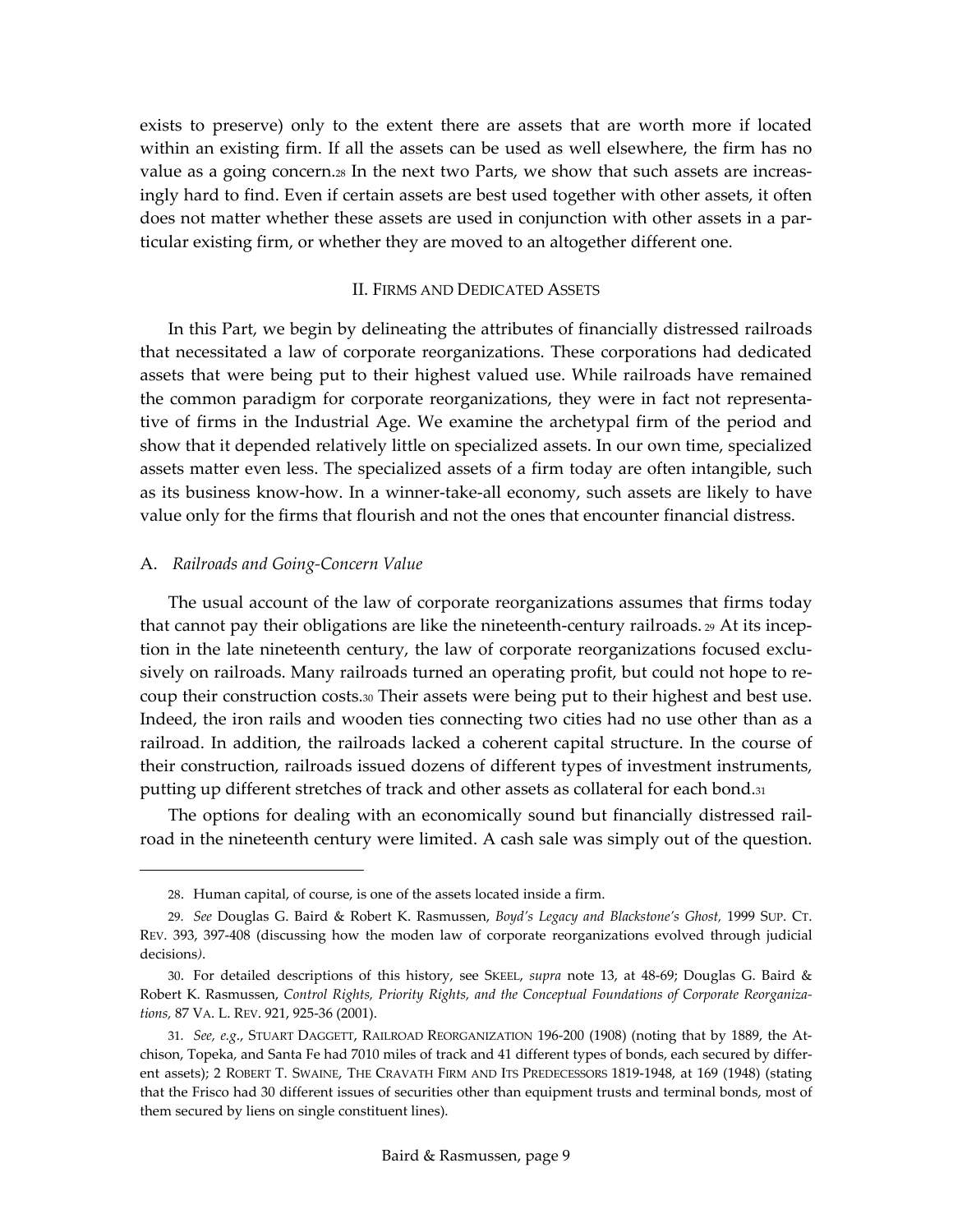It cost \$20,000 to \$30,000 to build a single mile of track on the Great Plains.[32 I](#page-10-0)n more difficult terrain, the cost would be \$80,000 or more[.33](#page-10-1) No single individual or group of individuals could amass sufficient capital to buy an established line as a unit. The law of corporate reorganizations came into being as a result. Lawyers and the investment bankers who sold the bonds in the first instance created it by extending the existing legal device of an equity receivership.[34](#page-10-2) As the receivership developed, its salient features emerged: a stay of the collection activity of creditors, the infusion of operating funds, and negotiations among representatives of the various debtholders over a new capital structure. Judges entered the picture to resolve disputes and ensure the agreed-upon capital structure was fair and equitable to those who dissented.

Modern Chapter 11 derives its principal features from the equity receivership. The assumption that the railroad is the prototypical firm in financial distress, however, is suspect. Even at its height, the Industrial Revolution did not depend upon large firms with specialized assets dedicated exclusively to them. In the next section, we illustrate this point by focusing on the iconic firm of the Industrial Revolution—the Lancaster textile mill.

#### B. *Ermen & Engels and Going-Concern Value*

Lancaster's textile mills dominated England's economy in the nineteenth century[.35](#page-10-3) For the first time, cloth became readily available. Through its export, England amassed wealth on a scale never seen before. The average mill employed 400 workers.[36](#page-10-4) Machinery was organized around a central steam engine. Gears and belts extending from it powered the spindles and accidents were common[.37 B](#page-10-5)y 1835, a quarter of a million people worked in the cotton industry[.38 E](#page-10-6)rmen & Engels is a representative example of these firms. Indeed, it is perhaps the iconic firm of the Industrial Revolution.[39 F](#page-10-7)ormed in 1838, Ermen & Engels made sewing thread in a large four-story factory[.40](#page-10-8) Its "Diamond

<span id="page-10-0"></span><sup>32</sup>*. See* DAVID H. BAIN, EMPIRE EXPRESS: BUILDING THE FIRST TRANSCONTINENTAL RAILROAD 198 (1999).

<sup>33</sup>*. See id*. at 102.

<span id="page-10-2"></span><span id="page-10-1"></span><sup>34</sup>*. See* Robert W. Gordon, *Legal Thought and Legal Practice in the Age of American Enterprise, 1870-1920*, *in* PROFESSIONS AND PROFESSIONAL IDEOLOGIES IN AMERICA 70, 101-10 (Gerald L. Geison ed., 1983).

<span id="page-10-3"></span><sup>35.</sup> The industry also gave rise to *Raffles v. Wichelhaus*, 159 Eng. Rep. 375 (1864). With its two ships Peerless, the case remains a staple of first-year contracts.

<sup>36.</sup> P.L. COTTRELL, INDUSTRIAL FINANCE 1830-1914, at 23 (1980).

<span id="page-10-5"></span><span id="page-10-4"></span><sup>37</sup>*. See* FRIEDRICH ENGELS, THE CONDITION OF THE WORKING CLASS IN ENGLAND 185-86 (W.O. Henderson & W.H. Chaloner eds. & trans., 1958) (1845).

<span id="page-10-6"></span><sup>38</sup>*. See* J.R.T. HUGHES, FLUCTUATIONS IN TRADE, INDUSTRY AND FINANCE: A STUDY OF BRITISH ECONOMIC DEVELOPMENT 1850-1860, at 98 (1960).

<span id="page-10-7"></span><sup>39.</sup> The junior partner at Ermen & Engels actively wrote about social conditions in England and in Europe, and his perspective on markets and firms, formed while working at Ermen & Engels, became well known. For a representative example of his views, see KARL MARX & FRIEDRICH ENGELS, THE COMMUNIST MANIFESTO (1848). For a discussion locating Engels with the Lancaster cotton industry in economics, see George R. Boyer, *The Historical Background of the Communist Manifesto*, J. ECON. PERSP., Fall 1998, at 151.

<span id="page-10-8"></span><sup>40.</sup> 1 W.O. HENDERSON, THE LIFE OF FRIEDRICH ENGELS 200, 216 (1976).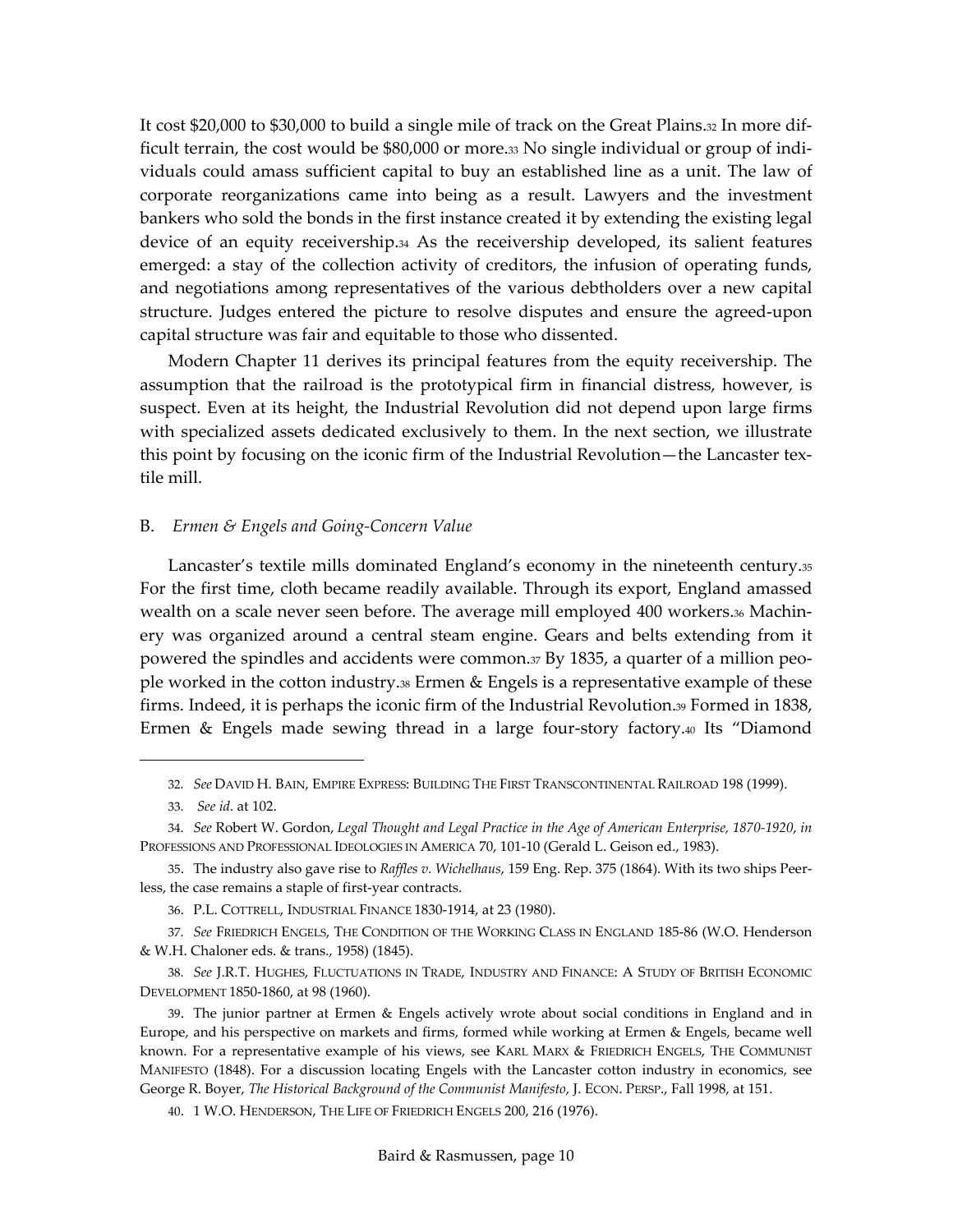Thread" was sold with a distinctive logo of three red towers.[41](#page-11-0)

Ermen & Engels, like other mills, brought with it a large measure of human misery. As one of the managers of Ermen & Engels observed:

The atmosphere in the factories is generally both damp and warm . . . . Even if the ventilation of the factory is very good, the air is still foul, stuffy, and deficient in oxygen. It is polluted with dust and the smell of stale machine oil, with which the floor is generally impregnated[.42](#page-11-1)

Until the 1840s, the average work week was seventy-six hours.[43](#page-11-2) Half of the workers were children who spent most of their waking lives tying pieces of broken thread together surrounded by pulleys, belts and whirring machinery.[44](#page-11-3)

Ermen & Engels merged with a number of other cotton spinning firms at the end of the nineteenth century, and with several others again at the end of the twentieth century. [45](#page-11-4) Now operating under the name Coats PLC, the company controls a large part of the world's market for sewing thread and has offices throughout Europe and North America, as well as in China and Vietnam.[46](#page-11-5)

Many textile firms, however, did not enjoy the same success. Many were shut down[.47](#page-11-6) It might seem that these factories were much like railroads and that the world would have been a better place if England had had a law of corporate reorganizations at the time.[48](#page-11-7) The factory itself operated as a unit, and if the firm shut its doors, all the assets would lie idle and the workers would lose their jobs. If fights among investors shut the firm down, the value of the firm as a going concern would be lost.

But appearances are deceiving. Even though they employed hundreds, their capital requirements of firms in the textile business were much, much smaller than those of a

<span id="page-11-0"></span> $\overline{a}$ 

44*. See* ENGELS, *supra* note 37, at 158-59.

<span id="page-11-4"></span><span id="page-11-3"></span>45*. See* HENDERSON, *supra* note 40, at 230; MONOPOLIES AND MERGERS COMMISSION, COMPETITION COMMIS-SION (UNITED KINGDOM), COATS VIYELLA PLC AND TOOTAL GROUP PLC: A REPORT ON THE MERGER SITUATIONS 23 (1989), *available at*

<span id="page-11-5"></span>http://www.competition-commission.org.uk/fulltext/260c1.pdf .

46*. See* Coats PLC list of worldwide offices, at

<http://www.coats.com/80256C240031E2B6/vWeb/wpSPAR5D6JY4> (last visited Nov. 1 2002)*.* The firm's junior partner did not expect market economies, let alone his own firm, to last nearly so long. *See* HENDERSON, *supra* note 40, at 200.

<span id="page-11-6"></span>47*. See* COTTRELL, *supra* note 36, at 35 ("[L]ongevity was the exception rather than the rule during the industrial revolution.").

<span id="page-11-7"></span>48. England's first law allowing for the bankruptcy of firms as opposed to individuals was passed in 1844. This law focused on liquidating as opposed to reorganizing the firm. *See* V. MARKHAM LESTER, VICTO-RIAN INSOLVENCY: BANKRUPTCY, IMPRISONMENT FOR DEBT, AND COMPANY WINDING-UP IN NINETEENTH-CENTURY ENGLAND 222-23 (1995).

<sup>41</sup>*. See id.* at 196, 200.

<sup>42</sup>*. See* ENGELS, *supra* note 37, at 174-75.

<span id="page-11-2"></span><span id="page-11-1"></span><sup>43</sup>*. See* Joel Mokyr, *Editor's Introduction: The New Economic History and the Industrial Revolution*, *in* THE BRITISH INDUSTRIAL REVOLUTION 1, 94 (Joel Mokyr ed., 2d ed. 1999).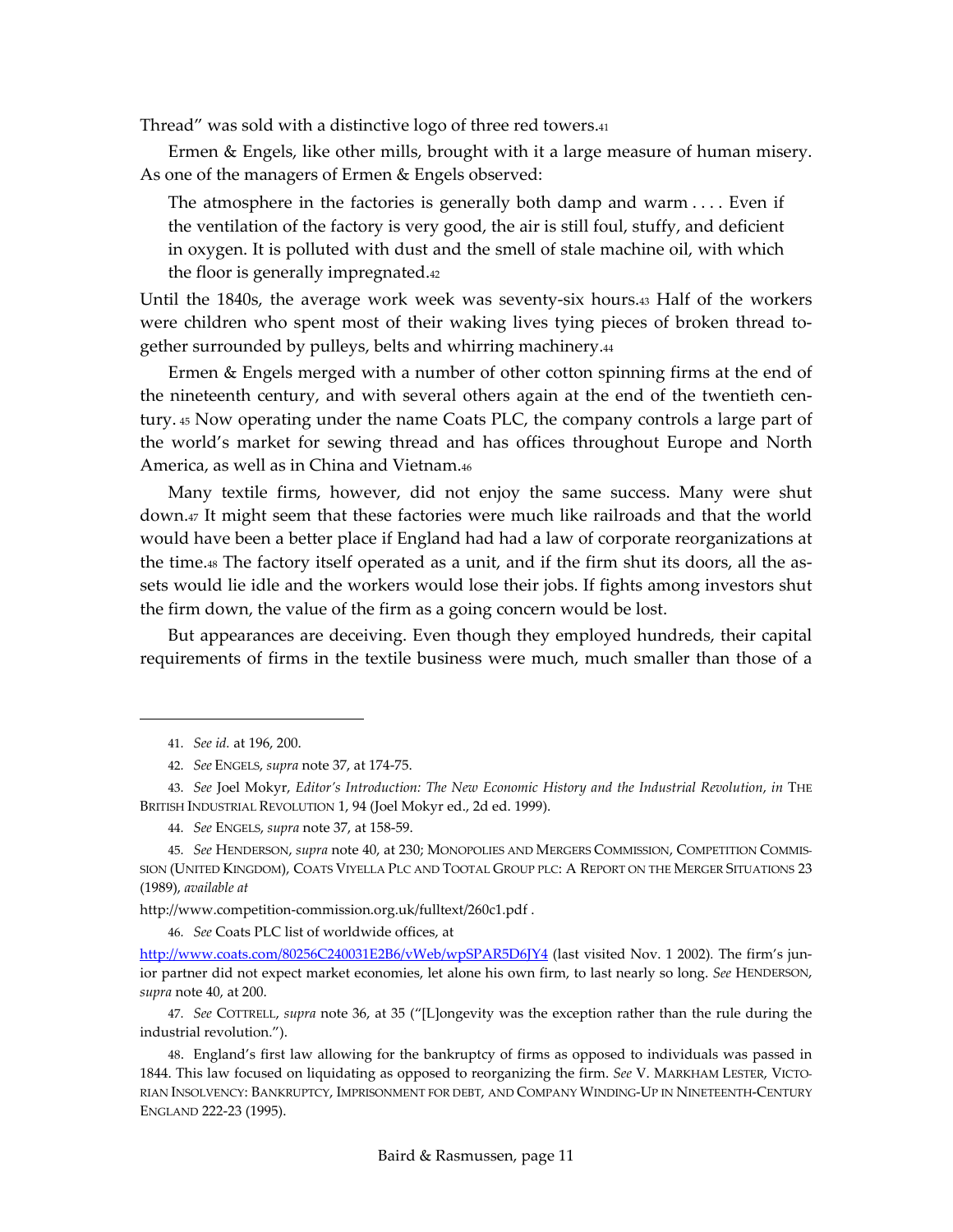railroad[.49](#page-12-0) The partners at Ermen & Engels used their own assets for the  $£50,000$  needed to build and equip a factory that employed 800 people.[50 M](#page-12-1)any firms began on a smaller scale and used the revenue generated from operating profits to expand.[51](#page-12-2) But the total amount of capital required was in any event within the reach of individual entrepreneurs.

Moreover, the machinery used to spin cotton was not dedicated to a particular physical plant, nor were the machines in any plant interdependent. Even when a factory added more sophisticated equipment, it did not need to acquire entirely new machinery. One could, for example, convert a partially hand-powered spinner into one that was fully steam-powered by replacing the headstock, at a cost of only a fifth of a new one. $52$ By the time of large firms employing hundreds of workers, the equipment that was needed to spin thread became standardized and could be added incrementally at low cost. The value that textile mills had as a going concern did not come from the way in which its assets were dedicated to the firm. What assets existed could be readily replicated. A mill could burn to the ground and it could be readily rebuilt.[53](#page-12-4) 

These attributes of the cotton mill share much in common with today's industry. The hard assets of modern businesses tend to be even less dedicated to a particular firm than those of these cotton mills. Retailers rent space in a shopping center. Manufacturers lease space in an industrial park. Because power sources are contained within machines, factories no longer have to be organized around a central source. Modern building materials—particularly reinforced concrete—make workspace flexible.[54](#page-12-5) A factory can be readily transformed to make the same product differently or another product altogether. Just as the machines used for making thread became standardized, so too has the equipment used across a broad range of our economy.[55 R](#page-12-6)etailers can acquire standardized shelving, cash registers, and furniture.

Moreover, an increasingly service-based and information-based economy requires

- <span id="page-12-2"></span>51*. See* COTTRELL, *supra* note 36, at 23 ("Cotton firms expanded mainly by the retention of profits. . . .").
- 52. G.N. VON TUNZELMANN, STEAM POWER AND BRITISH INDUSTRIALIZATION TO 1860, at 191 (1978).

<span id="page-12-0"></span><sup>49</sup>*. See, e.g*., Sidney Pollard, *Fixed Capital in the Industrial Revolution in Britain,* 24 J. ECON. HIST. 299, 314 (1964) ("In the industrialization process, the pressure for capital stems to a very large extent indeed from the needs of public utilities, rather than from the factories or the mines.").

<span id="page-12-1"></span><sup>50</sup>*. See* HENDERSON, *supra* note 40, at 216.

<span id="page-12-4"></span><span id="page-12-3"></span><sup>53.</sup> For example, the fire that destroyed Ermen & Engels' Bencliffe Mill in 1871 had little impact on the firm. With the insurance policies that covered the hard assets, the firm was able to consolidate its production, build a new mill, and continue to flourish. *See* John Smethurst, *Ermen and Engels*, MARX MEMORIAL LIBR. Q. BULL. (July-Sept. 1966).

<sup>54</sup>*. See* ROBERT LACEY, FORD: THE MEN AND THE MACHINE 104-05 (1986).

<span id="page-12-6"></span><span id="page-12-5"></span><sup>55.</sup> This development has been underway for a long time. It had already begun in the automobile industry in the 1920s, when General Motors shifted from using custom-built machine tools that could perform only one operation to general-purpose machine tools. *See* DAVID A HOUNSHELL, FROM THE AMERICAN SYSTEM TO MASS PRODUCTION 1800-1932: THE DEVELOPMENT OF MANUFACTURING TECHNOLOGY IN THE UNITED STATES 263-301 (1984) (discussing similar developments at Ford Motor Co. factory); William S. Knudsen, *"For Economical Transportation": How the Chevrolet Motor Company Applies Its Own Slogan to Production*, INDUS. MGMT., Aug. 1927, at 65-68.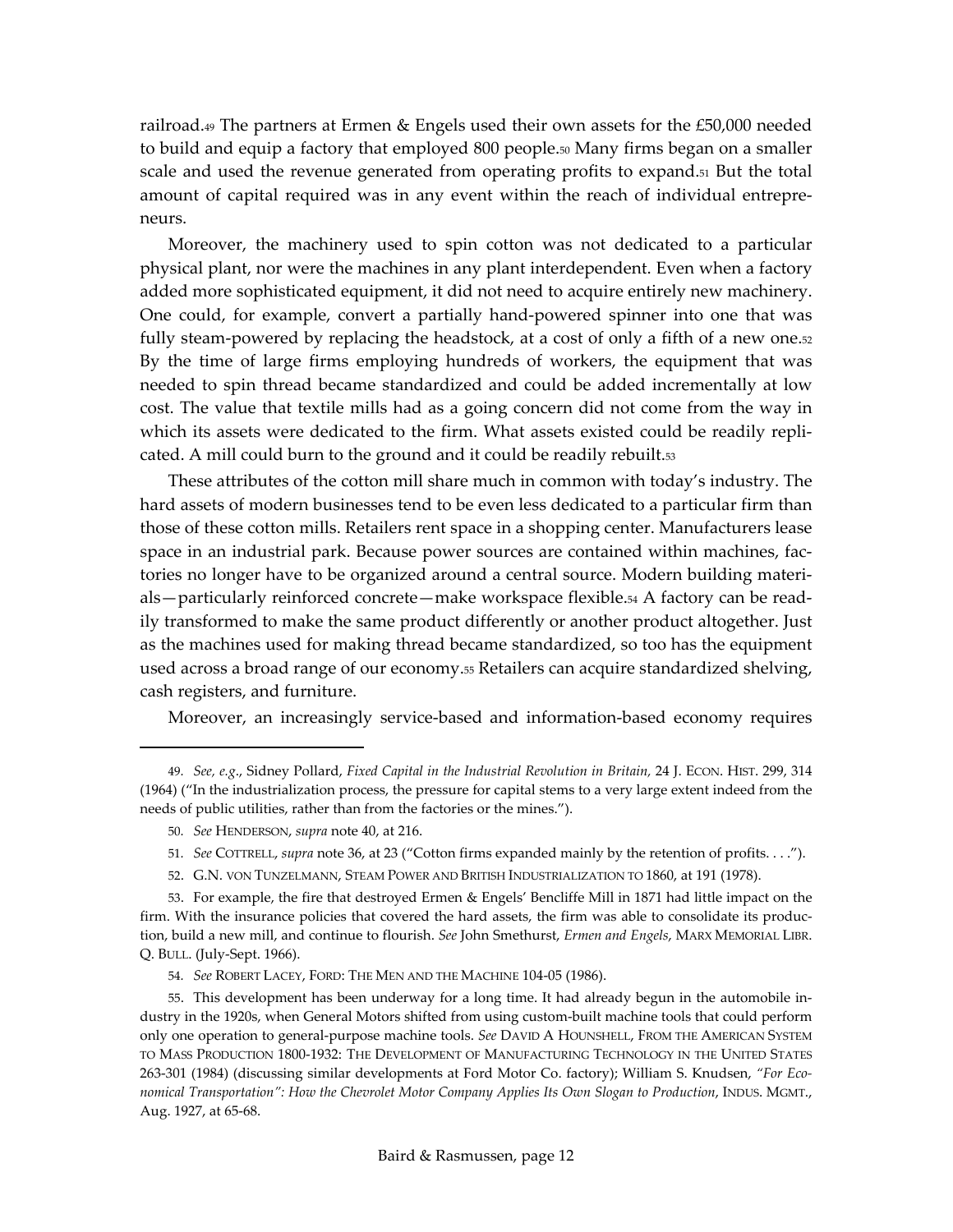less in the way of hard assets. The law firm leases its space and may have no hard assets beyond office furniture and personal computers. The high-tech startup may have these same assets and no others. Even many of the firms that rely the most on large capital assets, such as airlines, are more like thread-makers than railroads. The capital assets of an airline are readily bought, sold, or leased. Individual airplanes can be added to the fleet or taken away as demand changes. The Boeing 747s owned by TWA on one day can be easily reconfigured and run by American Airlines the next.[56](#page-13-0)

#### C. *Intangible Firm-Specific Assets and Going-Concern Value*

Firms also have intangible assets. Intellectual property accounted for the success enjoyed by Ermen & Engels' Diamond Thread. Godfrey Ermen developed a number of patents for cotton processing, including a particularly valuable one for polishing cotton thread.[57](#page-13-1) Intellectual property is an even more important part of modern firms. Such assets, however, are not necessarily locked inside a particular firm. Godfrey Ermen made his fortune, not only from the operating profits of his firm, but also from the royalties he collected from other thread makers who used his technology.[58](#page-13-2) They produced the same commodity using the similar machinery and the same pool of workers.

Intangible assets can be firm-specific. The textile mills varied in their ability to use the machinery and the workers effectively. This know-how is, of course, an asset of the firm, but the firms that possessed this knowledge were the ones that flourished. The firms that failed were typically those that were young<sub>59</sub> and hence lacked exactly this asset. Few textile firms had any long-term debt.[60](#page-13-4) Any inability to make ends meet resulted not from an inability to service debt but rather from an inability to produce revenue that exceeded its ongoing operating costs. In these circumstances, financial distress was synonymous with economic distress.

In an industry where assets are fungible, what creates value in a firm is the ability to use assets better than one's competitors. John Rockefeller grew rich in part because he was able to cut small costs at many points in the production process. Every Standard Oil refinery sealed its five-gallon kerosene tin cans with thirty-nine drops of solder. Why thirty-nine? Some cans leaked when only thirty-eight drops were used, but forty drops were wasteful.[61](#page-13-5) Henry Ford's Model T began as a mid-priced car that relied on exotic

<span id="page-13-0"></span><sup>56.</sup> In what has become a conventional use of Chapter 11, TWA entered bankruptcy last year solely for the purpose of selling its assets to American Airlines. *See* Carey, *supra* note 1.

<span id="page-13-1"></span><sup>57</sup>*. See* HENDERSON, *supra* note 40, at 200.

<sup>58</sup>*. See id.*

<span id="page-13-3"></span><span id="page-13-2"></span><sup>59</sup>*. See* COTTRELL, *supra* note 36, at 35 ("[L]ongevity was the exception rather than the rule during the industrial revolution. . . . The crucial factor was whether a firm could survive its first four or five years. . . .").

<span id="page-13-4"></span><sup>60</sup>*. See, e.g.*, Pollard, *supra* note 49, at 308 ("[B]anks provided little long-term capital because little longterm capital was demanded.").

<span id="page-13-5"></span><sup>61.</sup> RON CHERNOW, TITAN: A LIFE OF JOHN D. ROCKEFELLER, SR. 180 (1998).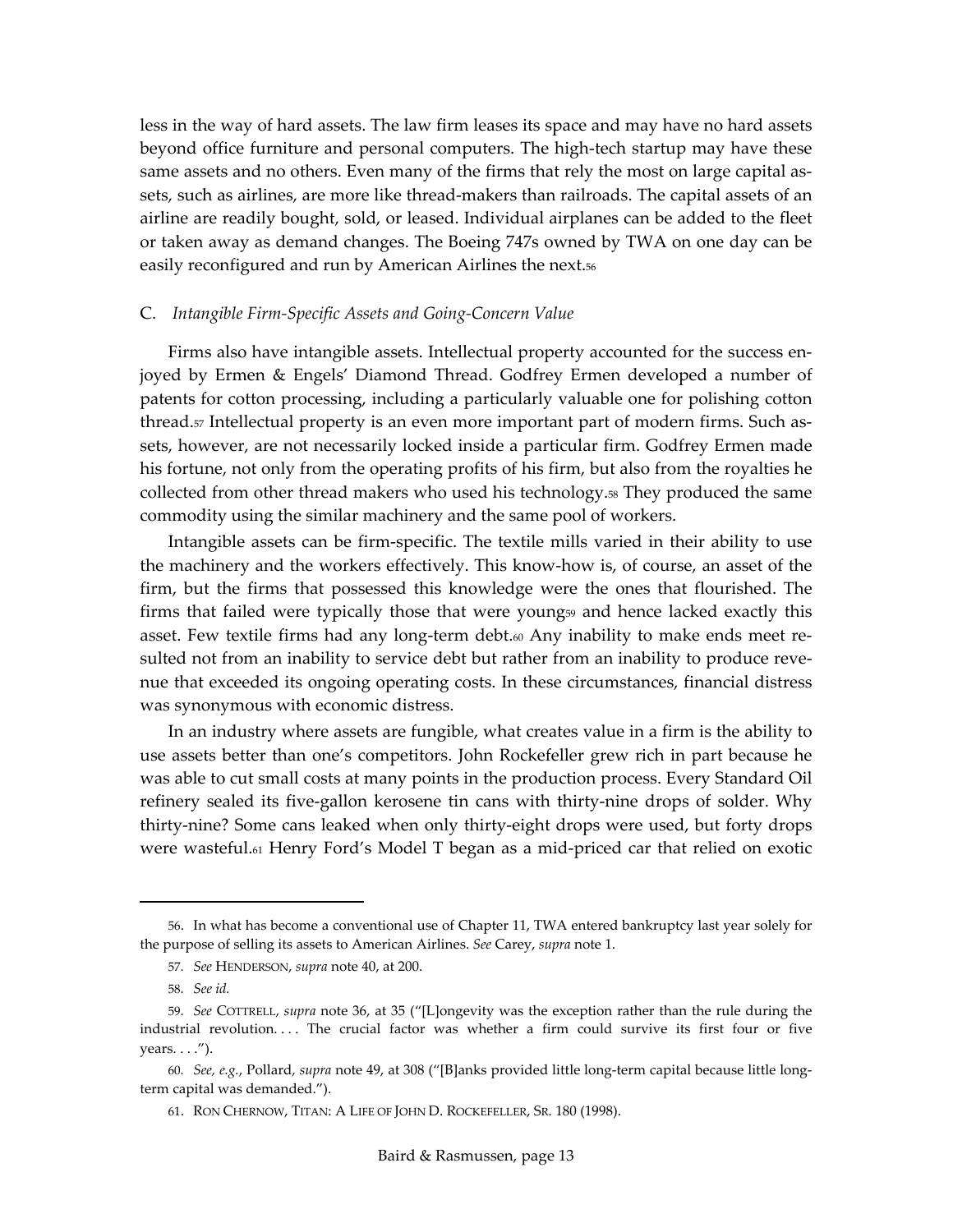alloys like vanadium[.62](#page-14-0) It became cheap only because Henry Ford and the team he assembled discovered tens of thousands of small ways to reduce its cost and produce it in volume.[63](#page-14-1)

Bankruptcy law, by its nature, does not see those firms that succeed. Ermen & Engels never needed a law of corporate reorganization to protect its blend of assets and ability. The question for us is not how much value is locked inside the firms that flourish, but how much is locked up in firms that fail. The textile mills that failed may have failed precisely because their know-how was second-rate.

Our economy today may have even fewer distressed firms that possess valuable know-how. The know-how that Ermen, Rockefeller, and Ford possessed was, to a large extent, scalable. Godfrey Ermen ran not one mill, but several.[64](#page-14-2) The story repeats itself many times. An entrepreneur who thinks there is a better way to run a business perhaps only slightly better—bets everything on it. If the entrepreneur turns out to be right, enormous success awaits. In today's economy, it can happen quickly. A single individual believes that people will spend serious money on espresso and cappuccino that is properly made and succeeds on a grand scale in less than a decade.[65](#page-14-3) Such entrepreneurs succeed because capital markets and modern information technology let them place their products in almost every market. In other words, someone with a slightly better way of doing things can easily leverage this advantage across the economy as a whole.

A single business model can drive out others. McDonald's, Wendy's, and other national fast food chains occupy the niche the local coffee shop once enjoyed.[66 O](#page-14-4)ffice De-pot, Staples, and Office Max are displacing the local stationery store.[67](#page-14-5) Instead of an economy in which there are many small firms, each of which has developed its own way of doing things, we increasingly have uniform firms built on the same business model. Put differently, our economy rewards entrepreneurs who discover a successful business plan and learn how to replicate it.

Borders began as a single store in Ann Arbor, Michigan and, as it grew, it displaced many stores that also had developed their own way of doing things.[68](#page-14-6) The firms that failed in Borders' wake possessed intangible know-how. Every small bookstore has a

<span id="page-14-0"></span>l

<span id="page-14-4"></span>66. National chains now occupy more than 50% of the restaurant market. Shirley Leung, *Food Fight: Local Restaurants Find Big Chains Eating Their Lunch*, WALL ST. J., July 9, 2002, at A1.

<span id="page-14-5"></span>67*. See* Jeff Bailey, *Enterprise: Doing Battle with the Giants of Office Products*, WALL ST. J., Sept. 3, 2002, at B4. We must be careful not to overstate the point. Office Depot, Staples, and Office Max currently enjoy less than 15% of the \$250 billion market in office supplies. *Market Slows, but Still Grows*, DSN RETAILING TODAY, Aug. 7, 2000, at 40, *available in* 2000 WL 11029772.

<sup>62</sup>*. See* LACEY, *supra* note 54, at 87.

<span id="page-14-1"></span><sup>63</sup>*. See id.* at 106-09.

<sup>64</sup>*. See* Smethurst, *supra* note 53, at 9-10.

<span id="page-14-3"></span><span id="page-14-2"></span><sup>65.</sup> Starbucks sold its first cup of coffee in April 1984 and had only six stores in March 1987. By 1997, it had 1300 stores and 25,000 employees. *See* HOWARD SCHULTZ & DORI JONES YANG, POUR YOUR HEART INTO IT: HOW STARBUCKS BUILT A COMPANY ONE CUP AT A TIME 5, 58, 91 (1997).

<span id="page-14-6"></span><sup>68.</sup> Christopher Caldwell, *Five Ways America Keeps Getting Better*, WKLY. STANDARD, May 27, 1996, at \_\_.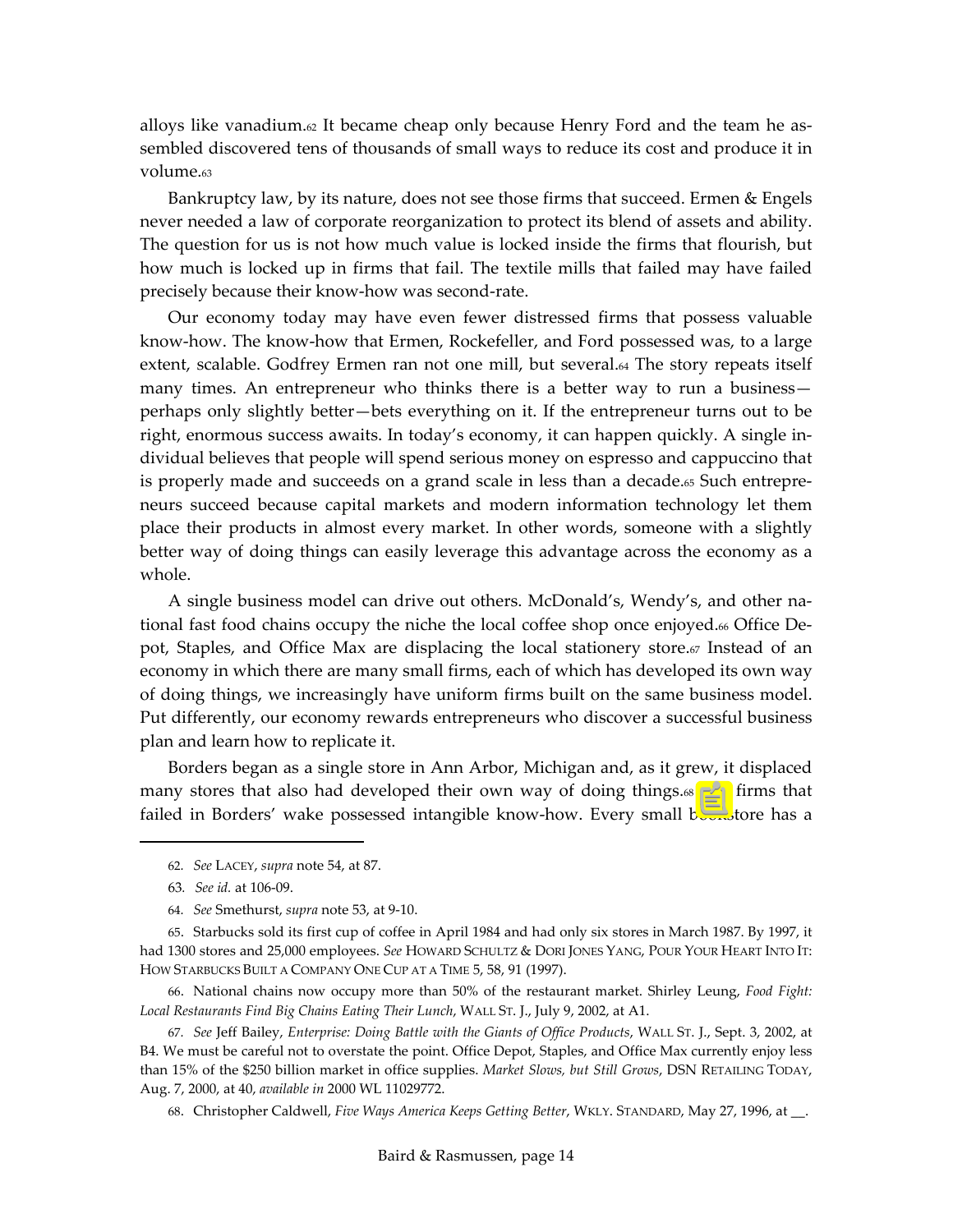process for acquiring new books, displaying them, and training a workforce to sell them. Know-how locked up in any individual bookstore, however, is not worth saving in a world in which another firm has an operating plan that is both better and scaleable. The small bookstore has a firm-specific know-how that will disappear, but this know-how is worthless in a competitive market when a competitor arrives whose know-how is better, even if it is only slightly better.

The losers are not simply the small firms, but also the larger ones that have different business models. Crown Books developed expertise in selling a relatively small number of the most popular books at deep discounts. Although this concept proved initially successful, it soon lost luster when competitors developed ways to both match this discount and offer a wider selection. $\omega$  Any expertise that even a large firm possesses becomes worthless when its business model fails.

WalMart, the nation's largest corporation, produces nothing. It developed a way of putting manufactured goods into consumer hands at a cost lower than its competitors. To be sure, WalMart made substantial investments in infrastructure to give it these advantages. For example, WalMart's ability to monitor sales and ensure a continuous supply of inventory turns on a proprietary computer system[.70](#page-15-1) But such know-how has value only to the extent that it gives WalMart an edge over its rivals. WalMart did not fail; Kmart did.[71 I](#page-15-2)ndeed, it was Kmart's failure to put a similar system in place that contributed to its downfall.[72](#page-15-3)

<span id="page-15-5"></span>Hard assets are, of course, still dedicated to a particular enterprise. A brewery, a steel foundry, a power plant, a coal mine, and an oil refinery have assets whose highest and best use is to brew beer, smelt iron, generate power, extract coal, and produce petrochemicals at that location. These assets are dedicated to a specific purpose and cannot be easily transferred to either another use or another location. Firms constructed around such assets, however, have decreased in economic importance.

Railroads, steel manufacturers, and oil refineries dominated the economy in the first part of the twentieth century. The Pennsylvania Railroad, the New York Central, and a half dozen others each had more assets than any firm apart from U.S. Steel and Standard Oil.[73](#page-15-4) Most workers were engaged in manufacturing.[74](#page-15-5) Microsoft and WalMart did not

<span id="page-15-0"></span><sup>69</sup>*. See id*.

<sup>70.</sup> VANCE H. TRIMBLE, SAM WALTON: THE INSIDE STORY OF AMERICA'S RICHEST MAN 194 (1990).

<span id="page-15-2"></span><span id="page-15-1"></span><sup>71.</sup> Kmart's Chapter 11 filing is one of the few that most resembles the traditional reorganization in which a firm tries to sort through its problems under the watchful eye of a bankruptcy judge. Kmart's Chapter 11 filing took place in part because bankruptcy's peculiar rules governing the rights of landlords allowed Kmart's creditors to terminate leases and cap the damages that the landlords would have received outside of bankruptcy. *See* 11 U.S.C.A. § 502(b)(6) (West 2002). Such special bankruptcy rules, rules that serve only to transfer wealth from one group (real estate investors) to another (banks and other financial institutions), cannot be justified by traditional notions of corporate reorganization or indeed any other.

<span id="page-15-3"></span><sup>72</sup>*. See* Michael Levy & Dhruv Grewal, *Manager's Journal: So Long, Kmart Shoppers,* WALL ST. J., Jan. 28, 2002, at A14.

<span id="page-15-4"></span><sup>73</sup>*. See* ALFRED D. CHANDLER, JR., THE VISIBLE HAND: THE MANAGERIAL REVOLUTION IN AMERICAN BUSI-NESS 503-13 (1977).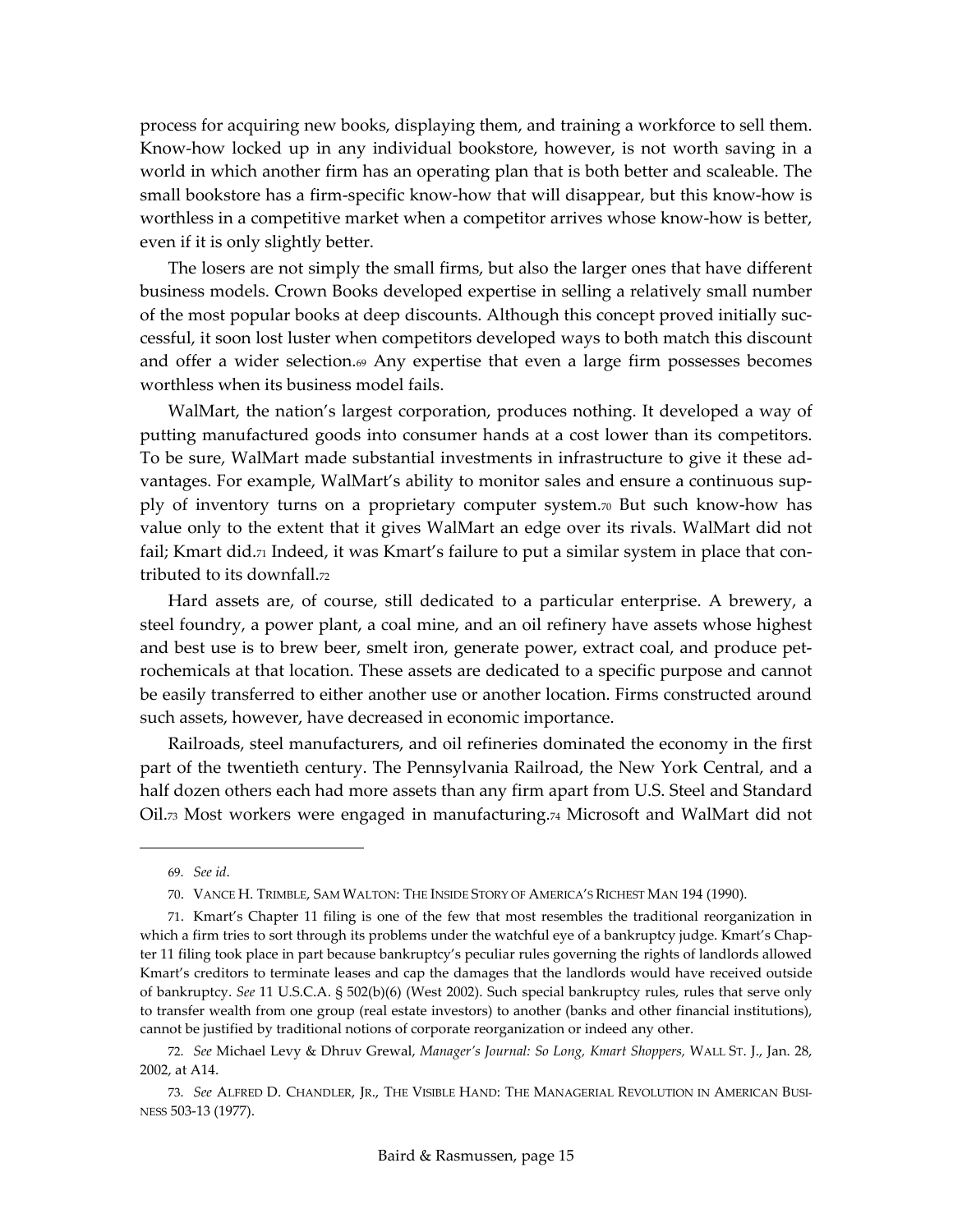<span id="page-16-7"></span>exist. Our economy has undergone a continuous transformation since then, and the pace is accelerating. Intangible assets now make up almost half of the value of nonfinancial firms in this country.[75](#page-16-0) The number of people working in the service industries has more than doubled over the last twenty years[.76](#page-16-1) More than twice as many people today work in service industries as in manufacturing. $\pi$  The hard assets in the service industries consist of general office space, desks, chairs, and word processors.

Moreover, many investments in specialized hard assets are made after the business plan has proved successful and are small relative to the revenues that the business already realizes. Henry Ford established the moving assembly line only after the Model T had been in production for five years[.78](#page-16-3) The factory that produced annual revenues of \$89 million cost only \$6.4 million.<sub>79</sub> Even the annual cost to Ford of the plan to pay workers \$5 a day (\$10 million) swamped these costs.<sup>80</sup> WalMart's large investment in its inventory system came only after its business plan had proved successful. Anheiser-Busch constructed new breweries only as demand for its beer grew.[81](#page-16-6) Firms that make large investments in enterprise-specific assets tend not to be the firms that fail. Indeed, they commonly lead to the failure of other firms. As Ford profited from the Model T, others withered. Fifty years ago, small cities would have several breweries. These have disappeared[.82](#page-16-7)

74*. See* Victor R. Fuchs, *The Growing Importance of the Service Industries*, 38 J. BUS. 344, 344 (1965).

l

<span id="page-16-1"></span>76. *Compare* U.S. DEPARTMENT OF LABOR, HANDBOOK OF LABOR STATISTICS, 61 (1977), *with* HANDBOOK OF U.S. LABOR STATISTICS 69 (Eva E. Jacobs ed., 4th ed. 2000),.

<span id="page-16-2"></span>77*. See* U.S. CENSUS BUREAU, 2000 STATISTICAL ABSTRACT OF THE UNITED STATES, Table 867, *available at* http://www.census.gov/prod/1/gen/95statab/business.pdf (data as of 1997)

<span id="page-16-3"></span>78. See BRUCE W. MCCALLEY, MODEL T FORD: THE CAR THAT CHANGED THE WORLD 11 (1994) (first Model Ts manufactured in 1908); JAMES M. RUBENSTEIN, MAKING AND SELLING CARS: INNOVATION AND CHANGE IN THE U.S. AUTOMOTIVE INDUSTRY 18 (2001) (noting that Ford installed its first moving assembly line in 1913).

<span id="page-16-4"></span>79*. See* HORACE LUCIEN ARNOLD & FAY LEONE FAUROTE, FORD METHODS AND THE FORD SHOPs 3, 25 (1915). Many of the benefits of mass production do not derive from firm-specific investment in hard assets. Ford's team of engineers was able to reduce the amount of labor it took to build a Model T in half over the course of a single year without having to make any capital investment at all. RUBENSTEIN, *supra* note 78, at 23.

<span id="page-16-5"></span>80. See RUBENSTEIN, *supra* note 78, at 23. While the move generated much positive publicity, Ford in fact had to make this concession because the conversion to the assembly line increased employee turnover to 380%. HOUNSHELL, *supra* note 55, at 257.

81*. See* F.M. SCHERER, INDUSTRY STRUCTURE, STRATEGY, AND PUBLIC POLICY 407 (1996).

<span id="page-16-6"></span>82. We can make this point by comparing similar census data for three random counties in 1958 and 1997. *Compare* U.S. CENSUS BUREAU, 1958 CENSUS OF MANUFACTURERS: PLANT LOCATION OF MANUFACTURING INDUSTRIES, BY COUNTRY AND EMPLOYMENT SIZE, *and* U.S. CENSUS BUREAU, 1997 ECONOMIC CENSUS, MANUFAC-TURING SERIES, *available at* http://www.census.gov/prod/ec97/97m31-wv.pdf (Cabell County, West Virginia data), http://www.census.gov/prod/ec97/97m31-mi.pdf (Jackson County, Missouri data), and http:// www.census.gov/prod/ec97/97m31-mn.pdf (Hennepin County, Minnesota data). In 1958, Cabell County, West Virginia, had two breweries (one of which employed almost 50 people) and none in 1997. Jackson County, Missouri also had two breweries in 1958 (one of which employed over 100 people) and none in 1997. Hennepin County, Minnesota, had two large breweries (each with over 100 workers,) and none in

<span id="page-16-0"></span><sup>75</sup>*. See* Greg Ip, *Mind Over Matter: Why Many Highfliers Built on Big Ideas Are Such Fast Fallers,* WALL ST. J., Apr. 4, 2002, at A1 (stating that fifty years ago, tangible assets represented 78% of the assets of nonfinancial corporations; today that figure is 53%).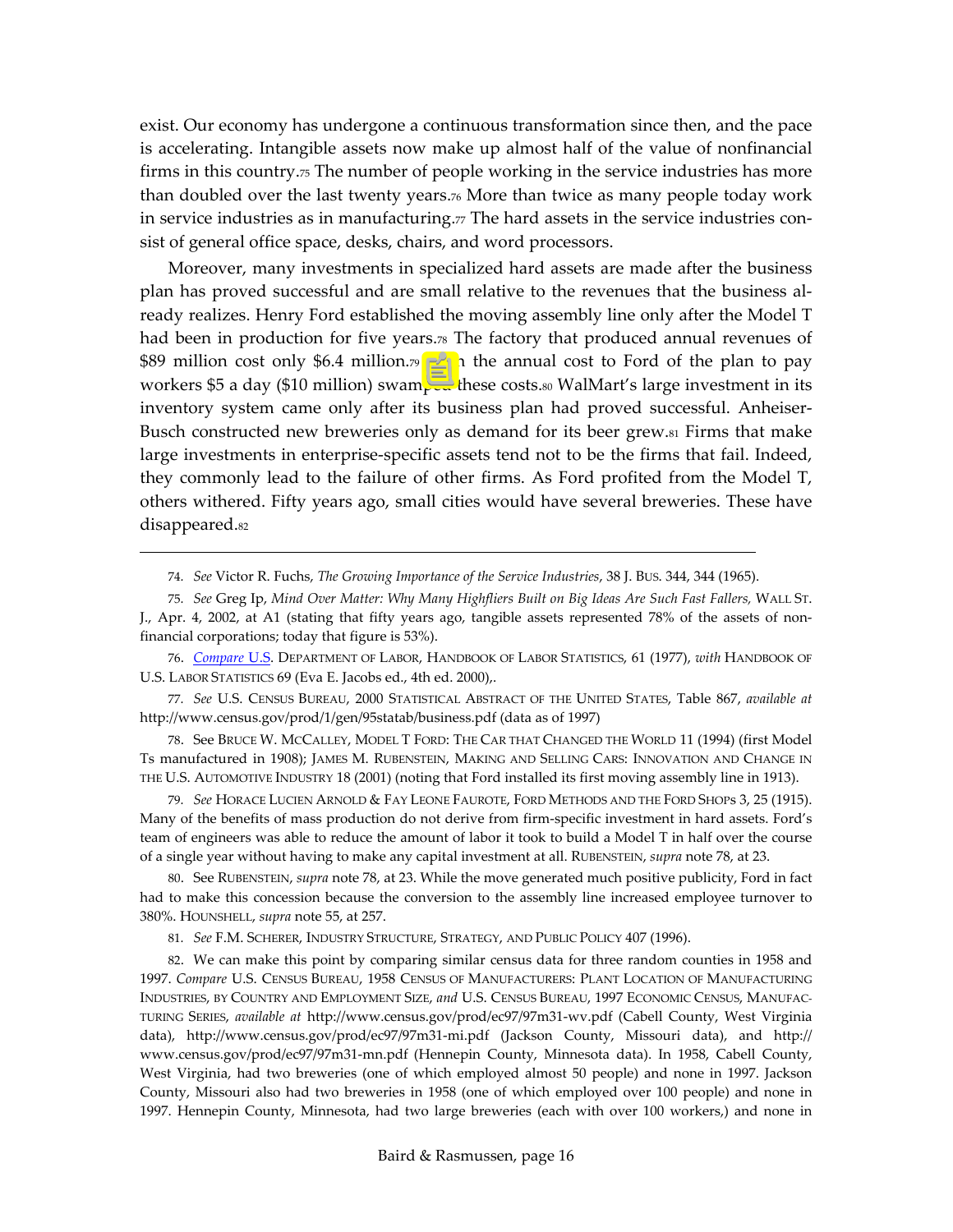Even when firms make large investments in hard assets and face financial distress, there is still nothing to reorganize if what fails is the basic business plan. Webvan was an audacious attempt to revolutionize the way in which people bought groceries. A few clicks of the mouse, and the selected groceries would arrive at your doorstep at the time of your choosing. To implement this concept, Webvan created a large infrastructure designed to assemble produce and other perishables in large warehouses and distribute them across a large geographic region.[83](#page-17-0) Much of the machinery in the warehouse was custom designed to ensure that groceries moved quickly from shelves to waiting vans for delivery.

Webvan's business plan did not work. Others might.[84 W](#page-17-1)ebvan had substantial operating costs over and above its massive firm-specific investments. It could not generate a positive cash flow. Once the business plan failed, the assets specifically built to distribute groceries in this fashion no longer had any value. The assets were dedicated to an enterprise that was not itself viable. Chapter 11 could do nothing to change this, and hence Webvan's Chapter 11 consisted entirely of bringing about an orderly liquidation of the assets.

Iridium provides another example.[85](#page-17-2) One of the largest business failures in history, Iridium built a five billion dollar network of satellites in low-earth orbit.[86](#page-17-3) The business plan was based on the idea that this network could capture one percent of the world market for cell phones. The idea was that at least this many users of cell phones needed to be able to use a phone that would call any other phone in the world from anywhere in the world, and would pay a hefty premium for such a service. Like Webvan, the business idea required a large investment in dedicated assets with a long development time. By the time the network came into operation, however, cell-phone technology with a shorter development cycle and less dependence on large upfront enterprise-specific investment had outstripped it in both convenience and costs. Few people were far enough away from ordinary phone service that they wanted to spend several dollars a minute for a brick-sized Iridium phone that could be used only outdoors.[87](#page-17-4)

http://www.peapod.com/corpinfo/peapodFacts.pdf.

<sup>1997.</sup> There has been a proliferation of microbreweries, but these are a trivial fraction of domestic beer production. In 2000, Anheuser-Busch had a market share of 49.7%, Miller 21.3%, Coors 11.6%, and Pabst 4.5%. Imports counted for approximately another 10%. *See* Sarah Theodore, *Beer's on the Up and Up*, BEVERAGE IN-DUSTRY, Apr. 1, 2001, at 18, *available in* 2001 WL 14821103. The large domestic beer manufacturers enjoy significant economies of scale. *See* SCHERER, *supra* note 81, at 410.

<span id="page-17-0"></span><sup>83</sup>*. See* WEBVAN GROUP INC., REGISTRATION STATEMENT UNDER THE SECURITIES ACT OF 1933, 3 (Aug. 6, 1999). Webvan initially focused on the San Francisco Bay Area..

<span id="page-17-1"></span><sup>84.</sup> Peapod, for example, is still in business, and it relies on pre-existing grocery stores, rather than its own warehouses. For a description of Peapod's operations, see

<span id="page-17-2"></span><sup>85.</sup> For information about Iridium, its history, and its bankruptcy proceedings, see David Barboza, *Iridium, Bankrupt, Is Planning a Fiery Ending for Its 88 Satellites*, N.Y. TIMES, Apr. 11, 2000, at C1; Jonathan Sidener, *Grand Telecommunications Scheme Set in Motion*, ARIZ. REPUBLIC, Mar. 26, 2000, at D1; Peter Spiegel, *Dishing Out Data*, FORBES, Jan. 24, 2000, at 110.

<span id="page-17-3"></span><sup>86</sup>*. See* Barboza, *supra* note 85.

<span id="page-17-4"></span><sup>87.</sup> See Sidener, *supra* note 85; Spiegel, *supra* note 85.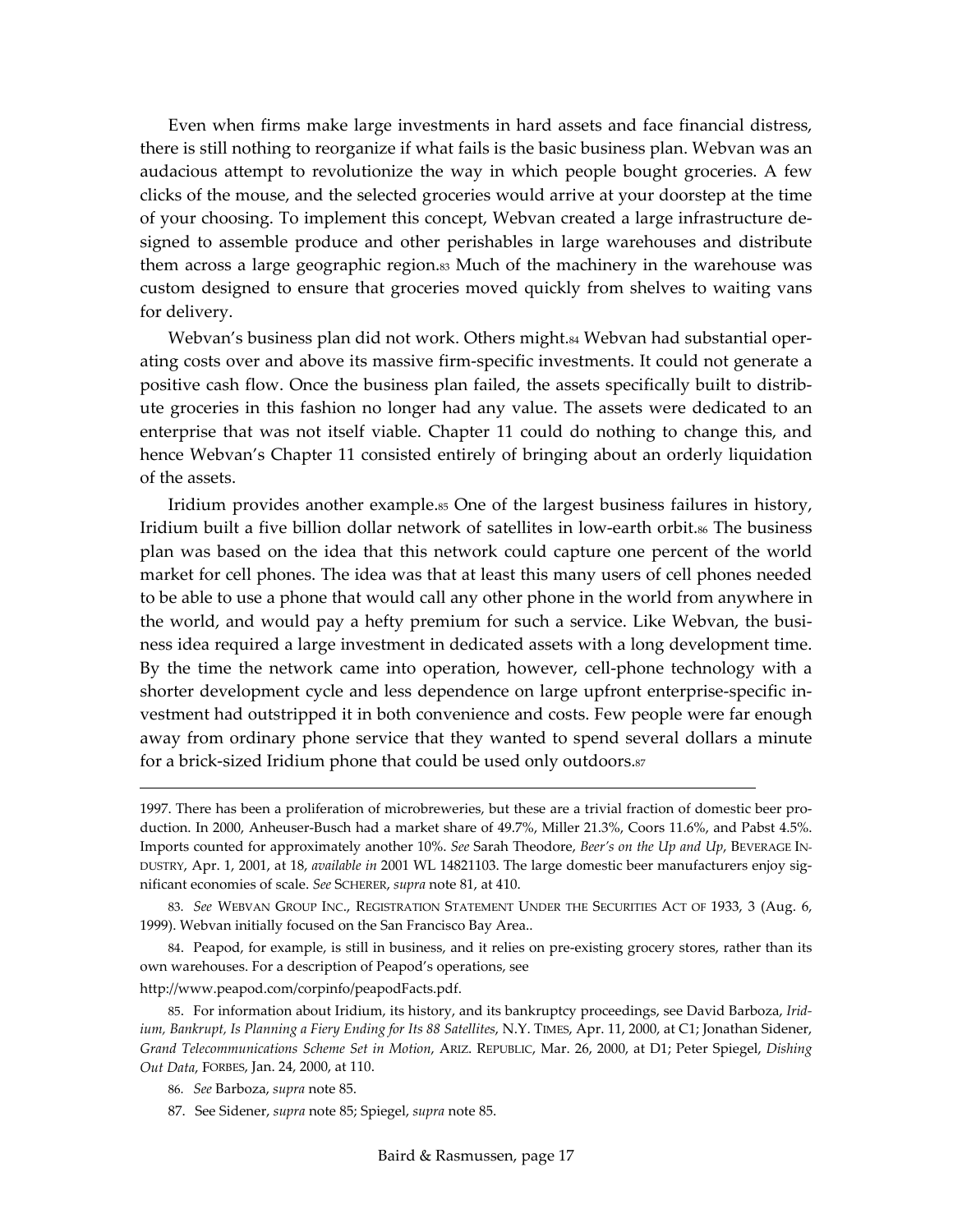Once Iridium's business plan failed, its dedicated assets had little value. The satellites were almost burned up in the atmosphere because even the expense of maintaining them in orbit was high relative to the revenues they could bring[.88](#page-18-0) Iridium was a firm built entirely of assets that had no use in any other configuration. But when it failed, this point was irrelevant.[89](#page-18-1)

In short, many assets work equally as well in one firm as another. Other assets that are tailored to a specific firm may not represent a source of value but the source of failure. Our point here is a cautionary one. One can point to neither the size of a firm alone nor the existence of firm-specific assets to conclude that corporation reorganization law has an important role to play in our modern economy. In the next Part, we show that even large firms with dedicated assets that produce a positive value cannot, standing alone, animate a robust law of corporate reorganizations.

#### III. SPECIALIZED ASSETS AND THE FIRM-MARKET BOUNDARY

This Part of the Article focuses upon economic enterprises that do indeed depend on specialized assets. Here again we make two basic points. First, the need for a law of corporate reorganizations as traditionally conceived depends crucially upon specialized assets that need to reside *in a particular firm*. The cost of alternatives to production inside a particular firm puts a ceiling on the going-concern surplus any given firm possesses. The boundary between transactions inside the firm and outside in the market is permeable even in the industries most dependent upon hard, fixed assets.

We then focus upon what may be the most important specialized assets in our economy: Teams of individuals that have, over time, developed specialized expertise that cannot be transplanted wholesale to others. Even here, however, the problem of keeping a team intact is different from the problem of preserving a particular firm. Not all of the workers in a firm are part of the team that gives the enterprise value and not all of the members of the team need work for the firm. While maintaining a successful team may be a challenge, it is not one to which bankruptcy law is a primary response. To illustrate both ideas, we use examples drawn from the automobile industry.

#### A. *Dedicated Assets and the Early History of Automobile Manufacturing*

Many entrepreneurs started automobile companies at the start of the twentieth century. Over 500 car companies were formed in this country between 1900 and 1908[.90 T](#page-18-2)he backers of the first car makers faced the familiar challenge of bringing a prototype into

<sup>88</sup>*. See* Spiegel, *supra* note 85.

<span id="page-18-1"></span><span id="page-18-0"></span><sup>89.</sup> As with many other large firms in Chapter 11, Iridium's assets were ultimately sold to a newly formed entity, in this case for \$25 million. *See* Barboza, *supra* note 85. Its principal customer was the military. Ocean drilling platforms and other remote industrial users constitute the remainder of the customer base. *See* Yuki Noguchi, *Iridium Finds Itself in a Contractual Bind; Va. Firm Must Commit to Satellites, Even as Rivals Pursue New Technologies*, WASH. POST, May 23, 2002, at E5..

<span id="page-18-2"></span><sup>90</sup>*. See* LACEY, *supra* note 54, at 62-63.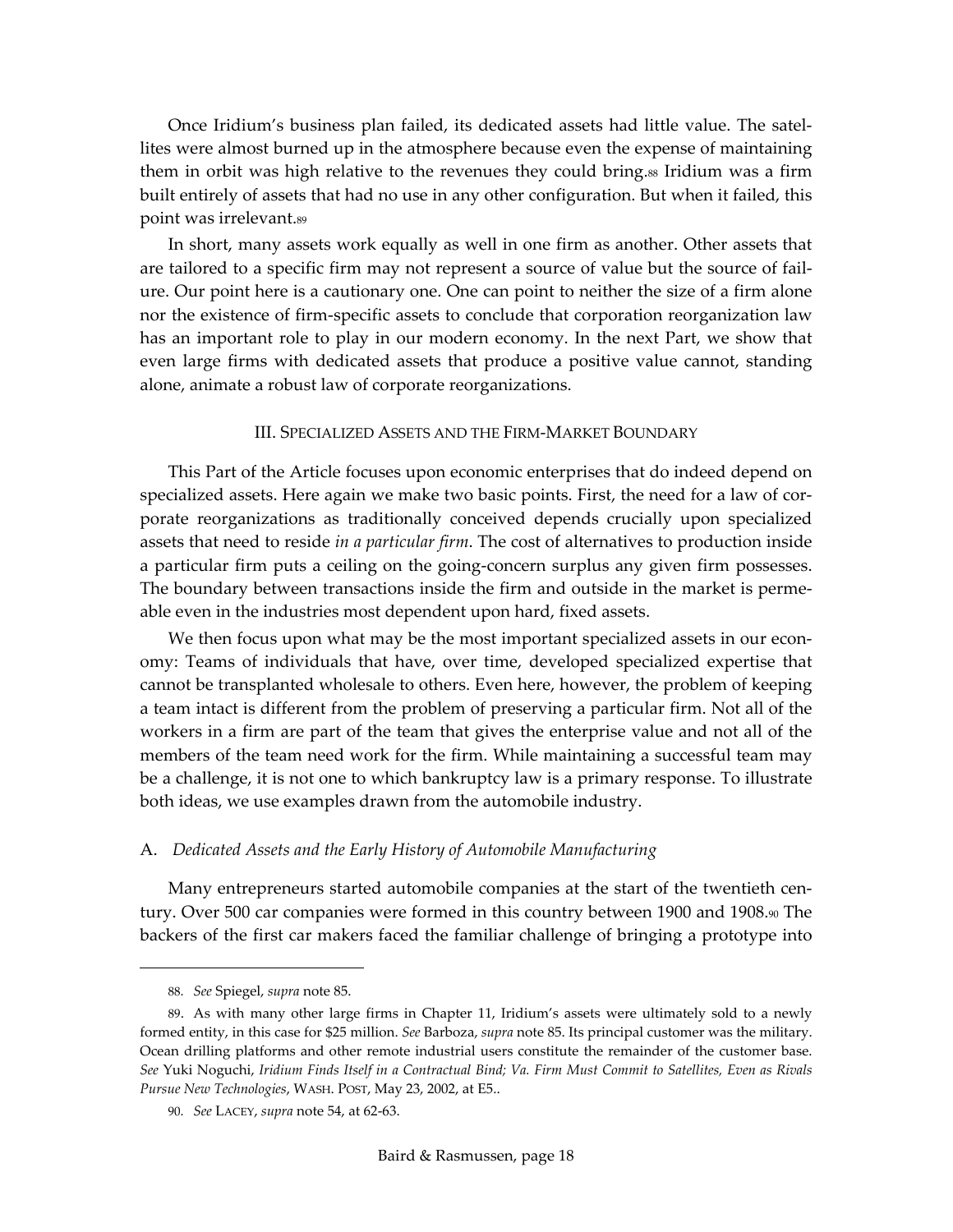production. The designer of their car was often someone who possessed great engineering skills, but who knew nothing about putting the car into production. The experience of the backers of the Detroit Automobile Company captures the basic problem. In 1899, investors together pooled together \$150,000—perhaps the largest amount yet assembled behind a car company.[91](#page-19-0) They put their trust in an engineer whose prototype was perhaps the best car made up to that time. But the engineer, rather than trying to put the prototype into production, spent the firm's capital designing a wholly different kind of vehicle—a delivery truck.[92](#page-19-1)

Less than a year later, neither had been brought to market, and the designer complained he was undervalued. The firm closed, but the same group backed this designer again some months later. When he again showed an inability to produce the car he designed, his backers brought in the head of Detroit's finest machine shop as a consultant. A short while later, they made the consultant their chief executive officer and threw out the designer.[93 T](#page-19-2)he new CEO was Henry Leland.

Henry Leland was born in Vermont, trained as a mechanic, and worked at Colt Revolver and other arms factories. He excelled at making finely machined and interchangeable parts. After moving to Detroit, he began to produce internal combustion engines. Once put in charged of the company, Leland took the design that his predecessor had made, substituted a motor of his own design, and proceeded to manufacture the car[.94](#page-19-3)

The key to the production of automobiles came from milling each metal part precisely. Assembly of the car no longer required trained mechanics to get the pieces to work together. Leland stunned automobile builders in England when he disassembled three of his cars, mixed the parts together and then reassembled them. It was no accident that one of the first leaders in the automobile industry began in the arms industry, the place where the production of machines with interchangeable parts began. Leland's expertise—in particular his ability to organize the production and assembly of finely milled metal components—made the company successful.

But Leland's initial contributions to the firm came in his capacity as an outside consultant. Indeed, at the time he started this work, he was also making motors for Ransom Olds, a car already in quantity production.[95 T](#page-19-4)he need for Leland's expertise did not necessarily require that he be an employee as opposed to an outside consultant. Nor did his

<span id="page-19-0"></span><sup>91</sup>*. See id.* at 46. The amount of resources necessary to start an automobile company was orders of magnitude less than what was needed for a railroad and was easily in the reach of a handful of individual investors.

<span id="page-19-1"></span><sup>92</sup>*. See id.* at 47-48.

<sup>93</sup>*. See id.* at 61.

<span id="page-19-3"></span><span id="page-19-2"></span><sup>94</sup>*. See id*. The firm's name was changed to Cadillac soon after Leland's arrival. The investors no longer cared for the original name (the Henry Ford Company) after they rid themselves of their brilliant but unreliable designer. *See id*.

<span id="page-19-4"></span><sup>95</sup>*. See* ARTHUR POUND, THE TURNING WHEEL: THE STORY OF GENERAL MOTORS THROUGH TWENTY-FIVE YEARS 1908-1933, at 102-03 (1934).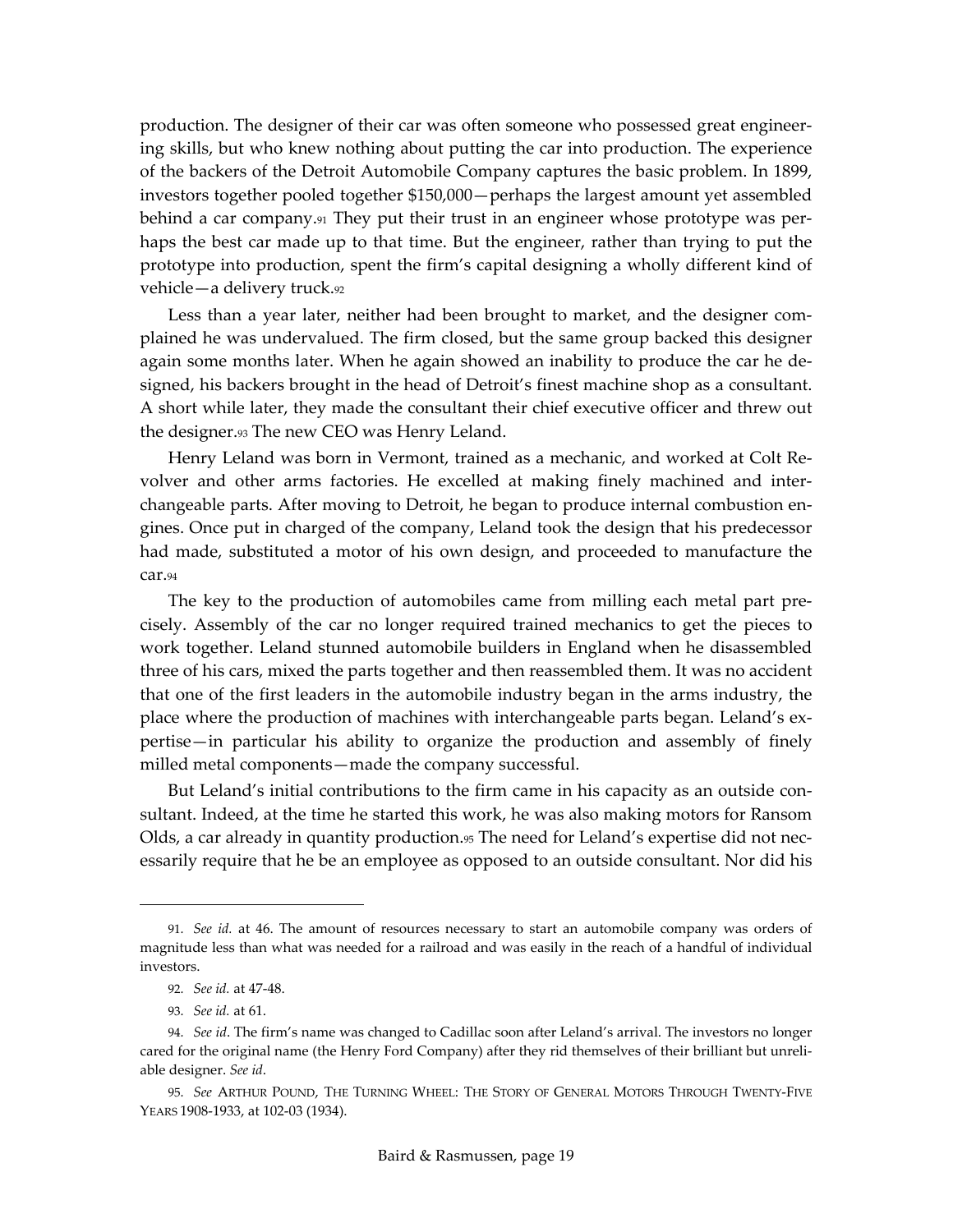ability to manufacture precision parts for one firm preclude him from making different parts for another firm.

The first automobile makers in fact were little more than designers who assembled components acquired from others.[96](#page-20-0) For example, the designer Leland displaced founded yet another firm after being shown the door. This time he farmed out most of the manufacturing. The C.R. Wilson Carriage Company made the car's wooden body shells and leather upholstery. The Prudden Company produced the wheels, and for the mechanical components, he turned to John F. and Horace E. Dodge, two young brothers who made mechanical components for steam engines, bicycles, and firearms. Like Leland, they had already produced parts for Ransom Olds. The firm spent \$384 on components for each car and only twenty dollars on assembling them[.97](#page-20-1)

The early days of the automobile industry shows how highly engineered and complicated products made to fine tolerances can be produced through contracts in the market place as well as inside a firm. This ability to conduct business through contracts as easily as inside a firm is increasingly common today. As communication costs, transportation costs, and contracting costs drop, it has become easier to produce goods without creating a traditional firm. Two entrepreneurs began the Boston Brewing Company. They developed their own recipe and proprietary yeast strains and then contracted out the brewing of Sam Adams beer to others. A team of brewmasters ensures that each contractor conforms to company standards. For many years its only brewery was a small one used to develop and test recipes[.98](#page-20-2)

By contracting in the marketplace, business enterprises can flourish without owning any hard assets dedicated to the task at hand. Monorail Corporation sells computers but owns nothing. It leases an office building, and has contracts with computer manufactures. When it gets an order, it sends the order to the appropriate manufacturer. FedEx delivers the finished computer to the customer.[99](#page-20-3) An entrepreneur who wants to bring a new shoe to market today hires a designer, finds an off-shore manufacturer, and negotiates a deal with distributors without investing in any hard assets or indeed ever leaving her desk. The rise of business-to-business electronic commerce makes it easier to transact in the marketplace and hence makes asset-specialization inside the firm less important.

Creating such a network of contracts can be costly. If the beer, the shoe, or the computer fails in the marketplace, the resources dedicated to producing it will become worthless and the entrepreneurs who supported the venture will lose a lot of money. But the need to make product-specific investments does not require a commitment to keeping any particular firm in existence or indeed any firm at all. Even if the product a firm makes is valuable, the firm itself may have no value as a going concern.

<span id="page-20-0"></span><sup>96</sup>*. See* LACEY, *supra* note 54, at 70.

<sup>97</sup>*. See id.* at 70-73.

<span id="page-20-2"></span><span id="page-20-1"></span><sup>98.</sup> BOSTON BEER CO. ANNUAL REPORT PURSUANT TO SECTION 13 OR 15(D) OF THE SECURITIES EXCHANGE ACT OF 1934, (Mar. 31, 1997).

<span id="page-20-3"></span><sup>99</sup>*. See A Matter of Choice*, THE ECONOMIST, Dec. 22, 2001, at 74-75.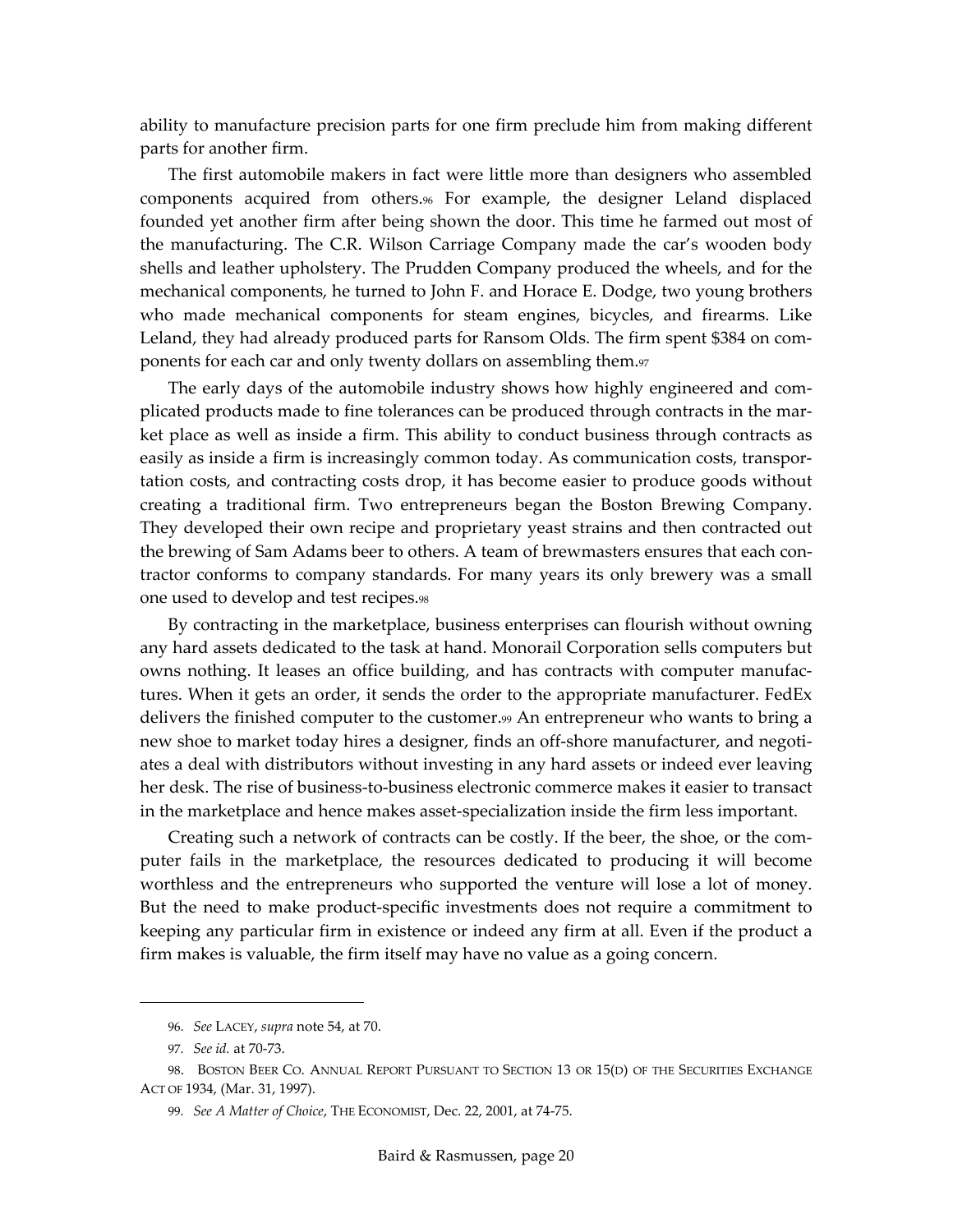What applies to hard assets applies to an even greater extent to intangible assets. Products may have intangible good will associated with them, but nothing requires that a particular entity survive in order for such assets to survive. For example, when the company that made Ballantine beer failed, the name and the distribution network were sold to Falstaff[.100](#page-21-0) The beer continues to be sold, even though the brewery itself was closed a quarter of a century ago[.101](#page-21-1)

Return again to the designer who oversaw the demise of the Detroit Motor Company and its successor. He persuaded a handful of investors to back him again and finally succeeded. He designed the car, but relied upon others to produce the components. His firm only assembled the different parts. This designer continued to spend much of his time tinkering and was not satisfied until, after six years, he reached his twentieth design[.102 A](#page-21-2)s at other car firms of the period, each model (not all of which were produced and marketed) was named after successive letters of the alphabet—Model A, Model B, and so forth. Hence, Henry Ford called this car the Model T.

The Model T represented a clean break from vehicles based on carriages designed to be pulled by horses, and relied instead on a light-weight frame of the steel alloy vanadium. The engine was cast from a single block. Another innovation was a lightweight steel casing that enclosed the transmission, axles, and other workings of the car. Keim Mills, a machine-shop in Buffalo, developed this technology and convinced Ford to try it on his new model[.103](#page-21-3)

Keim Mills' contributions to the design and the production of the Model T did not depend in any way on its assets or its workers being part of the Ford Motor Company. Keim Mills remained an independent entity for several years, and then it became a wholly owned subsidiary of Ford Motor Company. Some time later, workers at Keim Mills were foolish enough to think that they were essential to the production of the Model T and went on strike. Within three days, Henry Ford shut down the plant, and moved both the stamping presses and the key managers to Detroit[.104](#page-21-4) The ownership of these machines and the loyalty of those in charge had value, but neither depended upon Keim Mills existing as a going concern.

Firms that supply components to another manufacturer are commonplace because they rarely have hold-up power, and what power exists can typically be restrained through contract. A supplier may use stamping presses with custom dies, but the downstream supplier can own the machine and then lease it to the supplier.[105 M](#page-21-5)odern automobiles made in this country today contain over 10,000 parts and more than a third of

<sup>100</sup>*. See* Bloor v. Falstaff Brewing Corp., 601 F.2d 609 (2d Cir. 1979).

<span id="page-21-1"></span><span id="page-21-0"></span><sup>101.</sup> Greg Glaser, *The Late, Great Ballantine: Traditional American Ale*, MODERN BREWERY AGE, Mar. 27, 2000, at 4.

<span id="page-21-2"></span><sup>102.</sup> LACEY, *supra* note 54, at 78. For a brief discussion of the design and development of this car, see *id.* at 90-93.

<span id="page-21-3"></span><sup>103</sup>*. See id.* at 91-95.

<span id="page-21-4"></span><sup>104</sup>*. See id.* at 106.

<span id="page-21-5"></span><sup>105</sup>*. See* Coase, *supra* note 16, at 45.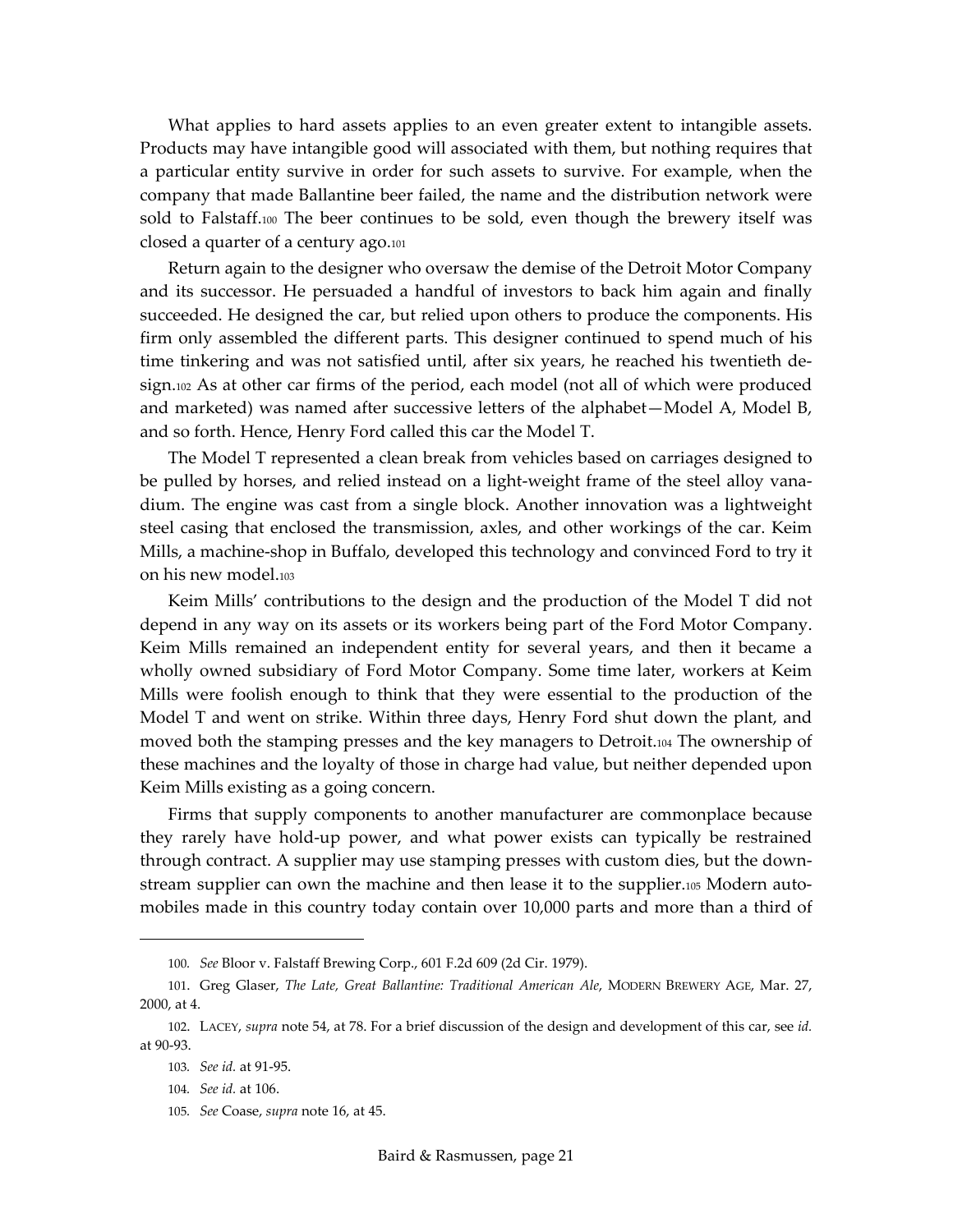those still come from outside suppliers[.106 T](#page-22-0)he trend today in the car industry is toward car companies owning fewer assets and relying increasingly on contracts with suppliers[.107](#page-22-1) The aircraft industry tells a similar story. The engine of the modern jetliner accounts for a large part of its value, and aircraft makers rely on others to supply it.[108 A](#page-22-2)irbus is a consortium of many manufactures, and for some models forty percent of the components are made by manufacturers in the United States[.109](#page-22-3)

#### B. *Firm-Specific Human Capital, Teams, and Going-Concern Value*

Even if the value of a firm resides largely in the team of key employees who work there, little may be lost if the firm disappears[.110](#page-22-4) As the example of Keim Mills illustrates, the team can continue to work together at one or more others. Indeed, there are parts of the economy—such as the motion picture industry—in which firms often come into being for a single project.[111](#page-22-5) The technicians and support staff are under short-term contract.[112](#page-22-6) Nevertheless, we see a director and the same group of actors, producers, and cinematographers stay together for decades.[113 I](#page-22-7)t makes no difference to the workers that they are working for a different entity or that the hard assets that they are using (cameras, lights, and so forth) are different from the ones they used in the last project. Some of the projects make money; many do not[.114](#page-22-8) Failure of one film to turn a profit may make it harder for the producer to induce investors to fund the next film. But the entity

<span id="page-22-0"></span> $\overline{a}$ 

<span id="page-22-2"></span>108*. See* AEROSPACE INDUSTRIES ASSOCIATION, AEROSPACE FACTS AND FIGURES 2000/2001, PERCENT OF CIVIL TURBOJET ENGINE MARKET BY MANUFACTURER AND AIRCRAFT MODEL, *at* http://www.aia-aerospace.org/stats/ facts\_figures/ff\_00\_01/Ff00p086.pdf.

109*. See* AIRBUS, *at* http://www.airbus.com/media/north\_america.asp. (last visited Sept. 19, 2002).

<span id="page-22-4"></span><span id="page-22-3"></span>110. The idea that bankruptcy law serves to preserve valuable teams can be found in Benjamin Klein, *Vertical Integration as Organizational Ownership: The Fisher Body-General Motors Relationship Revisited*, *in* THE NATURE OF THE FIRM: ORIGINS, EVOLUTION, AND DEVELOPMENT, *supra* note 16, at 225 n.10.

<span id="page-22-5"></span>111*. See* Susan Christopherson & Michael Storper, *The Effects of Flexible Specialization on Industrial Politics and the Labor Market: The Motion Picture Industry*, 42 INDUS. & LAB. REL. REV. 331, 334 (1989) ("[M]otion pictures are now only rarely made by a single major studio. . . . Instead, the major studio acts primarily as a financial investor, and an independent production company organizes the production. This company may exist solely to produce one film."); Robert G. Weiss & Alan G. Benjamin, *Feature Film Secured Financing: A Transactional Approach*, 15 U.C.C. L.J. 195, 197 (1983).

112*. See* Christopherson & Storper, *supra* note 111, at 334*.*

<span id="page-22-7"></span><span id="page-22-6"></span>113. Woody Allen is a prominent example of a filmmaker supported by a team. Allen directed 22 films between 1979 and 1997. Jack Rollins and Howard Joffe produced all of them. Susan Morse was the editor of each. Santo Loquasto was the costume designer for three films in the early 1980s, and then the production designer on every film after 1986. In the same period, Allen used only three cinematographers (Gordon Willis, Carlo Di Palma, and Sven Nykvist). *See* ERIC LAX, WOODY ALLEN: A BIOGRAPHY 419-28 (rev. ed. 2000).

<span id="page-22-8"></span>114*. See* Paul Farhi, *Taming Movies' Titanic Costs; Despite Hits, Studios Losing Money*, WASH. POST, Mar. 13, 1999, at E01.

<sup>106</sup>*. See* LACEY, *supra* note 54, at 70.

<span id="page-22-1"></span><sup>107</sup>*. See Incredible Shrinking Plants,* ECONOMIST, Feb. 23, 2002, at 71. In Japan, the reliance on suppliers in the automobile industry has always been even more pronounced. *See* Yoshiro Miwa & J. Mark Ramseyer, *Rethinking Relationship-Specific Investments: Subcontracting in the Japanese Automobile Industry,* 98 MICH. L. REV. 2636 (2000).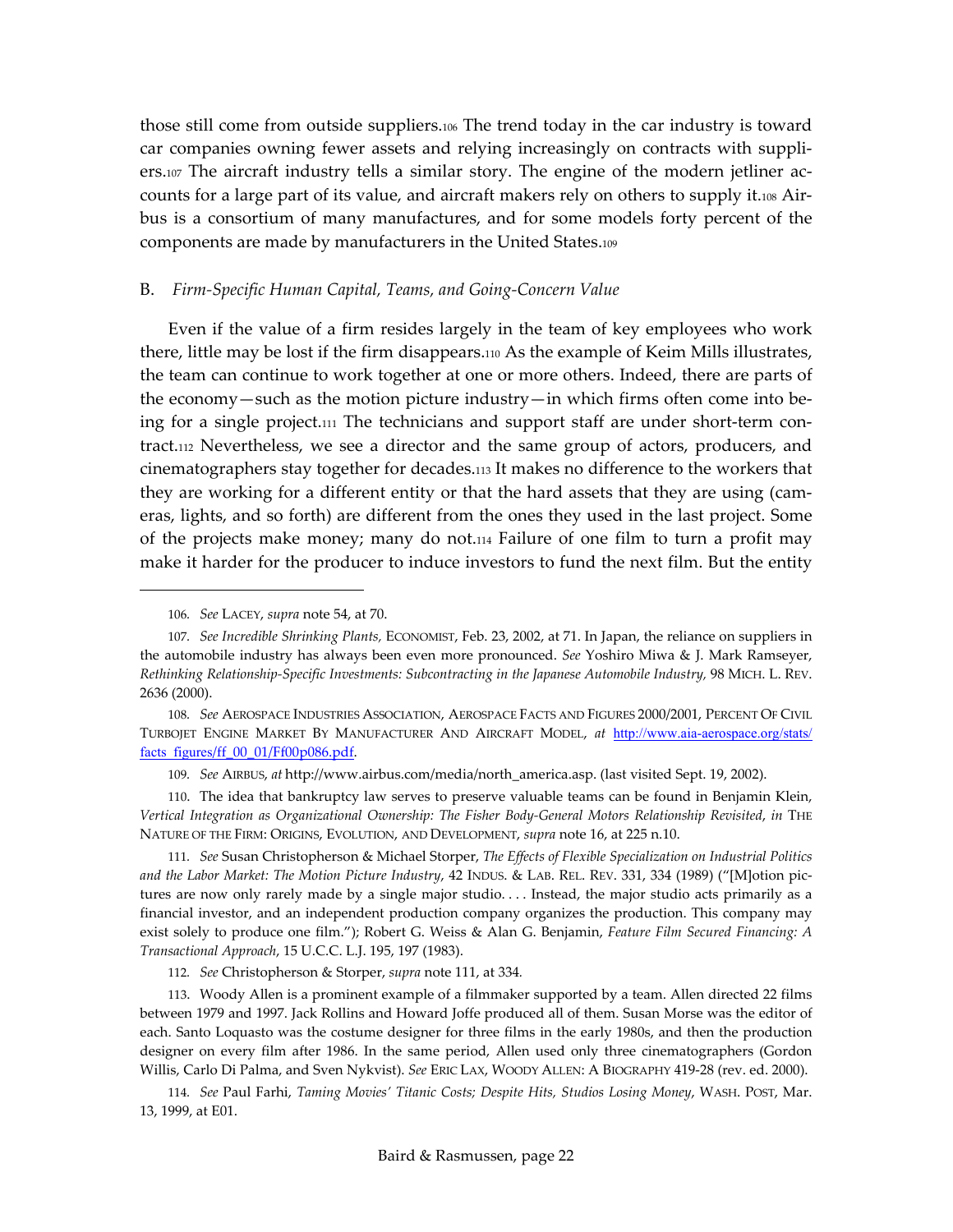<span id="page-23-4"></span>that created the film will disappear regardless of whether the film succeeds or fails.

Writing the contracts to ensure that teams remain entails costs, but these costs are what we must squarely focus upon. It has nothing to do with whether a particular firm continues as a discrete legal entity. The synergy of the team makes it valuable, but the value may be independent of any firm. As long as the team can be reassembled easily, the firm for which it works at any moment has little value in its own right. Corporations are entities that, in theory, last forever, but this legal principle tells us nothing about whether the firm is worth keeping intact.<sup>[115](#page-23-0)</sup>

The willingness of the key personnel at Keim Mills to move to Detroit contributed in large measure to the ultimate success of the Model T.[116](#page-23-1) The most important contributions of the Keim Mills team came from its skill in organizing automobile production, not from its expertise with respect to stamping metal parts or any other specialized skill. John Lee created the incentive compensation system that allowed Henry Ford to boast that he paid his workers five dollars a day.[117](#page-23-2) William S. Knudsen decentralized automobile assembly at Ford. He established assembly plants all across the country and reduced the cost of a Model T by reducing transportation costs[.118](#page-23-3) After leaving Ford, Knudsen brought the same ideas to General Motors. His reconfiguration of the Chevrolet Division required him to change where one of its principal suppliers (Fisher Body) ran its operations and how it conducted them. Just as Ford had relocated Keim Mills' metal stamping operations and folded them into his firm, Knudsen folded Fisher Body into General Motors.[119](#page-23-4)

l

Once Fisher and Chevrolet assembly plants were physically connected with each other and coordinated production day by day and hour by hour, however, it made little sense for Fisher to be anything other than a wholly owned part of General Motors. Economists who have sought to explain the Fisher Body-General Motors merger by invoking notions of specialized assets are mistaken. Ronald Coase, who did not make this

<span id="page-23-0"></span><sup>115.</sup> On the general tendency to create temporary firms to perform discrete projects, see Gaurang Mitu Gulati, William A. Klein & Eric M. Zolt, *Connected Contracts,* 47 U.C.L.A. L. REV. 887 (2000).

<span id="page-23-1"></span><sup>116.</sup> The experience of key people at Keim Mills was not uncommon. Alfred Sloan is most remembered for the organizational structure he put in place at General Motors. *See* ALFRED D. CHANDLER, JR., STRATEGY AND STRUCTURE: CHAPTERS IN THE HISTORY OF THE INDUSTRIAL ENTERPRISE 161 (1962); Patrick Bolton & David S. Scharfstein, *Corporate Finance, the Theory of the Firm, and Organizations*, 12 J. ECON. PERSP. 95, 104-05 (1998). But Sloan started as a supplier of roller bearings, and only started to work for General Motors after he decided to sell his firm to them. *See* ALFRED P. SLOAN JR., MY YEARS WITH GENERAL MOTORS 17-18 (1963).

<span id="page-23-2"></span><sup>117.</sup> Faced with extraordinary employee turnover, Lee instituted a new wage structure. He maintained a base pay of \$2.34, but a worker could earn five dollars a day if he worked for six months and qualified in other respects. *See* LACEY, *supra* note 54, at 117-18.

<sup>118</sup>*. See id.* at 273.

<span id="page-23-3"></span><sup>119.</sup> A core part of Knudsen's strategy at Chevrolet was to locate Fisher body assembly plants adjacent to the plants that assembled the rest of the car. The move reduced transportation costs, reduced the chance of damage en route, and allowed for a higher level of coordination. *See* HOUNSHELL, *supra* note 55, at 263-301; Knudsen, *supra* note 55, at 68. Moving Fisher's car body assembly plants required a capital investment of about \$5 million. *See* Ronald H. Coase, *The Acquisition of Fisher Body by General Motors*, 43 J.L. & ECON. 15, 29 (2000). This is a trivial sum compared with Chevrolet's annual operating expenses of half a billion dollars. Body assembly plants require little more than open factory space and a conveyor system. There is almost no asset specialization. *See* Baird, *supra* note 16.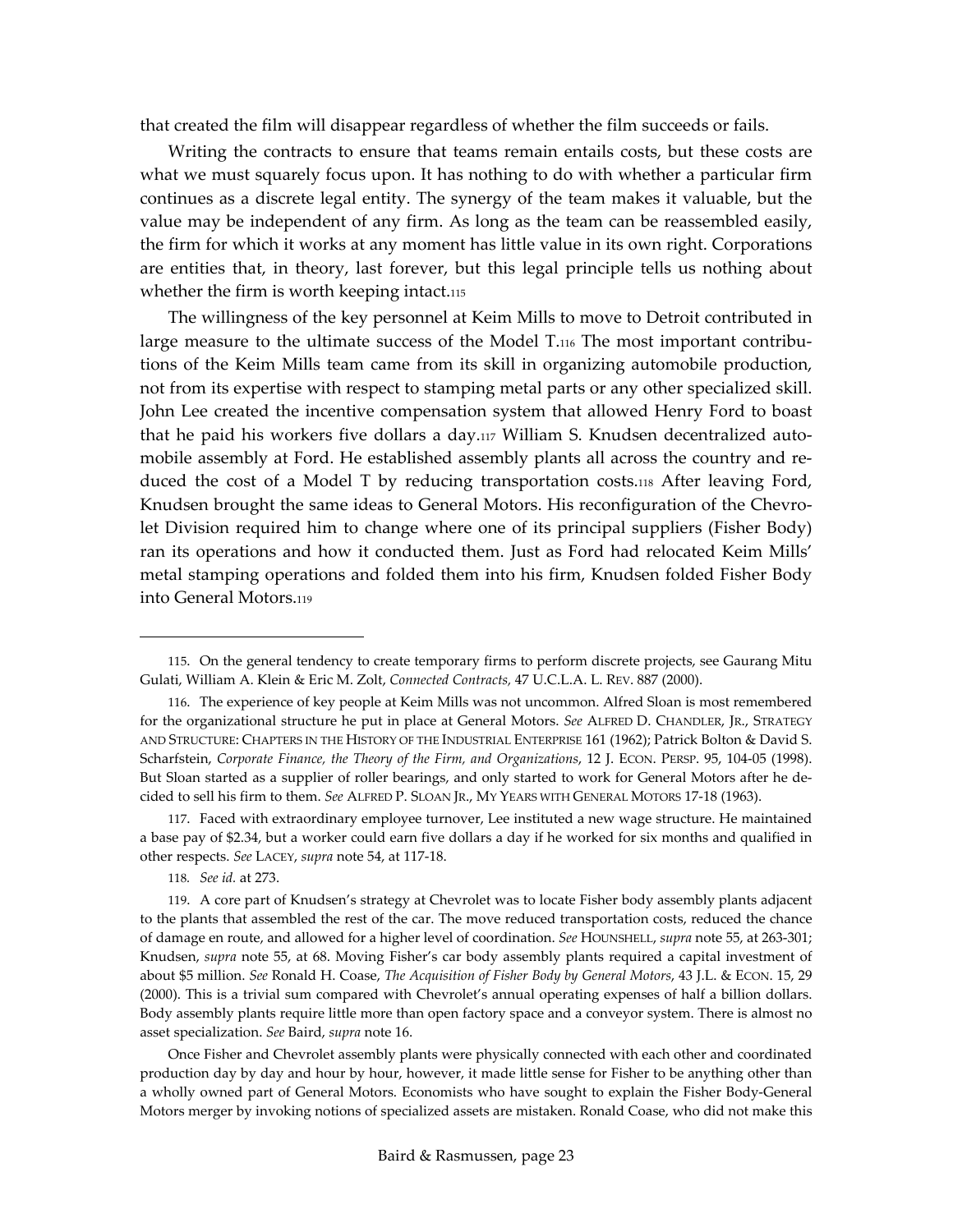Human capital today is increasingly industry-specific, rather than firm-specific. Even in the most high-tech sector of the economy, the place where the skills of the workers tend to loom largest, we see high levels of worker mobility.[120 W](#page-24-0)orker mobility again has increased over the last several decades, and workers are now more mobile because the skills they acquire at one firm are readily transferable to another.

Each computer programmer focuses on only a specific part of a program. That programmer does not need to know much about any other part of the program, only the task that her portion of the program contributes and the way to access the other portions of the program her part needs to function. As long as a software writer knows how to invoke other parts of the program, she does not need to know much about anything else. As a result, a software writer can move among different projects at her own firm or a new one relatively easily. We can see the same force at work across the entire service sector. Lawyers develop highly specialized practices, but they can move from one firm to another. Accountants can audit books as easily at KPMG as at Ernst & Young. A surgeon develops skill in doing one type of operation, but she can perform that operation at many different hospitals.

The economic value of a firm may turn not so much on the discrete contribution of any individual, but rather on the way in which workers form an effective team[.121](#page-24-1) The team Ford acquired from Keim Mills is one such example. Teams possess value over and above the value that each worker brings to the enterprise. The great investment banks have a complete turnover of their top employees every twenty years, but the firm's value remains locked inside the team that is in place. Cravath remains one of the world's finest law firms with a culture that has been sustained for more than a century. From the animators at Walt Disney in the 1940s to the engineers at NASA in the 1960s to the software writers at Microsoft in the 1990s, one can identify teams across a large range of activities. The histories of most successful enterprises tell of the group of individuals crucial to their successes. Often these individuals will have had little success in earlier or later ventures with other people. Being a successful team-builder is one of the most important skills of an effective manager.

Preserving the value of a team is often a challenge that a firm faces when it is in economic distress. The possibility of financial collapse can lead talented employees to look for another employer. When turn-around firms are brought in to run a firm that is in financial distress, one of the first challenges is discovering the key people who run the technology or who make the sales. Rarely do they discover managers with great strategic vision or financial acumen, but teams who effectively run the operation do exist. In the first few days of a large Chapter 11, one of the first issues before the judge is often

mistake, had the benefit of visiting the plants shortly after the merger. *Compare* Klein, Crawford & Alchian, *supra* note 15, *with* Coase, *supra*.

<span id="page-24-0"></span><sup>120</sup>*. See generally,* STEPHEN A. HERZENBERG, JOHN A. ALIC & HOWARD WIAL, NEW RULES FOR A NEW ECONOMY: EMPLOYMENT AND OPPORTUNITY IN POSTINDUSTRIAL AMERICA 30 (1998).

<span id="page-24-1"></span><sup>121.</sup> For an economic model of team production, see Sherwin Rosen, *Learning by Experience as Joint Production*, 86 Q. J. ECON. 366 (1972).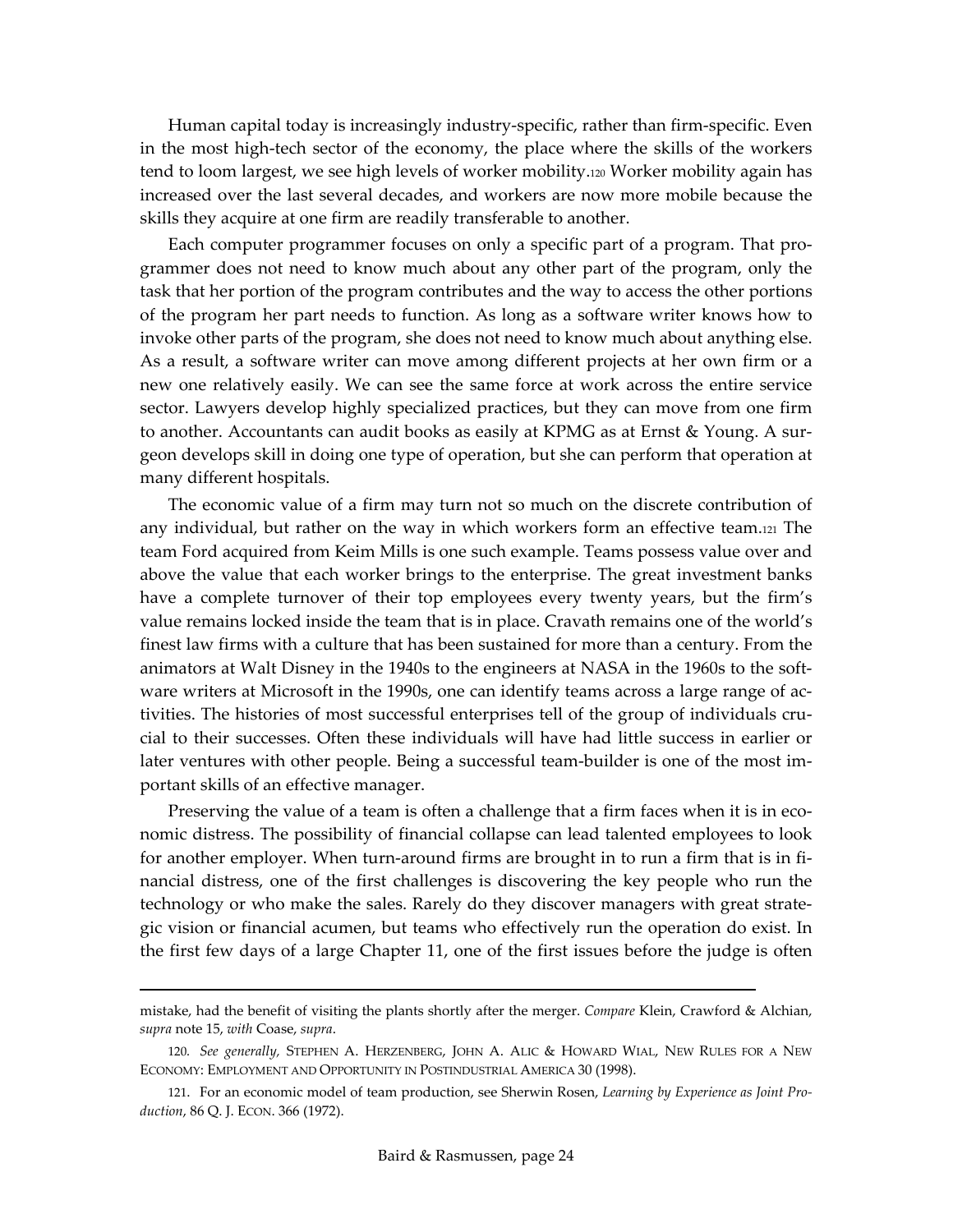the approval of a set of contracts designed to keep the key employees on board. The judge faces the task of distinguishing between self-dealing on the one hand and preserving a valuable asset of the firm on the other[.122](#page-25-0)

Even with respect to teams, however, one must be careful to distinguish the team from the firm. The organizational form and the team are independent of one another. The Keim Mills team contributed to the success of the Model T over many years, both when they worked for Keim and when they worked for Ford. Their identity as a team was independent of the legal entity that employed them and independent of that entity's relationship to the Model T.

The traditional law firm was a partnership of individuals that dissolved and reformed whenever someone entered or left the partnership. A law firm might also be a partnership of professional corporations. Such tax-driven organizational forms have little effect on the way in which the team works. Nor is the team co-extensive with the enterprise itself. A law firm often possesses a number of different practice groups. Each practice group may work independently of the others and each can leave the firm as a unit and join another firm.

Indeed, in firms where the future revenue is simply the product of the work of the team, there is no magic to any particular firm. The ownership interests in the firm are nothing more than a claim on the future cash that the firm produces. There are no hard assets. Such firms often write contracts to ensure that a single individual member does not leave the firm and attempt to take clients with him to another firm. But the entire group can often move to a different organization. Put differently, teams have value, but their value need not be tied to any particular firm.

To be sure, we do see particular firms that exist for an extended period of time even though, at first glance, there is nothing to tie this group of workers to this firm. These firms owe their existence to providing a focal point for maintaining the team. Teams do not depend upon each member remaining. Indeed, successful teams are self-replicating. The string section of the Philadelphia Orchestra still possesses the distinctive sound that Leopold Stokowski created when he became its conductor in 1912[.123 T](#page-25-1)eams are formed with the idea of turnover in mind. Members come and go. Losing everyone on a team is much, much more than ten times the loss of ten percent of the team. When a team is successful, staying in a particular firm provides a convenient location for the bargaining necessary to maintain the enterprise. Each team member lacks comparable opportunities elsewhere, and those who hold out stand to lose if they fail to make a deal. The cost of keeping a team together turns on legal rules that are independent of those of the law of

<span id="page-25-0"></span><sup>122.</sup> For example, Enron proposed spending millions to keep key employees. *See* Jef Feeley, *Enron Offering up to \$130 Mln in Bankruptcy Bonuses*, BLOOMBERG NEWS, Mar. 29, 2002. Retention bonuses have become commonplace in the Chapter 11 cases in the telecommunications and high-tech industries. *See* Ann Davis, *Want Some Extra Cash? File for Chapter 11*, WALL ST. J., Oct. 31, 2001, at C1. On the general need to rewrite managers contracts to induce them to stay with the enterprise, see Baird & Rasmussen, *supra* note 30, at 948-50.

<span id="page-25-1"></span><sup>123</sup>*. See generally,* JOHN ARDOIN, THE PHILADELPHIA ORCHESTRA: A CENTURY OF MUSIC 9-11 (1999)**.**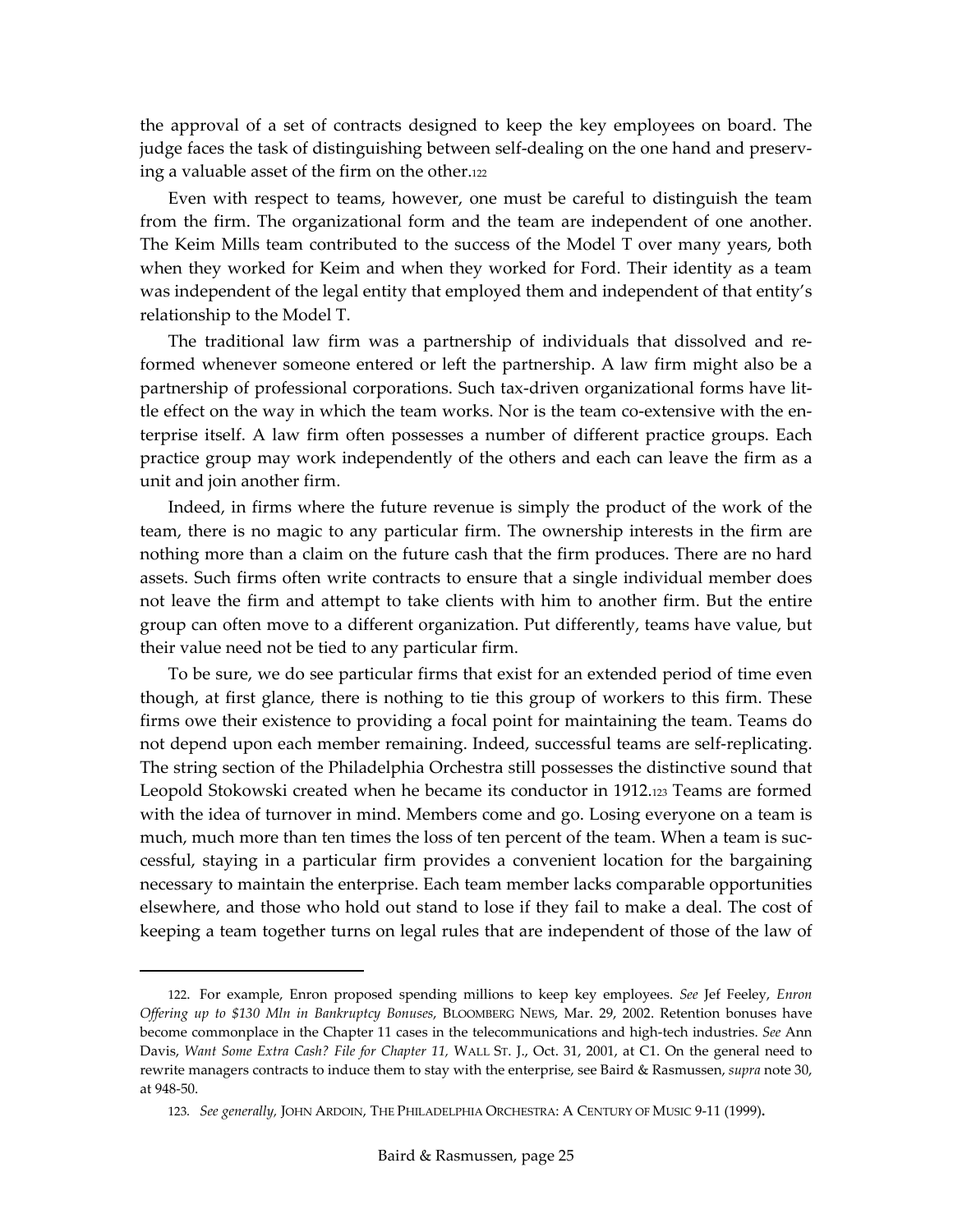corporate reorganizations, such as the law governing restrictive covenants and covenants not to compete[.124](#page-26-0)

But these are successful firms. They continue to exist only because they are successful. If they were not successful there would be no reason to remain with this particular firm. To link the need to preserve a team with preserving a particular firm that is in financial distress, one needs to posit that the firm has assets that the team needs in order to flourish. One can readily identify firms where the firm has an asset that the team needs. Microsoft software writers need access to the Windows code; Disney animators needed the permission to render Mickey Mouse. A sales force may have value only if it is able to sell the firm's branded product or serve its client base. A software producer needs its key technology people to protect the value of its intellectual property. A robust law of corporate reorganizations must focus on firms that have valuable teams yet face financial distress.

In sum, the place in our economy where synergies most likely matter—teams of individuals focused on the same enterprise—is also a place where oftentimes little value is locked up inside and conditioned on the continuing existence in a particular firm. For a particular firm to be an integral part of the value of the team, it has contribute unique assets to the mix. In the next Part, however, we show that even in such circumstances, the law of corporate reorganizations has little relevance. As we shall see, the ability of investors to contract among themselves and the presence of liquid markets for goingconcerns undercut the need for a law of corporate reorganizations still further.

#### IV. CONTROL RIGHTS, GOING-CONCERN SALES, AND THE NATURE OF THE FIRM

The law of corporate reorganizations requires a number of conditions to be present at the same time. In the last two Parts, we focused on two of these. There must be assets dedicated to a particular economic activity, and, for some reason, these assets must be together in a firm. In Part IV, we explore two more conditions. A viable firm requires Chapter 11 only if those who control it cannot collectively make coherent decisions outside the bankruptcy forum. For the traditional account of corporate reorganizations to make sense, there must be firms in which those who own it are unable to write effective investment contracts.

Even if control rights are not allocated coherently, there is still no need for a collective forum that decides the fate of the firm if the firm can be sold in the marketplace as a going concern. The rise of such markets further undercuts the need for a traditional law of corporate reorganization. Indeed, the ability of modern bankruptcy judges to take advantage of these markets explains many of the Chapter 11 filings in recent years.

<span id="page-26-0"></span><sup>124</sup>*. See* Ronald J. Gilson, *The Legal Infrastructure of High Technology Industrial Districts: Silicon Valley, Route 128, and Covenants not to Compete*, 74 N.Y.U. L. REV. 575, 627-28 (1999).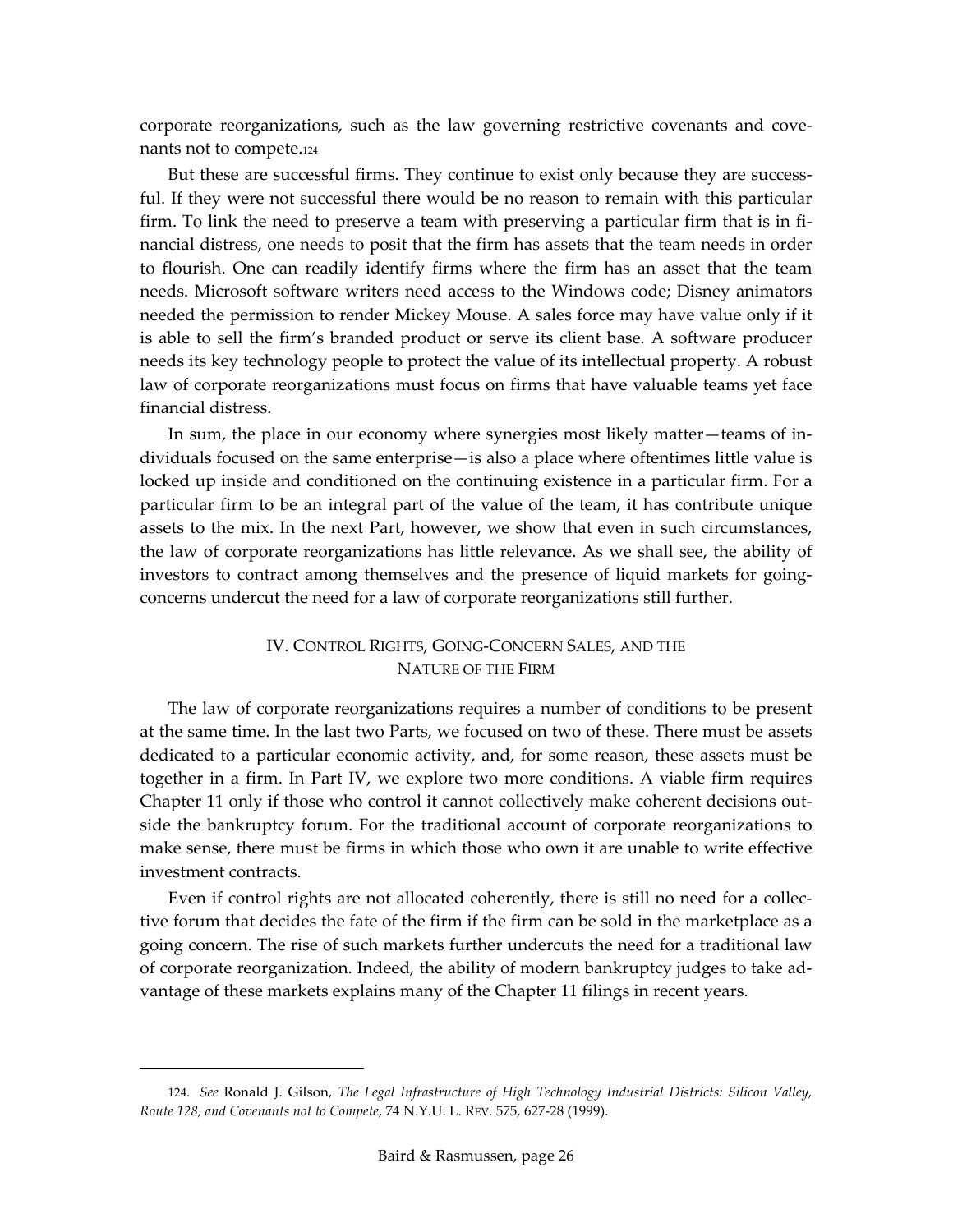#### A. *The Primacy of Control Rights*

l

A law of corporate reorganizations is needed only when the investors cannot make sensible decisions when the firm encounters trouble. When control rights are allocated coherently, no legal intervention is needed to ensure that decisions about the firm's future are made sensibly. Most large firms now allocate control rights among investors in a way that ensures coherent decisionmaking throughout the firm's life cycle.[125](#page-27-0) Just as modern cars are designed to take account of the possibility that they might crash, modern capital structures are designed with the possibility of financial distress in mind. For most firms, there is a coherent contract among investors that keeps financial distress from destroying the firm.[126](#page-27-1) As the cost of contracting over control rights—the rights to deploy a firm's assets—continues to fall, we should expect the risk of costly internecine fights among investors to matter even less. In other words, the ability of investors to contract among each other over the control of a firm's assets further limits the value of a law that ensures that a firm's assets remain together.

Financial distress is an artifact of the capital structure the investors in a firm select. When a firm has a sole owner (as Ford essentially did for its first 50 years), there is no need for bankruptcy. Barring tort claims or other misadventures, the entrepreneur decides on her own whether to close the doors if there are too few buyers of its goods or services. Coherent decisionmaking can also take place even when a firm has multiple owners. Control rights are allocated among investors in any given enterprise through various investment contracts. If these rights are allocated sensibly, the shutdown decision will reside in the hands of those with the best information and the appropriate incentives to exercise it correctly.[127 I](#page-27-2)f the transaction costs associated with such contracting are low enough, we once again have no need for a law of corporate reorganizations as traditionally understood.

Cash-flow rights parcel financial claims among various investors. As such, they do not affect or imperil going-concern surplus. They simply specify how the returns from an enterprise should be distributed. Control rights are another matter. Control rights allocate decision-making authority over the firm's assets and by their nature are more complex than cash-flow rights. Cash is a single metric; control is not. Control is the ability to make decisions regarding the deployment of assets, including human capital.

<span id="page-27-0"></span><sup>125.</sup> This observation, like others this Article brings together, has been made before. Barry Adler in particular has emphasized the way in which ex ante planning on the part of investors anticipates financial and economic distress and allocates control rights accordingly so that, even without bankruptcy, few viable firms are threatened with the risk of inefficient liquidation. *See* Barry E. Adler, *A Theory of Corporate Insolvency*, 72 N.Y.U. L. REV. 343, 345, 367-75 (1997). In the same spirit, Alan Schwartz has show how appropriately structured contracts can induce managers to make the value maximizing decision when deciding whether to reorganize or liquidate the firm. See Schwartz, *supra,* note 12.

<span id="page-27-1"></span><sup>126.</sup> Again, others have made this point. *See, e.g.*, Randal C. Picker, *Security Interests, Misbehavior, and Common Pools*, 59 U. CHI. L. REV. 645, 647-48 (1992).

<span id="page-27-2"></span><sup>127.</sup> As to the optimal time for shutting down an enterprise, see Douglas G. Baird & Edward R. Morrison, *Bankruptcy Decision Making*, 17 J.L. & ECON. ORG. 356 (2001).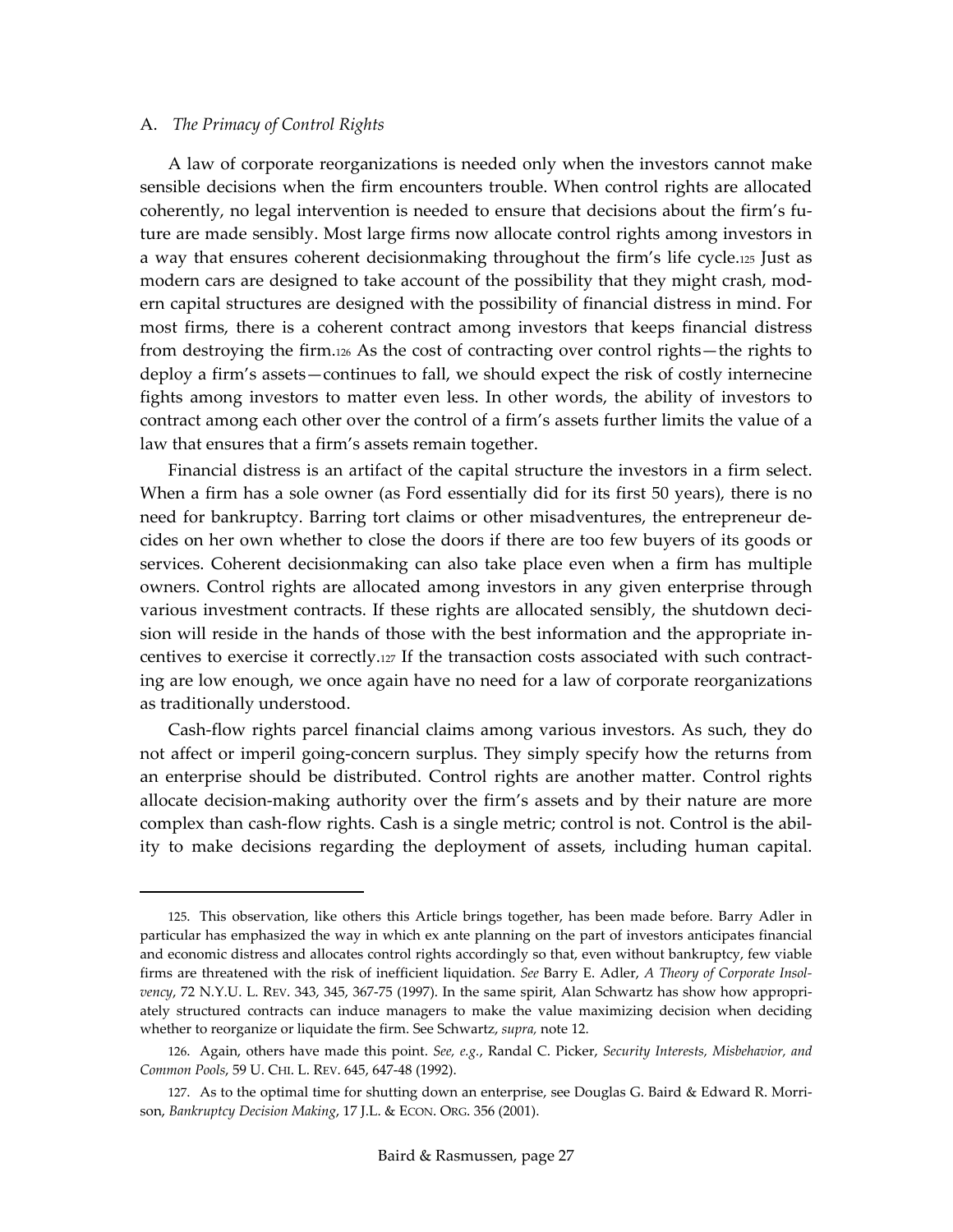These include decisions both large and small. They can range from the decision to merge with another firm, stop producing a current product, change suppliers and so on. These rights are spread among various actors.

Control rights are state contingent. When things are going well, control rights tend to be exercised by those inside the firm. The day-to-day decisions are made by the firm's managers and those to whom they delegate responsibility. The board of directors has the authority to remove control rights from one set of managers and give them to another. The board can be replaced by the shareholders.

When things are going poorly, however, control rights can shift to parties not traditionally viewed as inside the firm. Some of these shifts are intentional. A debt contract may give a lender the right to put a person on the board of directors in the case of financial distress. A board of directors can decide to remove the extant managers and bring in a turnaround firm. The traditional conception of corporate reorganizations starts with the belief that when a firm is in distress control rights will not be vested in the hands of someone who exercises them sensibly. Once the firm defaults on one or more loan covenants, creditors acquire control rights and may have the power to shut the firm down. It is the fear of the improper exercise of such power that lies at the heart of reorganization law.

Again, the railroads are the paradigmatic case. As already noted,[128 t](#page-28-0)he capital structures of the great railroads were a mess and this, in addition to the specialized and firmspecific nature of the firm's assets, required a law of corporate reorganizations. There were thousands of bondholders, scattered across the world, with security interest in dozens of different pieces of the firm[.129 T](#page-28-1)hese investors were incapable of speaking with a single voice, and it often was not clear how the railroad should be restructured. Which lines that should be kept, whether the same managers should be in charge, and what capital structure made sense were questions to which the answers were often unclear. No part of the contract between the firm and its investors provided a mechanism for addressing these questions.

But the capital structures of the railroads were atypical for the firms of the time. As we saw in the previous Part, firms such as Ermen & Engels and Cadillac had only a handful of investors in their capital structures, and they effectively could speak with a single voice. The capital requirements of the railroads were on a scale that was never seen before and seen seldom since. This need drove the investment bankers to raise capital in the form of debt from thousands of individuals. Dozens of groups of creditors had the right to seize physically different assets of the road, including its bridges, its terminals, and the rails themselves. When the firms failed to generate the expected revenues, some mechanism was needed to place control into the hands of someone who could make the hard decisions, and the equity receivership was the forum created for this task.

The law of corporate reorganizations matters only when the capital structure of a

<span id="page-28-0"></span><sup>128</sup>*. See supra* note 31.

<span id="page-28-1"></span><sup>129</sup>*. See* DAGGETT, supra note 31, at 196-200.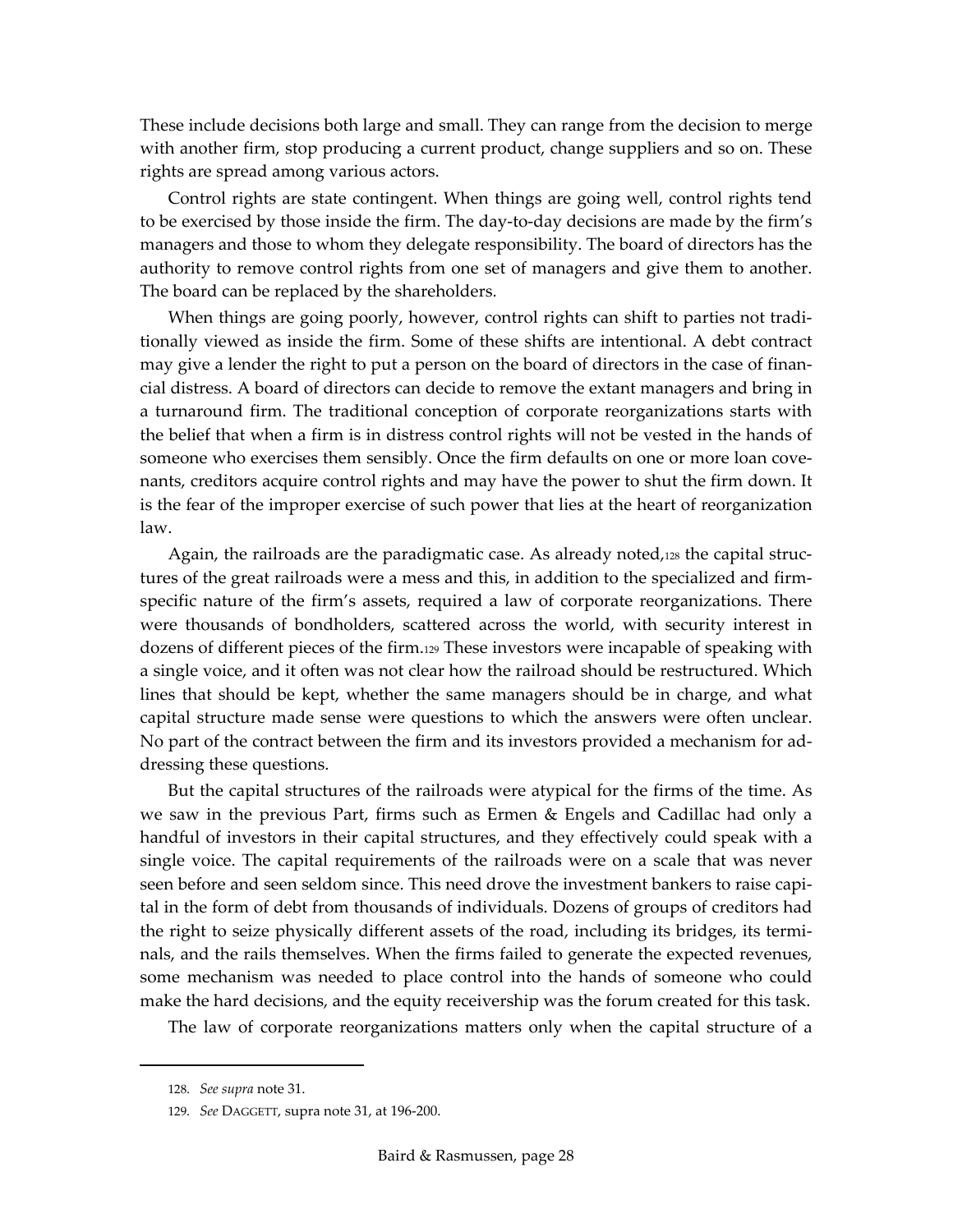firm fails to lodge control rights in the hands of someone who can exercise them competently. To be sure, there are times when the investment contracts fail to allocate control sensibly. Those with power may have incentives to exercise it inappropriately. The manager whose personal wealth is tied up in the firm's stock will have an incentive not to shut the firm down, even if the assets are worth more if sold piecemeal. The secured creditor who can only recover what it is owed has the incentive force an inefficient sale of its collateral when the proceeds of the sale will pay the creditor in full. If either is vested with control rights, bad decisions can be made.

Yet how likely are investors to agree to contracts that misallocate power in this way? Railroads had primitive investment contracts. Initial investors had no idea what shape the railroad would take or even what other investors would participate in the enterprise. The best they could do was trust that J.P. Morgan and Robert Swaine would sort matters out for them if things turned out badly.[130](#page-29-0) But we have learned a lot in the last century. Investors are now better able to anticipate financial distress. When writing investment contracts, they know not to allow managers unfettered control when things go poorly. By the same account, junior investors know that senior creditors should not be able to act opportunistically when the firm is worth keeping intact.

Many firms simply lack the sort of capital structure that make a law of corporate reorganizations even relevant. Nearly a third of small businesses have no institutional debt.[131 T](#page-29-1)he enterprises whose future is most uncertain tend to be small businesses when they are just starting. Early in their life cycle, these firms rely largely on equity investments and loans from insiders. The assets are often leased. Hundreds of restaurants may open and close in a given year in a large metropolitan area, but only a handful ever end up in bankruptcy.[132](#page-29-2)

High-tech firms may have capital requirements that require outside investors, but they also have sophisticated contracts expressly designed to ensure that control rights lie in the appropriate hands.[133](#page-29-3) These start-ups have very little debt; moreover, those who extend debt do not look to the ability to grab collateral to ensure repayment[.134 M](#page-29-4)ost financing comes from venture capital in the form of equity. But the venture capital con-

<sup>130</sup>*. See* Baird & Rasmussen, *supra* note 30.

<span id="page-29-1"></span><span id="page-29-0"></span><sup>131</sup>*. See* Mitchell A. Petersen & Raghuram G. Rajan, *Trade Credit: Theories and Evidence*, 10 REV. FIN. STUD. 661, 670 (1997).

<span id="page-29-2"></span><sup>132.</sup> There are over 7000 restaurants in the Chicago area. *See* U.S. CENSUS BUREAU, ILLINOIS: 1997 ECO-NOMIC CENSUS: ACCOMMODATION AND FOODSERVICES GEOGRAPHIC AREA STUDIES 15 (showing 7392 restaurants and eating places in Cook County), *available at* http://www.census.gov/prod/ec97/97r72-il.pdf. Hundreds close their doors each year, but fewer than two dozen will try to reorganize in Chapter 11 and, of these, only a handful will succeed. *See* Morrison, *supra* note 8 (describing how, in 1998, only 20 restaurants filed for Chapter 11 in the Eastern Division of the Northern District of Illinois, a region encompassing Cook County and several others).

<span id="page-29-3"></span><sup>133</sup>*. See* STEVEN N. KAPLAN & PER STRÖMBERG, FINANCIAL CONTRACTING THEORY MEETS THE REAL WORLD: AN EMPIRICAL ANALYSIS OF VENTURE CAPITAL CONTRACTS 1–2 (Nat'l Bureau of Econ. Research, Working Paper No. 7660, Apr. 2000).

<span id="page-29-4"></span><sup>134</sup>*. See* Ronald J. Mann, *Secured Credit and Software Financing,* 85 CORNELL L. REV. 134 (1999).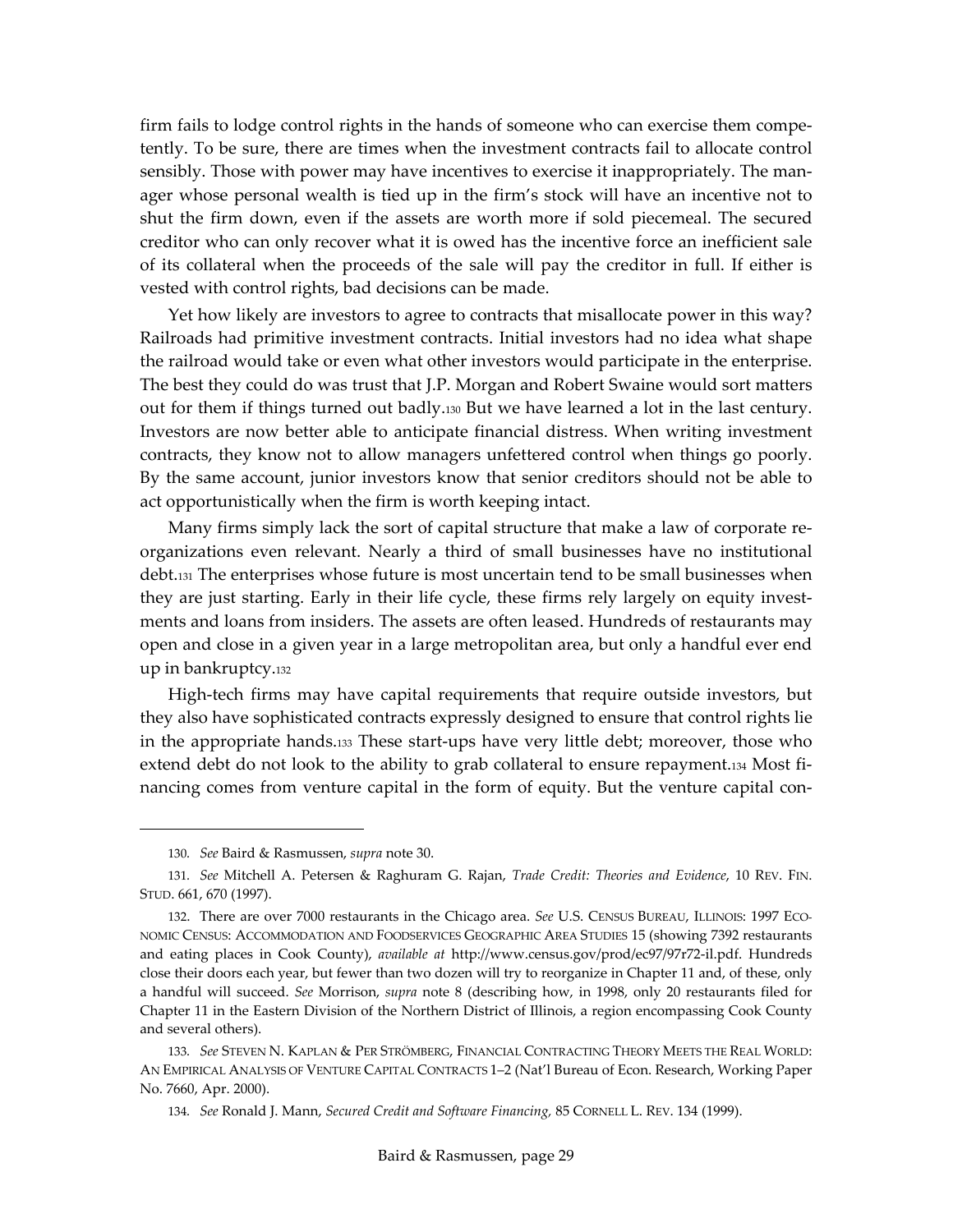<span id="page-30-3"></span>tracts specify when control shifts to the venture capitalists. The venture capitalist selects the management team and can change it when the firm fails to meet specified milestones[.135](#page-30-0)

To see how contracts can allocate control rights coherently in a failing enterprise, consider the demise of Webvan[.136 T](#page-30-1)he assets of Webvan were dedicated to a grocery delivery business. The CEO was a successful businessman who enjoyed the confidence of the investors. If Webvan was going to succeed, it was with this CEO. The only question was the level of demand for Webvan's services. The investors decided exactly how long they were going to give the CEO to ascertain whether or not there was sufficient demand to suggest that Webvan may have a going concern surplus. Only when it became clear that there was no market niche to fill did Webvan file for bankruptcy. All the important decisions were made outside of bankruptcy. Webvan had exhausted all its options before it filed for Chapter 11. The Chapter 11 was instituted not to reorganize but to sell off the assets in an orderly fashion. From beginning to end, control of Webvan's assets rested with those in the best position to make the strategic decisions.

Much of the law of corporate reorganizations (and indeed corporate law generally) is premised upon the idea that contracts set out control rights over the assets of the firm in a way that is fixed and rigid. Under this view, legal processes and rules are needed because exogenous events create a mismatch between incentives of the individual investors that possess control rights and what is in the best interest of the firm as a whole. As Barry Adler has pointed out, however, control rights are typically defined dynamically.[137](#page-30-2) They change as the firm's fortunes change, typically in ways that ensure that such mismatches do not occur.

Control rights are allocated through the corporate charter, the securities the firm issues, and the debt contracts into which it enters. Legal rules themselves also grant control rights. Many of these are default rules investors change by agreement. Equity investors exercise control rights by voting their stock and by sitting on the board of directors. Holders of debt instruments exercise control through their power to declare defaults. The power to declare defaults can give them the de facto power to hire and fire the managers and the ability to review decisions the managers make about how the assets are to be used.

Those who exercise control rights can be incompetent. Part of the challenge is to devise a robust mechanism to dislodge them at the right time. Incentives alone do not ensure a successful decision maker. Some managers are simply not up to snuff.[138 E](#page-30-3)ven the

<span id="page-30-0"></span><sup>135</sup>*. See* KAPLAN & STRÖMBERG, *supra* note 133, at 1-2; Thomas Hellmann, *The Allocation of Control Rights in Venture Capital Contracts,* 29 RAND J. ECON. 57, 57-61 (1998); Steven N. Kaplan & Per Strömberg, *Venture Capitalists as Principals: Contracting, Screening, and Monitoring,* 91 AM. ECON. REV. 426, 427 (2001).

<span id="page-30-1"></span><sup>136.</sup> On the initial conception and financing of Webvan, see RANDALL E. STROSS, EBOYS: THE FIRST INSIDE ACCOUNT OF VENTURE CAPITALISTS AT WORK 30-47, 195-205 (2000).

<sup>137</sup>*. See* Adler, *supra* note 125, at 345.

<span id="page-30-2"></span><sup>138.</sup> Indeed, some may be corrupt. *See, e.g.*, '*Crazy Eddie' Sentencing Is Weighed*, N.Y. TIMES, Mar. 23, 1994, at D4 (describing how Eddie Antar, founder of the Crazy Eddie electronics chain, was convicted of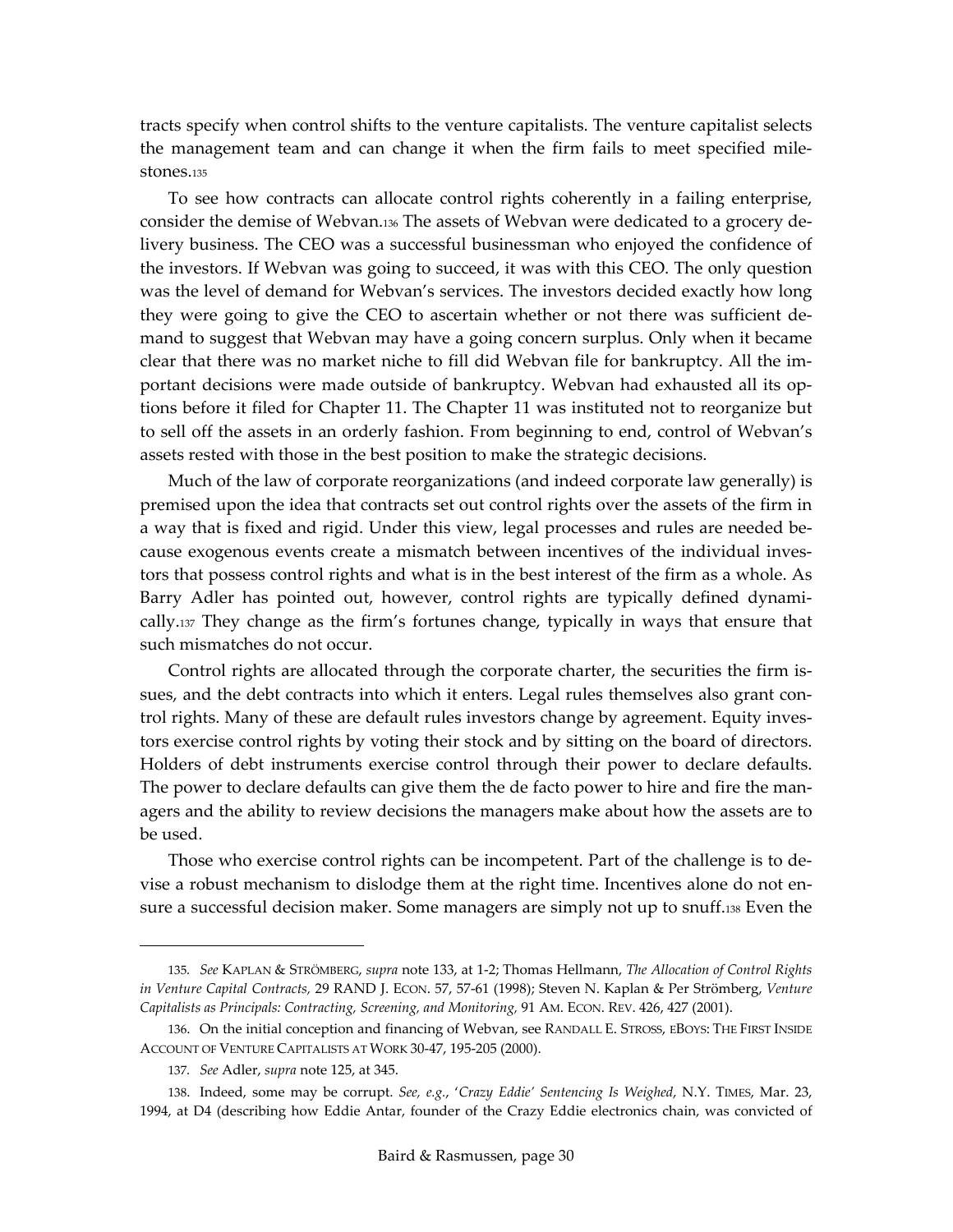most carefully crafted compensation contract cannot turn every manager into Jack Welch.<sub>139</sub> The trick is to allocate control rights in a way that ensures that the managers can stay when they perform well but are ousted when they do not.

The configuration of control rights at a firm at any moment turns on both the nature of the business it is in and the economic conditions in which it finds itself. Consider, for example, a firm that makes fashions for teenagers. Because the clothes themselves are made overseas, the firm's suppliers (or their intermediaries) are likely to insist on a standby letter of credit that insures they will be paid.[140 T](#page-31-1)o obtain such a letter, the firm will have to have a credit line with a bank. Apart from this credit line, however, the principal challenge facing the owners when designing the capital structure is to find the right CEO, to give that person the right set of incentives, and to put a governance structure in place that removes the CEO if necessary.

While the investors can make judgments about the sort of person most likely to make these decisions well, they cannot know perfectly nor can they review decisions as the CEO makes them. Quite the contrary, to give any investors the ability to micromanage the CEO's fashion judgment invites disaster. The CEO is hired precisely because she is supposed to have a comparative advantage on this score over the investors. These investors need a capital structure that gives the CEO slack for a season or two, but still allows the investors to dump her if she has not been successful. Apart from the credit line (which may never be drawn upon), the firm may consist largely of equity, but held by a relatively small number of investors who also sit on the board.[141](#page-31-2)

By contrast, consider a startup firm that is designing a new piece of software. The expertise to build and design the software resides with the entrepreneur who founds the firm. The only question for the outside investors is how long to continue to develop the product before giving up. Such a firm may also consist entirely of equity, but the investors will insist upon a contract that shifts control rights over the firm to them in bad states of the world[.142 M](#page-31-3)oreover, when additional capital is required (either from the old investors or a new one), the equity interest of the owner-manager is diluted according to a fixed formula. This structure puts the liquidation decision in the hands of the venture capitalist, and the dilution mechanism allows the firm to continue to access capital markets as long as its venture is worth pursuing.

For a mature firm with steady cash flows, investors might prefer a different ar-

illegally pocketing \$75 million by selling stock when he knew that its price was artificially inflated through bogus inventory and sales figures).

<span id="page-31-0"></span><sup>139</sup>*. See* Hal Lancaster, *Succeeding a Legend Is Tough on a CEO*, WALL ST. J. EUR., Nov. 13, 2001, at 11 ("Rarely has any CEO garnered the reverential and universal acclaim heaped on Mr. Welch, who built GE into the role model for modern corporations."). For an account of Welch's experiences at General Electric, see JACK WELCH, STRAIGHT FROM THE GUT (2001).

<span id="page-31-1"></span><sup>140.</sup> For an example of litigation growing out of such an arrangement, see *P.A. Bergner & Co. v. Bank One*, 140 F.3d 1111 (7th Cir. 1998).

<span id="page-31-2"></span><sup>141</sup>*. See* Harry DeAngelo, Linda DeAngelo & Karen H Wruck, *Asset Liquidity, Debt Covenants, and Managerial Discretion in Financial Distress: The Collapse of L.A. Gear*, 64 J. FIN. ECON. 3 (2002).

<span id="page-31-3"></span><sup>142</sup>*. See* Kaplan & Strömberg, *supra* note 133.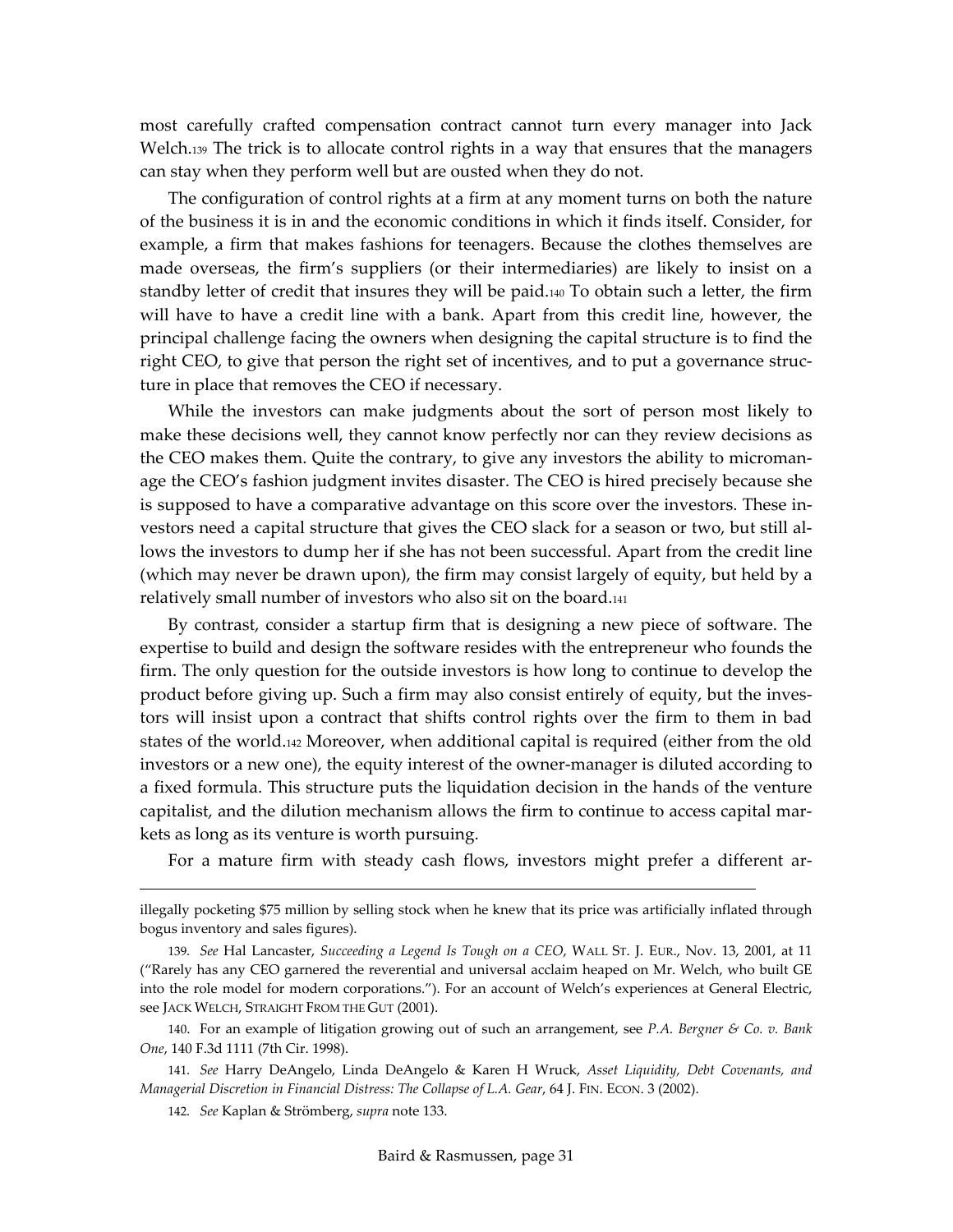rangement of control rights. The danger here is that those in charge will fail to focus on maximizing cash flow[.143](#page-32-0) The investors will put in place a capital structure that requires the people running this firm to distribute cash on a continual basis. They can do this by having the firm issue short-term debt that requires the managers to go to the market repeatedly[.144](#page-32-1) Alternatively, they may have the firm pay cash dividends to the stockholders[.145 F](#page-32-2)inally, they can put substantial leverage in the company that requires the payment of periodic interest on the pain of default. Failure to live up to any of these obligations—the ability to turn over short-term debt, the payment of dividends or the default on long-term debt—can spell the beginning of the end for the current managers.

The primacy of control rights can explain what otherwise appear to be anomalous capital structures. Return, for example, to Iridium. The largest single shareholder was Motorola. It was also building all the equipment for the system and would run it once it was built. Iridium initially had no debt in its capital structure, and Motorola guaranteed the initial round of outside debt.[146](#page-32-3) The equityholders apart from Motorola were investors who would control ground stations for the system across the world. The revenues that Motorola and the others would enjoy would turn not on the value of their investment instruments, but also on how much business the firm did. During this period Iridium was not so much a discrete firm as it was a joint venture among partners that each stood to gain were the venture to prove successful. Iridium, like a railroad, required a large up-front commitment of capital, but unlike the nineteenth-century railroad, the capital markets were sufficiently liquid to allow control rights to be coherently allocated at the outset.[147](#page-32-4) As Iridium's financial troubles deepened, Iridium entered into an \$800 million credit facility with bank lenders who insisted a number of new covenants. These established quarterly milestones for both revenues and subscriber levels. Breach of these covenants would make the principal on the loans due and owing and effectively give control of the firm to the banks[.148](#page-32-5) 

Iridium is an unusual case, but the appearance of a secured credit facility that gives power to banks in the event the debtor's fortunes fail to improve is increasingly the norm. In the typical case, there is a revolving credit facility put in place when financial

<span id="page-32-0"></span><sup>143</sup>*. See* Michael C. Jensen, *Agency Costs of Free Cash Flow, Corporate Finance, and Takeovers*, 76 AM. ECON. REV. 323 (1986).

<sup>144</sup>*. See id*.

<span id="page-32-2"></span><span id="page-32-1"></span><sup>145</sup>*. See* Frank H. Easterbrook, *Two Agency-Cost Explanations of Dividends*, 74 AM. ECON. REV. 650, 654 (1984).

<span id="page-32-3"></span><sup>146</sup>*. Motorola Guarantees Iridium's \$750M Debt Deal; \$2.4B Deal Pending*, MOBILE SATELLITE NEWS, May 2, 1996, *available in* 1996 WL 8615253.

<span id="page-32-4"></span><sup>147.</sup> There is, however, a curious similarity between the railroads and Iridium. Like the railroads, Iridium's largest investors also owned the firm that put the assets in place. This exposed the public equity investors in the underlying firm to substantial risk. Indeed, the financing of the Union Pacific Railroad (the Crédit Mobilier affair) was one of the great financial scandals of the nineteenth century. *See* BAIN, *supra* note 32, at 171-72.

<span id="page-32-5"></span><sup>148</sup>*. See* Benjamin C. Esty, Fuaad A. Qureshi & William Olsen, IRIDIUM LLC (Harvard Business School Case Study 9-200-039).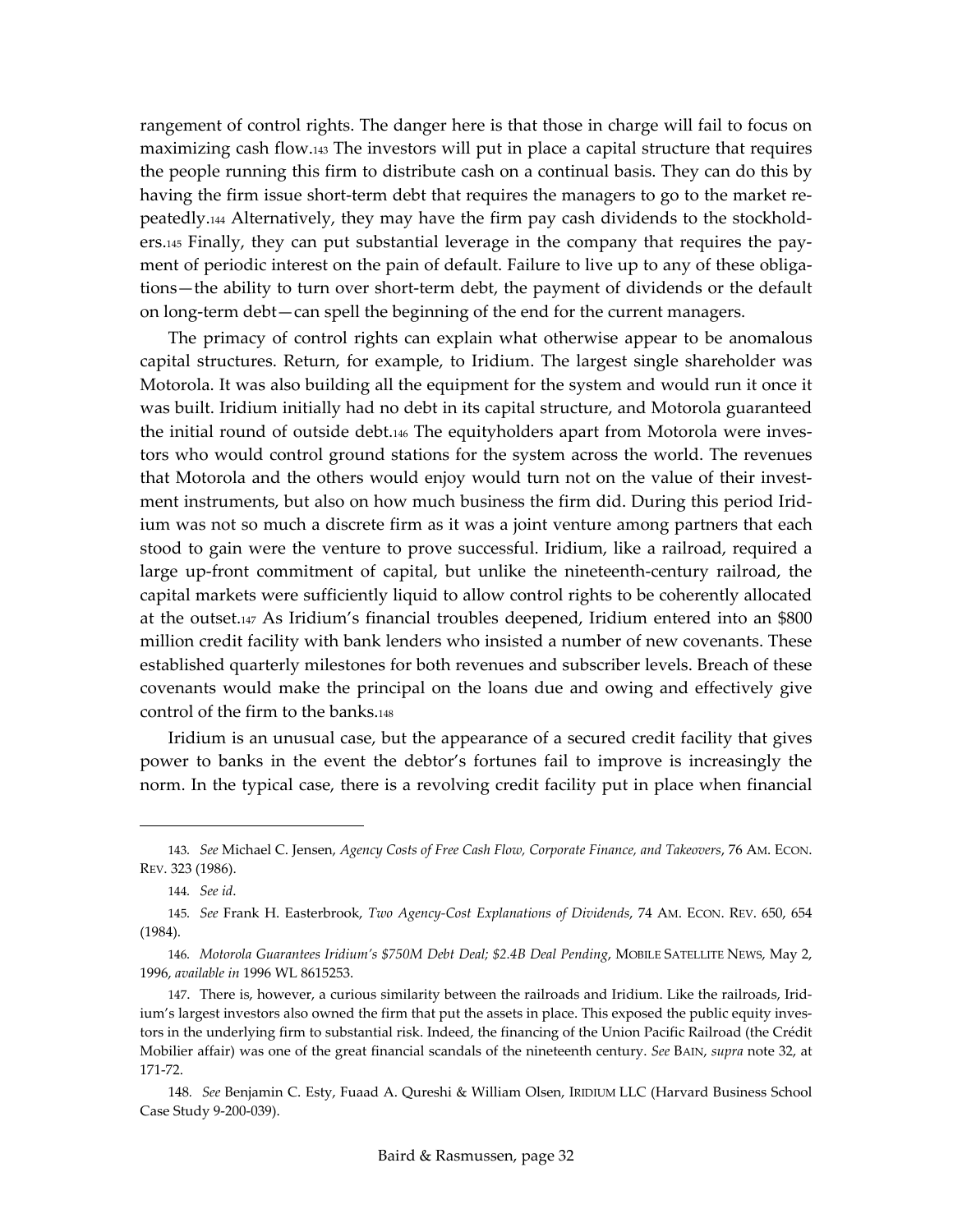distress appears on the horizon. The facility operates as follows. The lead lender receives all the accounts and releases cash to the debtor according to a prescribed formula. It can terminate the arrangement (and close down the firm as it will have no operating capital) in the event of default and a default can be declared when the lead lender finds that there are "reasonable grounds for insecurity." With such a facility in place and the control that the lead lender has over cash collateral, a single entity can decide how to use the firm's assets. It can monitor the firm's cash flows closely. Its ability to declare a default allows it to insist that the firm hire a turnaround specialist who supplements or in some cases replaces the existing managers[.149](#page-33-0)

The revolving credit facility installed as the firm begins to have trouble making debt payments also gives the lender who runs it the ability to control the firm inside of Chapter 11 as well as out. Most large firms that enter Chapter 11 lack enough free cash flow to operate without debtor-in-possession (DIP) financing.[150 T](#page-33-1)he control that the lender has over cash collateral makes it hard to enter into a financing arrangement without its explicit blessing.[151 I](#page-33-2)ts blessing can be contingent upon many things, including a requirement that the firm be sold as a going concern within a fixed period of time[.152 A](#page-33-3)t other times, the lender may give the current managers one more chance to turn around the fortunes of the firm, but it may be time constrained. A sale of assets may not be required immediately, but the DIP lending agreement may require that the assets be sold if the firm is not cash flow positive in a relatively short time. In other words, it is the lender, and not the Bankruptcy Code or the bankruptcy judge, that is deciding how long the managers will have to make a go of things.

These revolving credit facilities and the practical control they give lenders over a firm are some of the most striking changes in Chapter 11 practice over the last twenty years. The reorganization law set out in the United States Code has remained largely unchanged, but the control that the debtor's managers once possessed in Chapter 11 proceedings has been greatly reduced[.153 F](#page-33-4)or the firms that are likely to survive as going concerns, professional investors ensure that they remain in control, regardless of whether the firm is inside of bankruptcy or out[.154](#page-33-5)

We are not troubled by such a shift in bankruptcy practice. As a comparative matter, the senior lender who will not be paid in full will more likely exercise control in a sensible fashion than will managers whose net worth depends on continuation or a bank-

<span id="page-33-0"></span><sup>149</sup>*. See* Douglas G. Baird, DIP Financing and Corporate Governance (July 2002) (unpublished manuscript, on file with author).

<span id="page-33-1"></span><sup>150</sup>*. See id.*

<sup>151</sup>*. See* 11 U.S.C.A. § 364 (West 2002).

<span id="page-33-3"></span><span id="page-33-2"></span><sup>152.</sup> The financing of TWA's Chapter 11 was contingent upon a sale of the firm being consummated within 90 days of the filing of the petition.

<span id="page-33-4"></span><sup>153.</sup> The ability of managers to control the Chapter 11 process was one of the constant criticisms of Chapter 11 during the 1980s. For example, see Lynn M. LoPucki, *The Debtor in Full Control—Systems Failure Under Chapter 11 of the Bankruptcy Code?*, 57 AM. BANKR. L.J. 247, 272-73 (1983).

<span id="page-33-5"></span><sup>154.</sup> This is true, of course, only as a first approximation. Chapter 11 still allows the managers and outof-the-money creditors to exert some influence.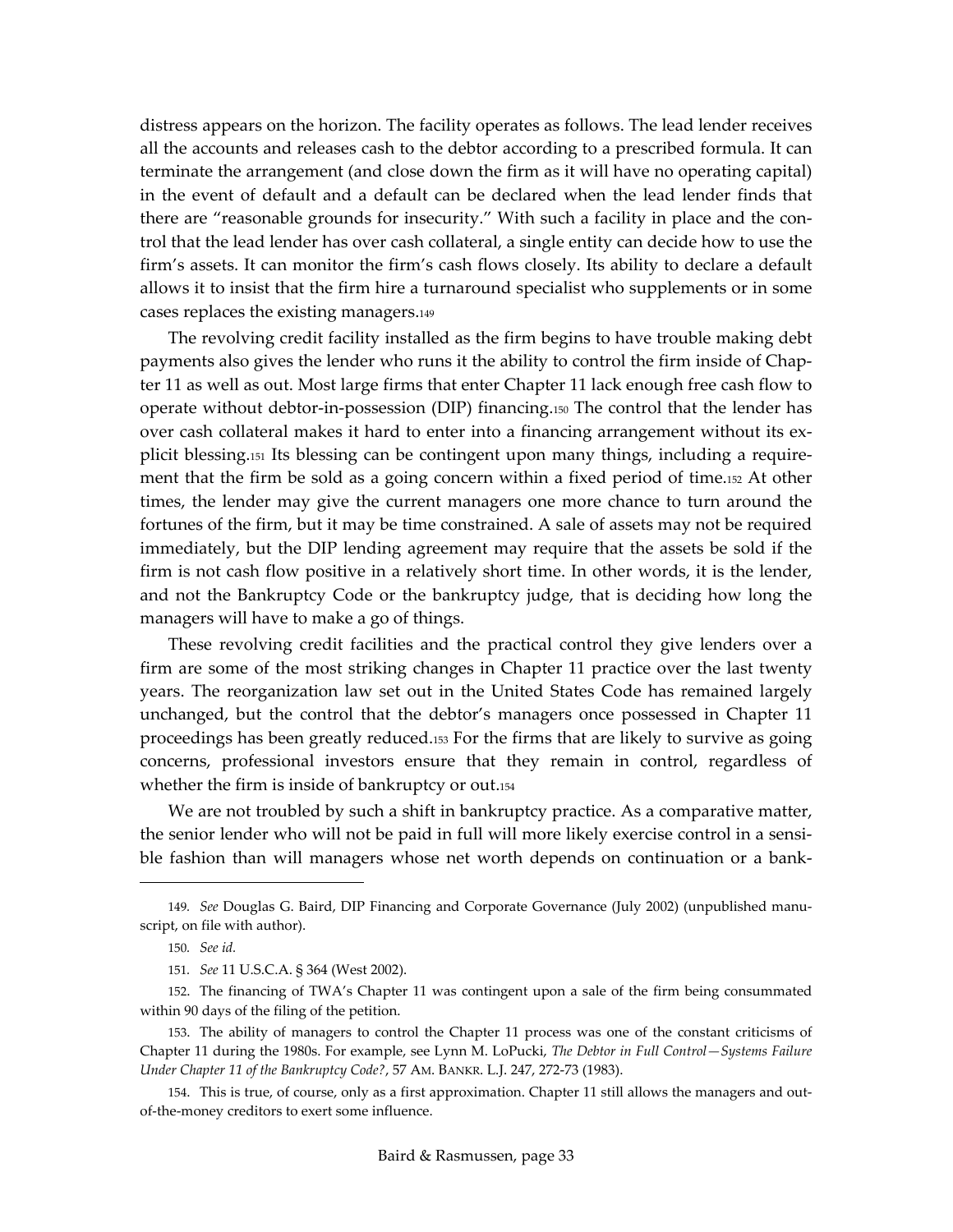ruptcy judge whose training is usually not in business operations. Regardless of this normative judgment, however, little can be done to change this state of affairs. A change in the Bankruptcy Code to limit creditor control is unlikely to be effective. The senior lenders largely control the time of the Chapter 11 petition. Their investment contracts ensure that when the firm approaches financial distress, its continued operations depend on the willingness of the lender to continue the financing of ongoing operations. Hence rewriting the bankruptcy laws to limit the lenders' control inside of bankruptcy will simply make them increase the control they exercise outside of bankruptcy. Our principal point here, however, concerns the central premise of reorganization law—that firms in financial distress lack a coherent allocation of control rights. To be sure, a firm might find itself caught up in a sudden crisis, and no single investor may be able to take control. But these cases are increasingly rare. Even when they do arise, the traditional reorganization is still unnecessary as only the assets can be readily sold.

#### B. *Going-Concern Sales and the Changing Bankruptcy Forum*

Going-concern sales have long been the method of choice for dealing with firms that could not pay their debts. They were commonplace in the textile industry during the era of Ermen & Engels. Given the developments in capital markets, such sales are increasingly possible. Thus, asset sales can occur either when control rights are allocated to those with their money on the line, or when control rights are not so well assigned. In either case, the buyer of the assets takes them and applies a new capital structure.

The market for selling firms as going concerns is well-developed.[155 I](#page-34-0)n such a world, a straightforward path exists for keeping the assets of the firm together and reestablishing coherent control rights. In Sweden auctions are the only path available for financially distressed firms that end up in bankruptcy and they seem to work well there even for small firms.[156 I](#page-34-1)ndeed, the principal obstacles standing in the way of selling a financially distressed firm outside of bankruptcy in this country may stem from impediments the legal system puts in place.

Under state law, if the firm that is being sold merges into the buyer, the buyer gets the assets and the liabilities of the old firm. In theory, however, one can buy all the assets in return for cash. [157](#page-34-2) Several obstacles stand in the way, however. First, a buyer of the

<span id="page-34-0"></span><sup>155</sup>*. See* Robert G. Hansen, *Auctions of Companies*, 39 ECON. INQUIRY 30, 30 (2001) ("From 1989 to 1998, 19,593 private companies were reported to be bought and sold in the United States, many through an auction process. The total value of these transactions was in excess of \$315 billion. In addition, from 1989 to 1998, there were 13,134 reported divestitures of divisions, subsidiaries, or product lines; the value of these transactions was in excess of \$900 billion.").

<span id="page-34-1"></span><sup>156</sup>*. See* Karin S. Thorburn, *Bankruptcy Auctions: Costs, Debt Recovery, and Firm Survival*, 58 J. FIN. ECON. 337, 340 (2000) ("This study concludes that the Swedish auction bankruptcy system promotes firm survival rates, bankruptcy costs, and debt recovery rates that compare favorably with the reorganization system in the U.S.").

<span id="page-34-2"></span><sup>157</sup>*. See* ROBERT CHARLES CLARK, CORPORATE LAW § 10.5, at 437 (1986).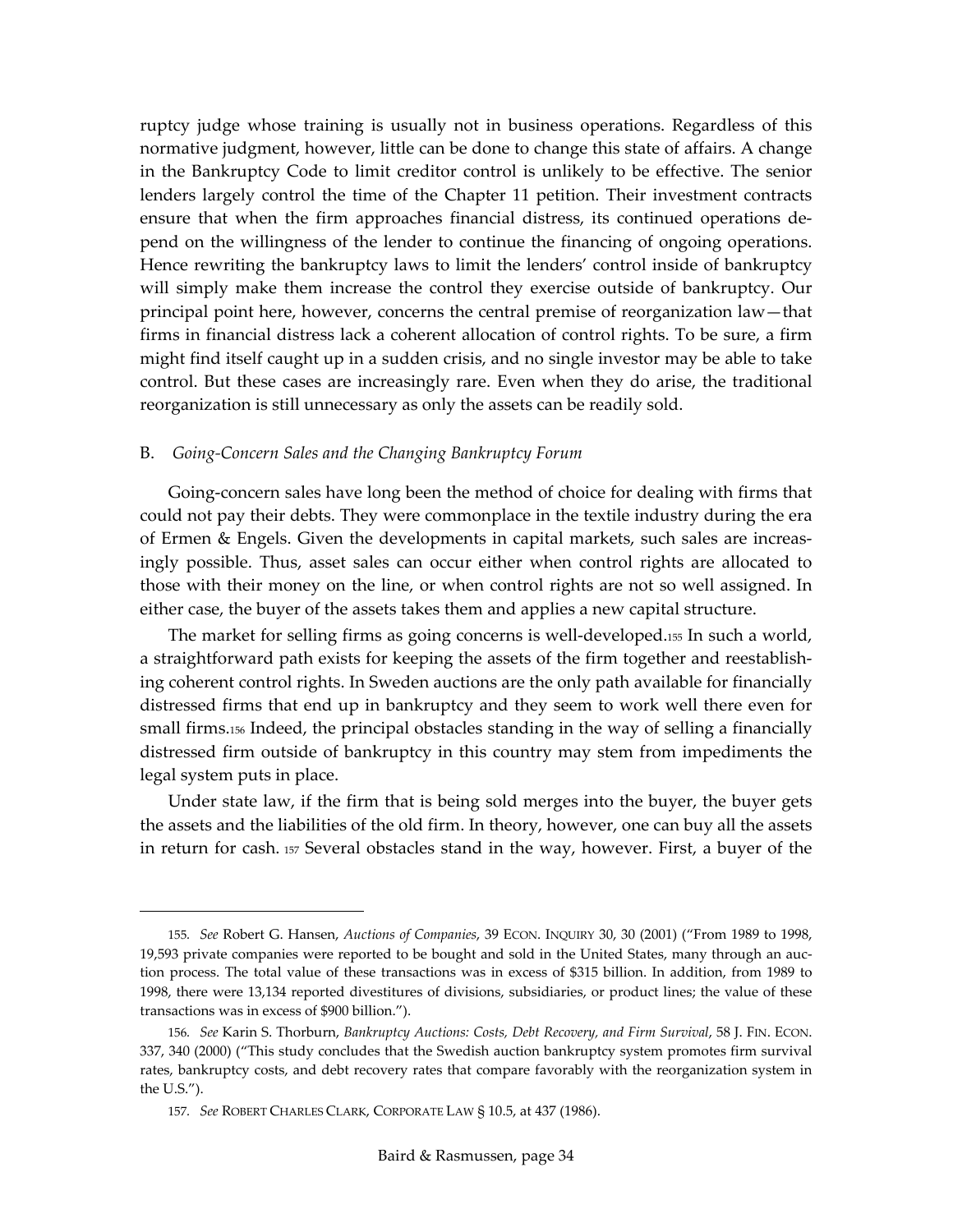assets takes them subject to what security interests the firm's creditors enjoy[.158](#page-35-0) Second, the de facto merger doctrine may give even unsecured creditors the right to reach the assets after they have been sold. In some jurisdictions, a court enjoys the power to recharacterize a transaction that the parties labeled as an outright sale of assets as a merger in which the buyer assumed the liabilities of the old firm as well as the assets.[159 A](#page-35-1) potential buyer of the assets of a distressed firm may balk at a purchase that can bring with it more liabilities than assets.

When the number of creditors of a financially distressed firm is small enough, sales do proceed. When the number of investors is large, however, those in control of the firm (typically its senior creditors) are likely to use Chapter 11 to sell the assets of the firm as a going concern. Chapter 11 provides a mechanism for selling assets free and clear of all claims even before a plan of reorganization is put in place[.160](#page-35-2) A firm in financial distress that seeks to sell itself may thus turn to Chapter 11 not to rehabilitate a failing enterprise but rather to dispose of it[.161](#page-35-3)

The case of Qualitech Steel is a typical modern Chapter 11 case[.162 F](#page-35-4)ormed in 1996, Qualitech was supposed to exploit new technologies for manufacturing specialty steel. The two plants it built cost more than \$400 million; both took longer than expected to build and were more expensive to operate than anticipated. By early 1999, it was still spending \$10 million a month. The firm filed for bankruptcy. Everyone agreed that it should be sold as a going concern. A buyer was found and the sale was consummated within four months. This new use of Chapter 11 is one in which the decisions about the highest and best use assets are quickly removed from the process. It bears no resemblance to the reorganization of a large railroad or the restructuring of a large manufacturing operation.

In addition to the use of Chapter 11 to sell firms as going concerns, it is also used to implement a restructuring that those who control the firm cannot effect outside of bankruptcy because of barriers that a nonbankruptcy law puts in their way. The Trust Inden-

<span id="page-35-0"></span><sup>158</sup>*. See* U.C.C. § 9-315(a) (2001). Buyers of goods in the ordinary course take free of security interests, U.C.C § 9-320(a), but a buyer of all of the firm's assets is not a buyer in ordinary course, U.C.C*.* § 1-201(9).

<span id="page-35-1"></span><sup>159.</sup> For cases discussing the de facto merger doctrine, see *Philadelphia Electric Co. v. Hercules Inc.*, 762 F.2d 303 (3d Cir. 1985); *Knapp v. North American Rockwell Corp.*, 506 F.2d 361 (3d Cir. 1974). For a general discussion of the doctrine, see CLARK, *supra* note 157, at § 10.7; 3 JAMES D. COX, THOMAS LEE HANZEN & HODGE O'NEAL, CORPORATIONS § 22.7 (1995).

<span id="page-35-2"></span><sup>160</sup>*. See* 11 U.S.C.A. § 363 (West 2002). The general standard governing such sales is set out in *Committee of Equity Security Holders v. Lionel Corporation*, 722 F.2d 1063 (2d Cir. 1983).

<span id="page-35-3"></span><sup>161.</sup> The art of conducting such sales is far from simple, of course, in bankruptcy as elsewhere. Global Crossing, the second largest bankruptcy ever, entered bankruptcy in the early 2002, with the idea of a speedy sale. *See Global Crossing Ltd. Files for Bankruptcy*, WALL ST. J., Jan. 29, 2002, at A3. In response to this filing, other investment groups launched bids for Global. *See* Lisa Bannon, *Sibling Rivalry: Gores Brothers Vie for Buyouts*, WALL ST. J., Apr. 9, 2002, at B1. The bankruptcy judge approved a sale by mid-summer. *See* Seth Schiesel, *2 Companies Agree to Buy Control of Global Crossing*, N.Y. TIMES, Aug. 10, 2002, at C3. But as quick as this sale was, in hindsight, it was not fast enough. Had Global Crossing's investors taken the first bid, they would have received much more for the firm's assets. *See id*.

<span id="page-35-4"></span><sup>162.</sup> The facts are recounted in *In re Qualitech Steel Corp.*, 276 F.3d 245 (7th Cir. 2001).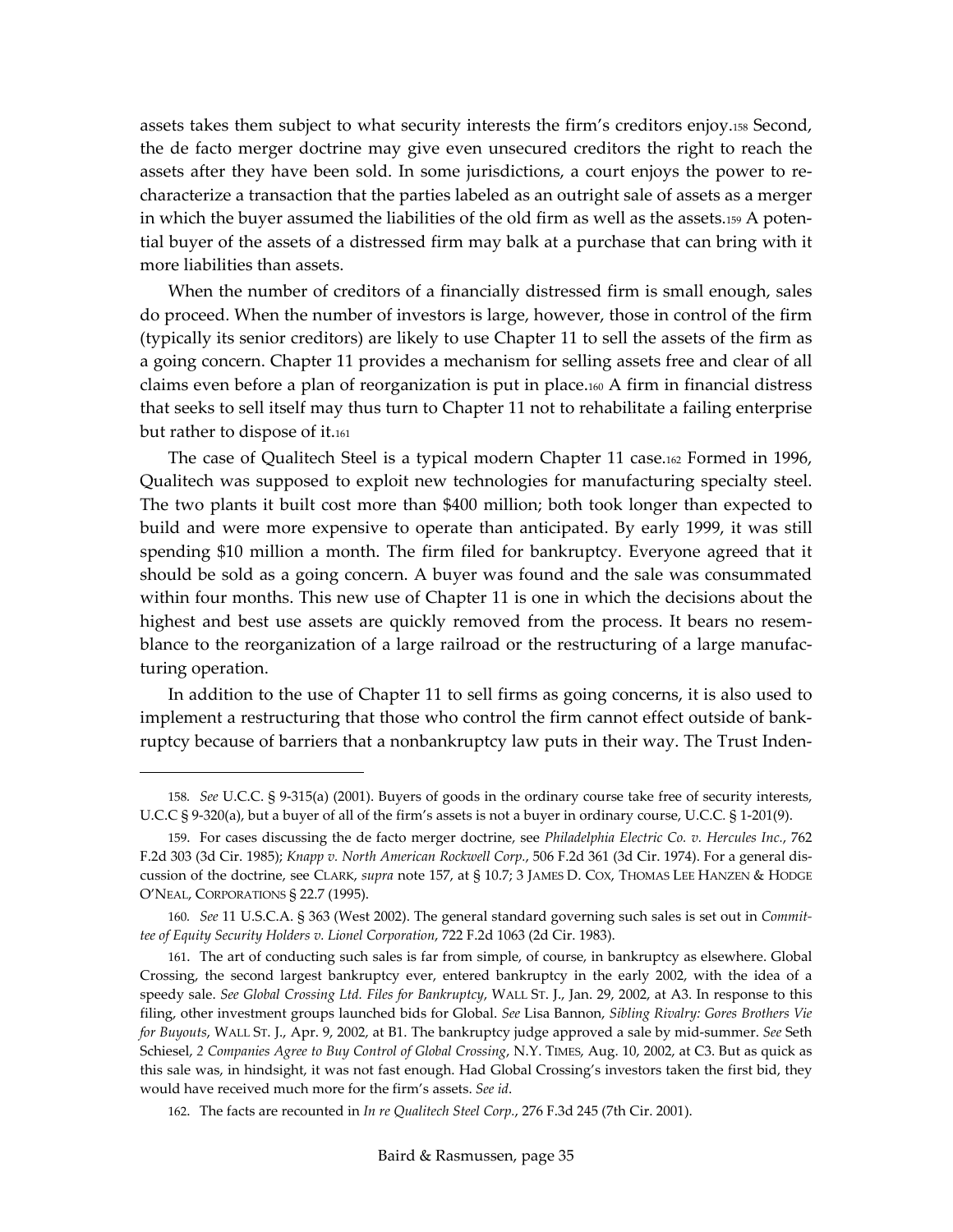ture Act prevents investors from writing contracts that allow investors to act as one. It stipulates that the payment terms on publicly held debt cannot be altered without the consent of the note holder.[163 E](#page-36-0)ven when all would agree that a firm has a going-concern value, but that the cash flow commitments of the firm are too high, the Trust Indenture Act makes an out-of-court restructuring difficult. Each note holder has an incentive to balk at writing down her note, hoping that the other note holders will make the necessary sacrifice. A prepackaged bankruptcy allows firms to overcome the holdout problems that the Act creates.[164](#page-36-1) It allows a majority of the note holders holding over twothirds of the debt to bind the minority[.165](#page-36-2) Here again, rather than a traditional role, one for which it is no longer needed, Chapter 11 is instead being used to implement the wishes of those who control a firm's assets.

#### **CONCLUSION**

Chapter 11 can play its traditional role only in environments in which specialized assets exist, where those assets must remain in a particular firm, where control rights are badly allocated, and where going concern sales are not possible. Our primary focus here has shown that large corporations no longer fit this paradigm. Chapter 11 cannot justify its continued existence on its ability to "save" such firms.

To the extent that any firms contain the necessarily ingredients for an old-fashioned "successful" Chapter 11, they are likely to be small enterprises[.166 F](#page-36-3)irm-specific assets can exist in these environments, often in the form of the human capital of the ownermanager. The restaurant is worth much less without the celebrity chef, as is the jewelry store in a small city that rests upon the relationships the jeweler has developed over the course of decades.

Small firms are also most likely to have haphazard capital structures. Their size makes them more vulnerable to exogenous shocks. Unusually bad weather, a single lawsuit by a disgruntled employee, or a cost overrun on a building project can render them insolvent. Some creditors have had long-term relationships with the firm, but lack control rights or speedy recourse to legal remedies. Apart from the tax collector, these most commonly include small landlords and unions that are owed pension payments.

<span id="page-36-0"></span><sup>163</sup>*. See* Trust Indenture Act, 15 U.S.C. § 77ppp(b) (West 2002). Its importance is the theme of Mark J. Roe, *The Voting Prohibition in Bond Workouts*, 97 YALE L.J. 232 (1987).

<span id="page-36-1"></span><sup>164.</sup> Prepackaged bankruptcies were initially authorized by the Bankruptcy Code when it came into effect in 1979. The routine use of such proceedings, however, only arose in the 1990s. *See* Robert K. Rasmussen & Randall S. Thomas, *Timing Matters: Promoting Forum Shopping by Insolvent Corporations, 94 Nw. U. L.* REV. 1357, 1374-76 (2000). Roughly 10% of the Chapter 11 cases filed by publicly traded firms are prepackaged bankruptcies. *See* 2001 BANKRUPTCY YEARBOOK & ALMANAC 134.

<span id="page-36-2"></span><sup>165.</sup> One can thus view bankruptcy law as a shadow provision in all debt contracts specifying the circumstances as to when principal can be reduced without the bondholder's consent. The obvious question is why the law should mandate the voting requirements—half of the debt holders owing two-thirds of the debt—rather than allowing investors flexibility on this point.

<span id="page-36-3"></span><sup>166.</sup> For an empirical study of small Chapter 11 filings and the small extent to which Chapter 11 still serves its traditional role in this context, see Morrison, *supra* note 8.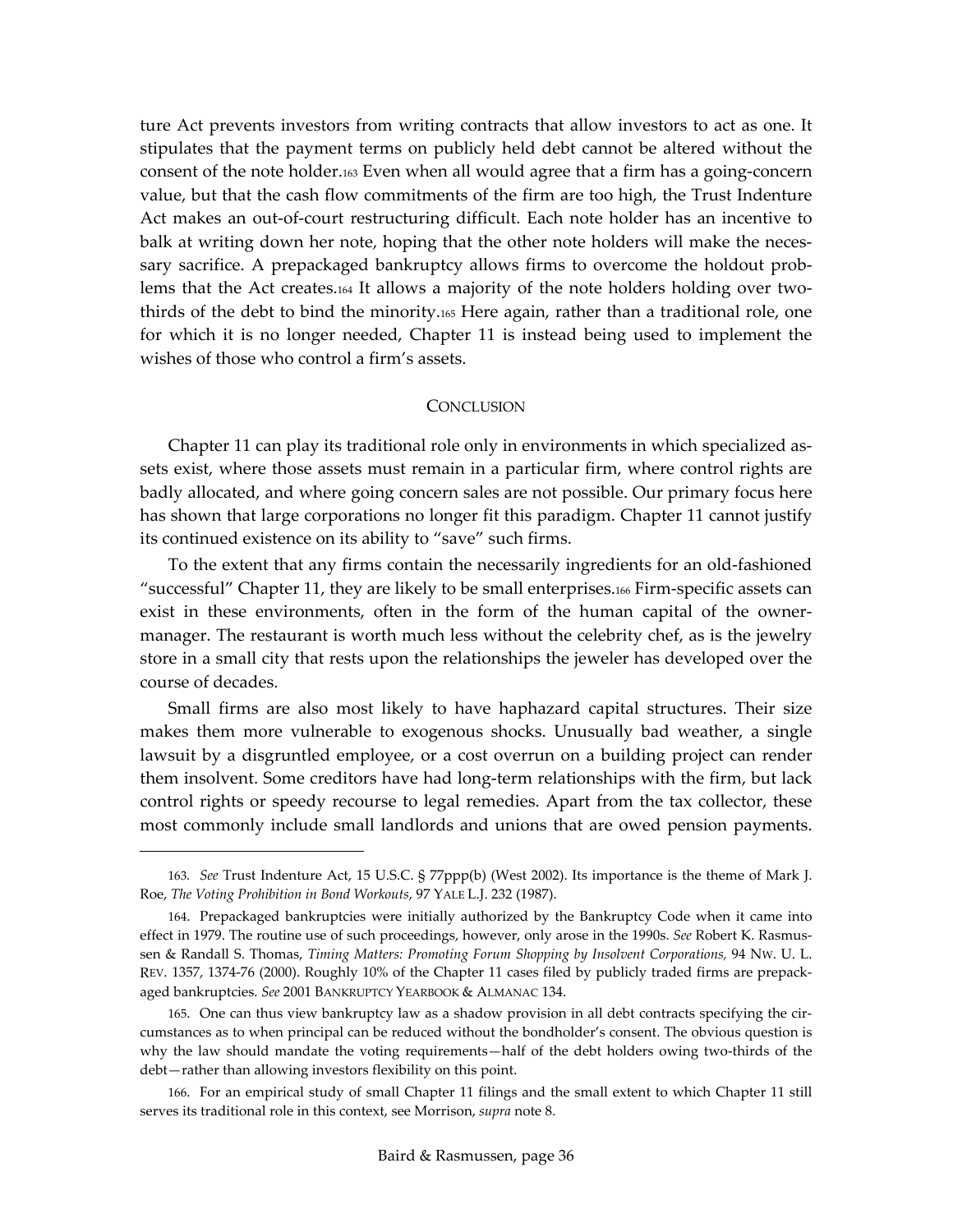Other creditors are owed money from a one-time interaction. In many small Chapter 11 cases, the precipitating event is someone other than an institutional lender trying to enforce a judgment (a disgruntled ex-employee, dissatisfied customer, contractor from a failed expansion effort). These are precisely the types of claimants who may not be the best at making sensible and level-headed decisions about the future of the firm.

Bankruptcy judges are asked to identify quickly who can make it and who cannot. There is evidence that bankruptcy judges do this job well.[167 B](#page-37-0)ut even granting that they do, we have to be realistic about the types of firms that are being saved. We have electrical subcontractors, mom-and-pop restaurants, and retailers with high mark-ups. There are few employees, and turnover of employees in these firms tends to be high. The principal value of preserving such small firms is that it allows their owners to continue to enjoy the psychic benefit of running their own business. The costs fall disproportionately on nonadjusting creditors. One can make the case for a law that facilitates the survival of such firms, but the case is not an easy or compelling one. The days when reorganization law promised substantial benefits are gone.

<span id="page-37-0"></span><sup>167</sup>*. See id.*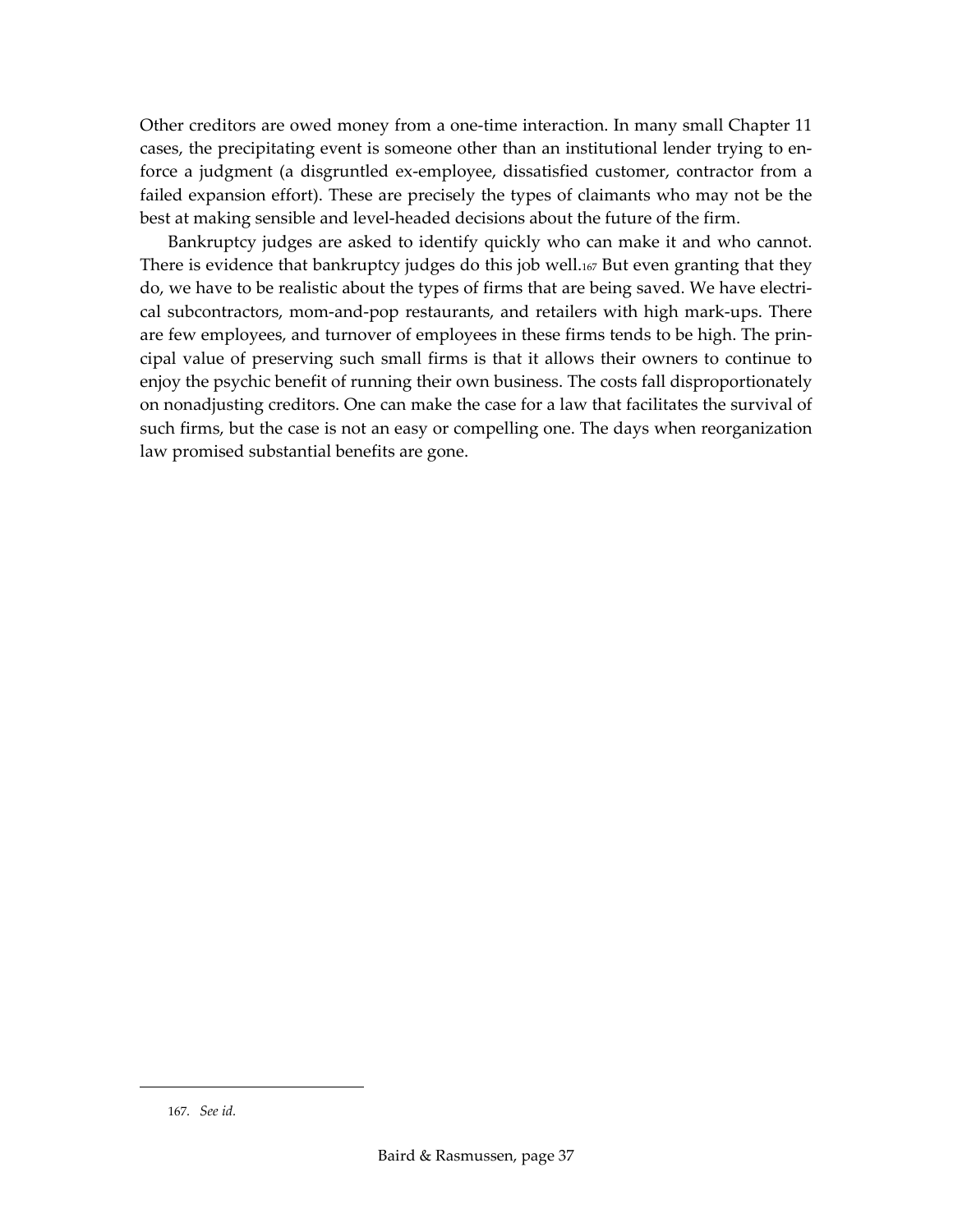Readers with comments should address them to:

Douglas A. Baird University of Chicago Law School 1111 East 60th Street Chicago, IL 60637 douglas\_baird@law.uchicago.edu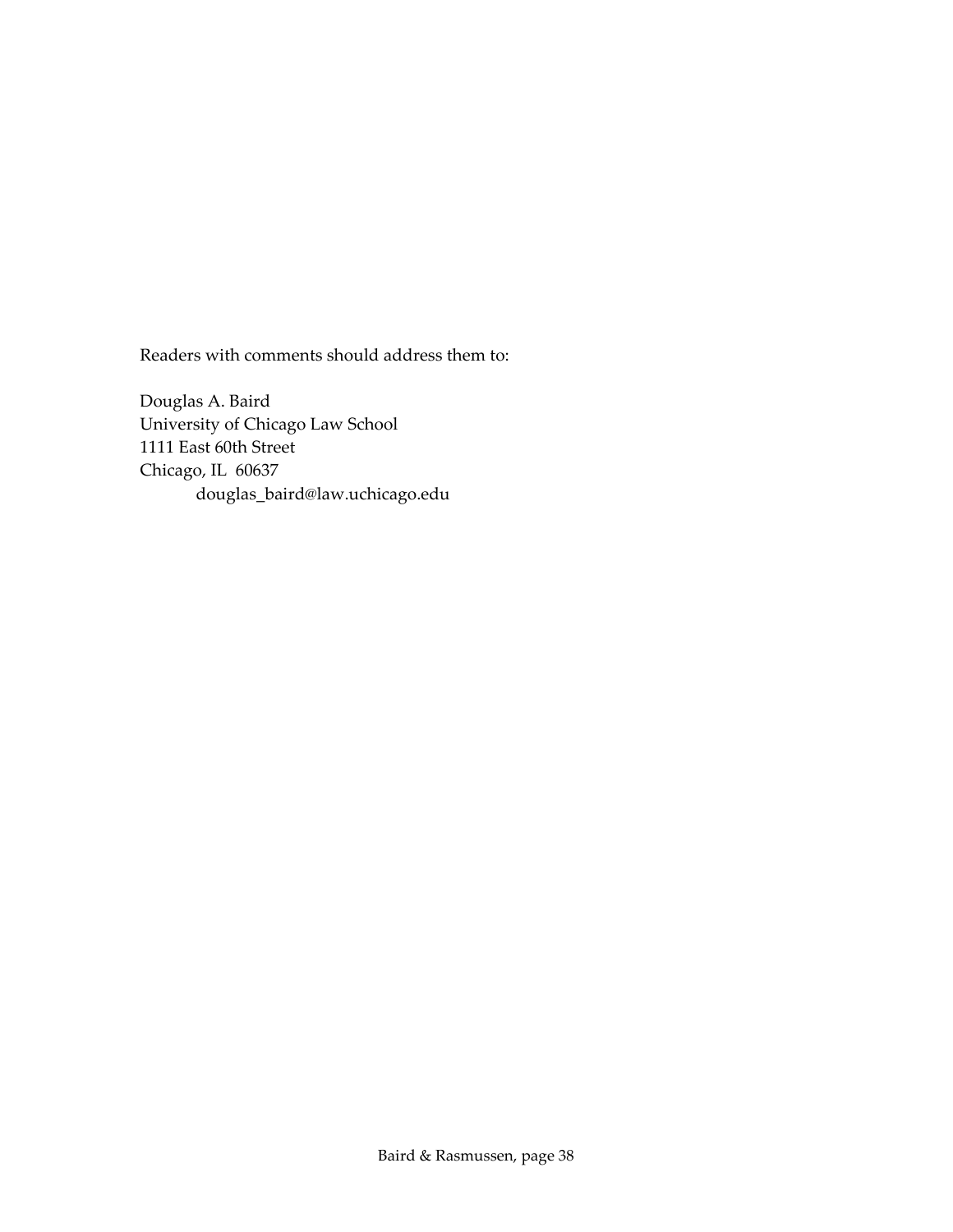# Chicago Working Papers in Law and Economics (Second Series)

- 1. William M. Landes, Copyright Protection of Letters, Diaries and Other Unpublished Works: An Economic Approach (July 1991)
- 2. Richard A. Epstein, The Path to *The T. J. Hooper*: The Theory and History of Custom in the Law of Tort (August 1991)
- 3. Cass R. Sunstein, On Property and Constitutionalism (September 1991)
- 4. Richard A. Posner, Blackmail, Privacy, and Freedom of Contract (February 1992)
- 5. Randal C. Picker, Security Interests, Misbehavior, and Common Pools (February 1992)
- 6. Tomas J. Philipson & Richard A. Posner, Optimal Regulation of AIDS (April 1992)
- 7. Douglas G. Baird, Revisiting Auctions in Chapter 11 (April 1992)
- 8. William M. Landes, Sequential versus Unitary Trials: An Economic Analysis (July 1992)
- 9. William M. Landes & Richard A. Posner, The Influence of Economics on Law: A Quantitative Study (August 1992)
- 10. Alan O. Sykes, The Welfare Economics of Immigration Law: A Theoretical Survey With An Analysis of U.S. Policy (September 1992)
- 11. Douglas G. Baird, 1992 Katz Lecture: Reconstructing Contracts (November 1992)
- 12. Gary S. Becker, The Economic Way of Looking at Life (January 1993)
- 13. J. Mark Ramseyer, Credibly Committing to Efficiency Wages: Cotton Spinning Cartels in Imperial Japan (March 1993)
- 14. Cass R. Sunstein, Endogenous Preferences, Environmental Law (April 1993)
- 15. Richard A. Posner, What Do Judges and Justices Maximize? (The Same Thing Everyone Else Does) (April 1993)
- 16. Lucian Arye Bebchuk and Randal C. Picker, Bankruptcy Rules, Managerial Entrenchment, and Firm-Specific Human Capital (August 1993)
- 17. J. Mark Ramseyer, Explicit Reasons for Implicit Contracts: The Legal Logic to the Japanese Main Bank System (August 1993)
- 18. William M. Landes and Richard A. Posner, The Economics of Anticipatory Adjudication (September 1993)
- 19. Kenneth W. Dam, The Economic Underpinnings of Patent Law (September 1993)
- 20. Alan O. Sykes, An Introduction to Regression Analysis (October 1993)
- 21. Richard A. Epstein, The Ubiquity of the Benefit Principle (March 1994)
- 22. Randal C. Picker, An Introduction to Game Theory and the Law (June 1994)
- 23. William M. Landes, Counterclaims: An Economic Analysis (June 1994)
- 24. J. Mark Ramseyer, The Market for Children: Evidence from Early Modern Japan (August 1994)
- 25. Robert H. Gertner and Geoffrey P. Miller, Settlement Escrows (August 1994)
- 26. Kenneth W. Dam, Some Economic Considerations in the Intellectual Property Protection of Software (August 1994)
- 27. Cass R. Sunstein, Rules and Rulelessness, (October 1994)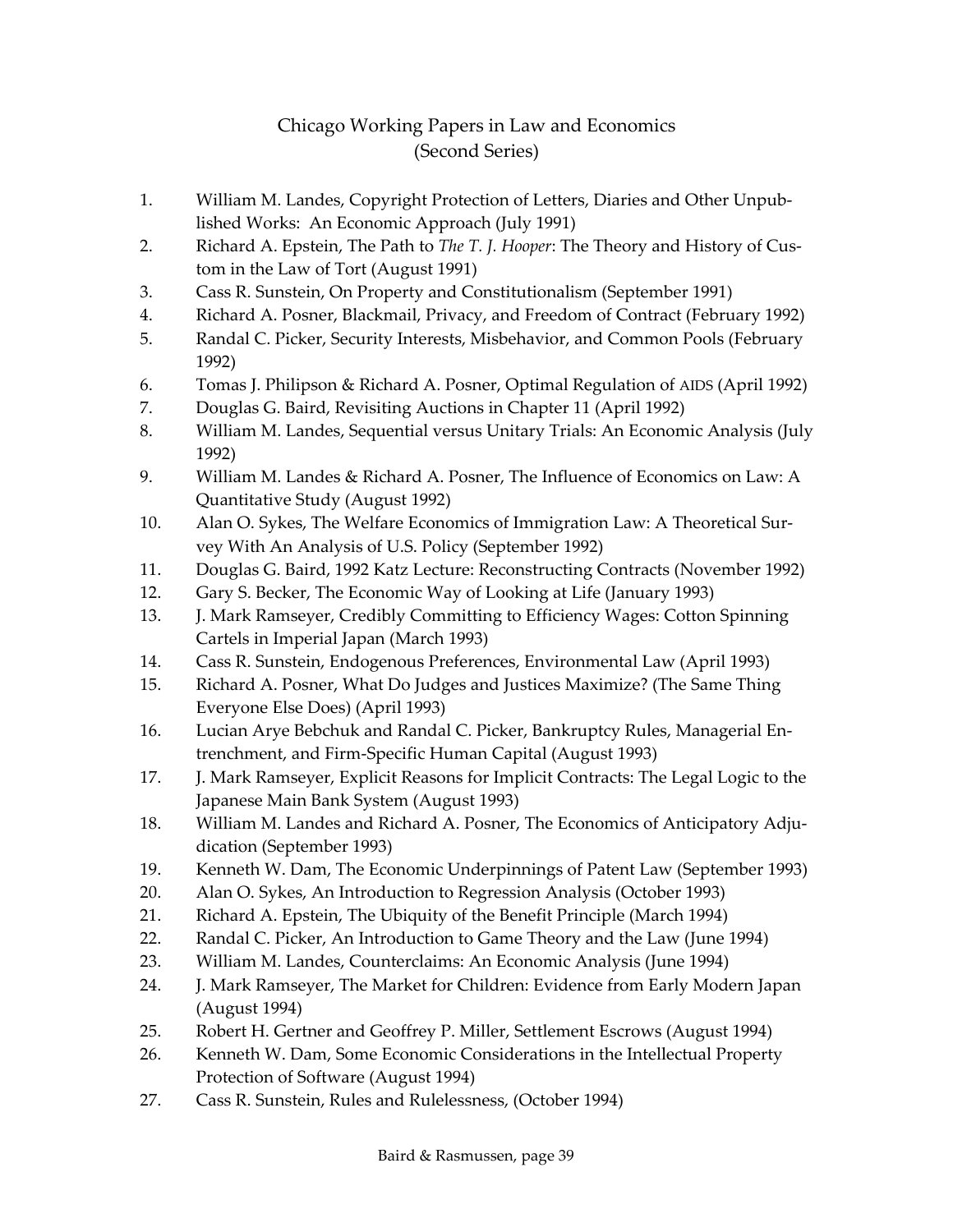- 28. David Friedman, More Justice for Less Money: A Step Beyond *Cimino* (December 1994)
- 29. Daniel Shaviro, Budget Deficits and the Intergenerational Distribution of Lifetime Consumption (January 1995)
- 30. Douglas G. Baird, The Law and Economics of Contract Damages (February 1995)
- 31. Daniel Kessler, Thomas Meites, and Geoffrey P. Miller, Explaining Deviations from the Fifty Percent Rule: A Multimodal Approach to the Selection of Cases for Litigation (March 1995)
- 32. Geoffrey P. Miller, Das Kapital: Solvency Regulation of the American Business Enterprise (April 1995)
- 33. Richard Craswell, Freedom of Contract (August 1995)
- 34. J. Mark Ramseyer, Public Choice (November 1995)
- 35. Kenneth W. Dam, Intellectual Property in an Age of Software and Biotechnology (November 1995)
- 36. Cass R. Sunstein, Social Norms and Social Roles (January 1996)
- 37. J. Mark Ramseyer and Eric B. Rasmusen, Judicial Independence in Civil Law Regimes: Econometrics from Japan (January 1996)
- 38. Richard A. Epstein, Transaction Costs and Property Rights: Or Do Good Fences Make Good Neighbors? (March 1996)
- 39. Cass R. Sunstein, The Cost-Benefit State (May 1996)
- 40. William M. Landes and Richard A. Posner, The Economics of Legal Disputes Over the Ownership of Works of Art and Other Collectibles (July 1996)
- 41. John R. Lott, Jr. and David B. Mustard, Crime, Deterrence, and Right-to-Carry Concealed Handguns (August 1996)
- 42. Cass R. Sunstein, Health-Health Tradeoffs (September 1996)
- 43. G. Baird, The Hidden Virtues of Chapter 11: An Overview of the Law and Economics of Financially Distressed Firms (March 1997)
- 44. Richard A. Posner, Community, Wealth, and Equality (March 1997)
- 45. William M. Landes, The Art of Law and Economics: An Autobiographical Essay (March 1997)
- 46. Cass R. Sunstein, Behavioral Analysis of Law (April 1997)
- 47. John R. Lott, Jr. and Kermit Daniel, Term Limits and Electoral Competitiveness: Evidence from California's State Legislative Races (May 1997)
- 48. Randal C. Picker, Simple Games in a Complex World: A Generative Approach to the Adoption of Norms (June 1997)
- 49. Richard A. Epstein, Contracts Small and Contracts Large: Contract Law through the Lens of Laissez-Faire (August 1997)
- 50. Cass R. Sunstein, Daniel Kahneman, and David Schkade, Assessing Punitive Damages (with Notes on Cognition and Valuation in Law) (December 1997)
- 51. William M. Landes, Lawrence Lessig, and Michael E. Solimine, Judicial Influence: A Citation Analysis of Federal Courts of Appeals Judges (January 1998)
- 52. John R. Lott, Jr., A Simple Explanation for Why Campaign Expenditures are Increasing: The Government is Getting Bigger (February 1998)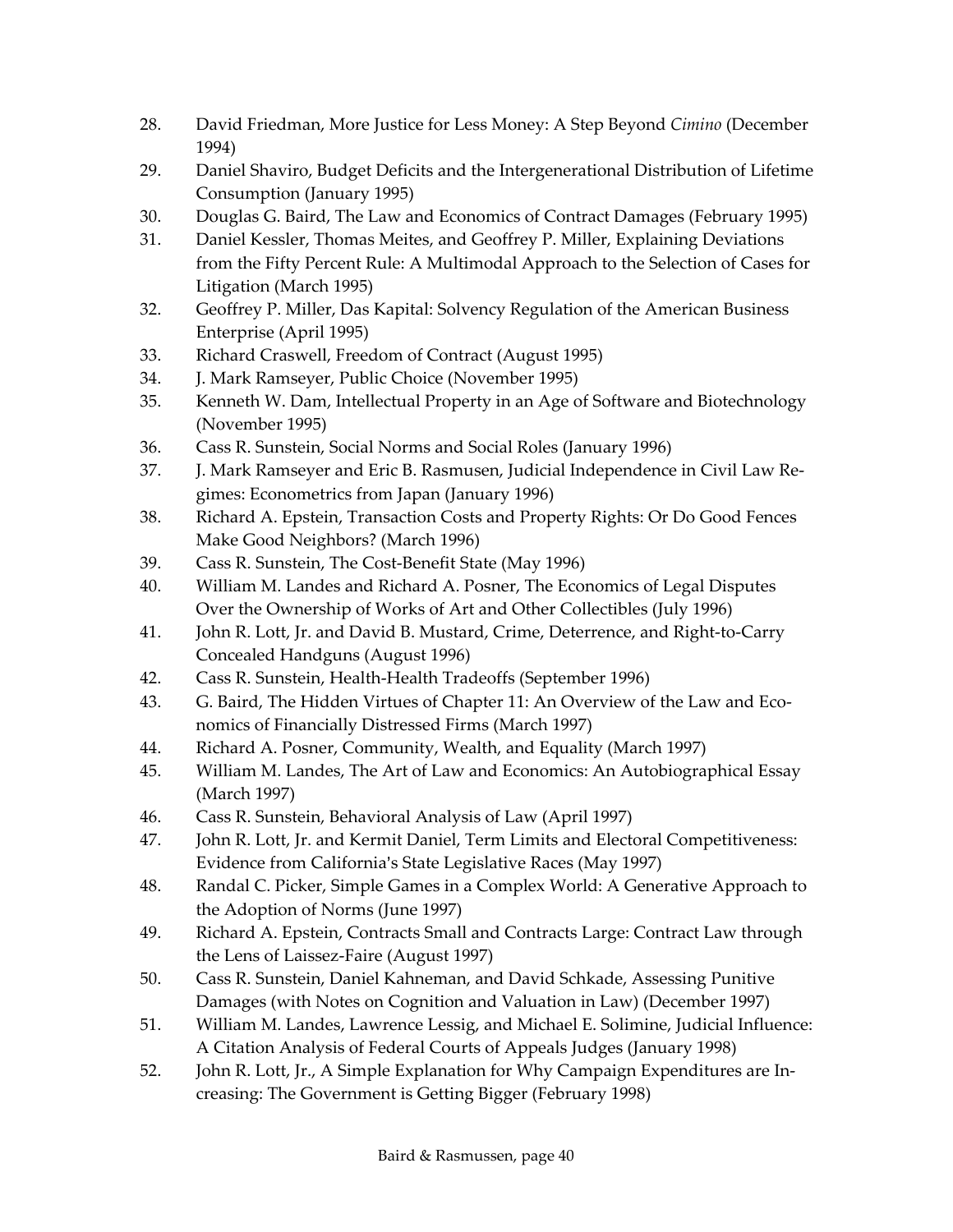- 53. Richard A. Posner, Values and Consequences: An Introduction to Economic Analysis of Law (March 1998)
- 54. Denise DiPasquale and Edward L. Glaeser, Incentives and Social Capital: Are Homeowners Better Citizens? (April 1998)
- 55. Christine Jolls, Cass R. Sunstein, and Richard Thaler, A Behavioral Approach to Law and Economics (May 1998)
- 56. John R. Lott, Jr., Does a Helping Hand Put Others At Risk?: Affirmative Action, Police Departments, and Crime (May 1998)
- 57. Cass R. Sunstein and Edna Ullmann-Margalit, Second-Order Decisions (June 1998)
- 58. Jonathan M. Karpoff and John R. Lott, Jr., Punitive Damages: Their Determinants, Effects on Firm Value, and the Impact of Supreme Court and Congressional Attempts to Limit Awards (July 1998)
- 59. Kenneth W. Dam, Self-Help in the Digital Jungle (August 1998)
- 60. John R. Lott, Jr., How Dramatically Did Women's Suffrage Change the Size and Scope of Government? (September 1998)
- 61. Kevin A. Kordana and Eric A. Posner, A Positive Theory of Chapter 11 (October 1998)
- 62. David A. Weisbach, Line Drawing, Doctrine, and Efficiency in the Tax Law (November 1998)
- 63. Jack L. Goldsmith and Eric A. Posner, A Theory of Customary International Law (November 1998)
- 64. John R. Lott, Jr., Public Schooling, Indoctrination, and Totalitarianism (December 1998)
- 65. Cass R. Sunstein, Private Broadcasters and the Public Interest: Notes Toward A "Third Way" (January 1999)
- 66. Richard A. Posner, An Economic Approach to the Law of Evidence (February 1999)
- 67. Yannis Bakos, Erik Brynjolfsson, Douglas Lichtman, Shared Information Goods (February 1999)
- 68. Kenneth W. Dam, Intellectual Property and the Academic Enterprise (February 1999)
- 69. Gertrud M. Fremling and Richard A. Posner, Status Signaling and the Law, with Particular Application to Sexual Harassment (March 1999)
- 70. Cass R. Sunstein, Must Formalism Be Defended Empirically? (March 1999)
- 71. Jonathan M. Karpoff, John R. Lott, Jr., and Graeme Rankine, Environmental Violations, Legal Penalties, and Reputation Costs (March 1999)
- 72. Matthew D. Adler and Eric A. Posner, Rethinking Cost-Benefit Analysis (April 1999)
- 73. John R. Lott, Jr. and William M. Landes, Multiple Victim Public Shooting, Bombings, and Right-to-Carry Concealed Handgun Laws: Contrasting Private and Public Law Enforcement (April 1999)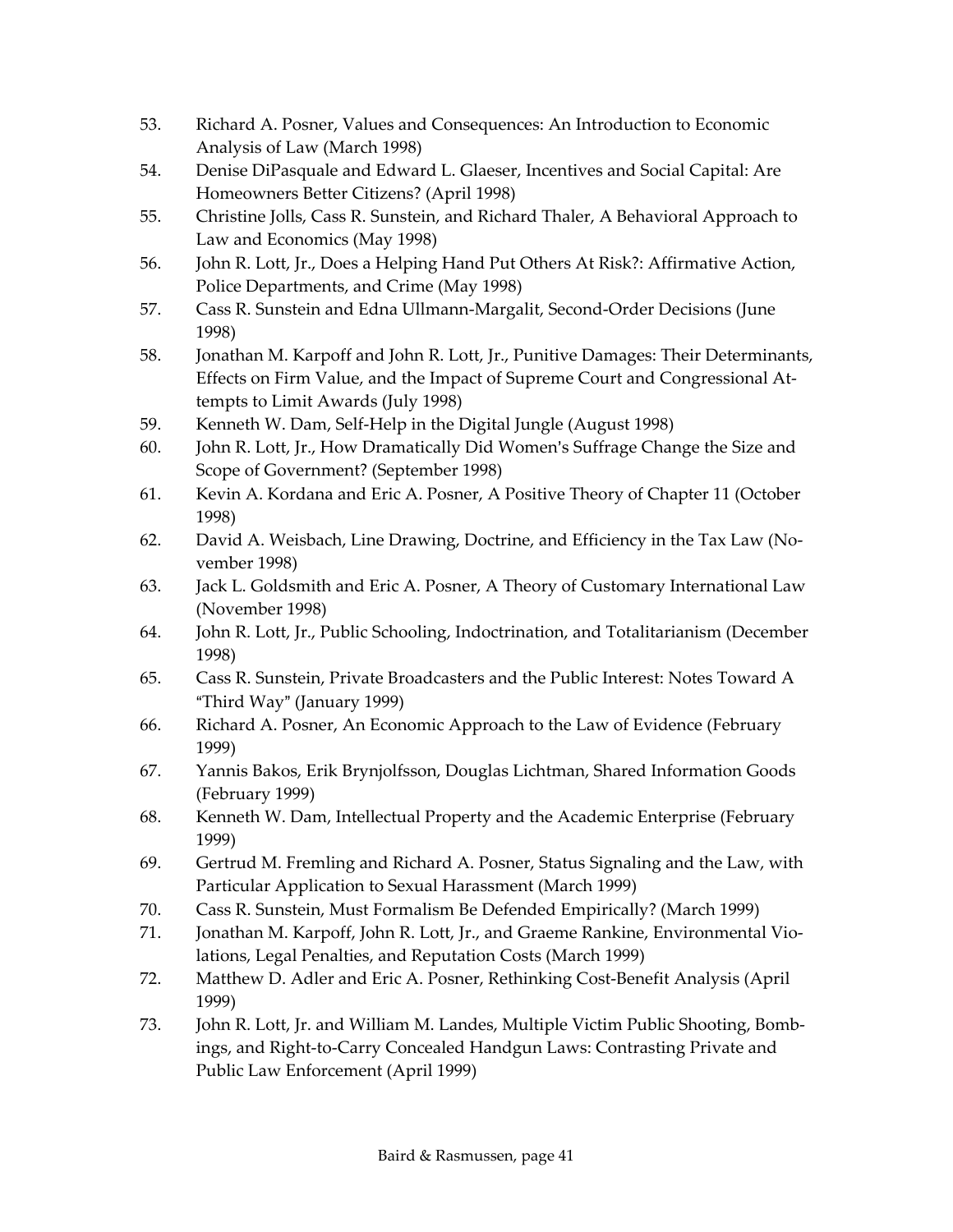- 74. Lisa Bernstein, The Questionable Empirical Basis of Article 2's Incorporation Strategy: A Preliminary Study (May 1999)
- 75. Richard A. Epstein, Deconstructing Privacy: and Putting It Back Together Again (May 1999)
- 76. William M. Landes, Winning the Art Lottery: The Economic Returns to the Ganz Collection (May 1999)
- 77. Cass R. Sunstein, David Schkade, and Daniel Kahneman, Do People Want Optimal Deterrence? (June 1999)
- 78. Tomas J. Philipson and Richard A. Posner, The Long-Run Growth in Obesity as a Function of Technological Change (June 1999)
- 79. David A. Weisbach, Ironing Out the Flat Tax (August 1999)
- 80. Eric A. Posner, A Theory of Contract Law under Conditions of Radical Judicial Error (August 1999)
- 81. David Schkade, Cass R. Sunstein, and Daniel Kahneman, Are Juries Less Erratic than Individuals? Deliberation, Polarization, and Punitive Damages (September 1999)
- 82. Cass R. Sunstein, Nondelegation Canons (September 1999)
- 83. Richard A. Posner, The Theory and Practice of Citations Analysis, with Special Reference to Law and Economics (September 1999)
- 84. Randal C. Picker, Regulating Network Industries: A Look at *Intel* (October 1999)
- 85. Cass R. Sunstein, Cognition and Cost-Benefit Analysis (October 1999)
- 86. Douglas G. Baird and Edward R. Morrison, Optimal Timing and Legal Decisionmaking: The Case of the Liquidation Decision in Bankruptcy (October 1999)
- 87. Gertrud M. Fremling and Richard A. Posner, Market Signaling of Personal Characteristics (November 1999)
- 88. Matthew D. Adler and Eric A. Posner, Implementing Cost-Benefit Analysis When Preferences Are Distorted (November 1999)
- 89. Richard A. Posner, Orwell versus Huxley: Economics, Technology, Privacy, and Satire (November 1999)
- 90. David A. Weisbach, Should the Tax Law Require Current Accrual of Interest on Derivative Financial Instruments? (December 1999)
- 91. Cass R. Sunstein, The Law of Group Polarization (December 1999)
- 92. Eric A. Posner, Agency Models in Law and Economics (January 2000)
- 93. Karen Eggleston, Eric A. Posner, and Richard Zeckhauser, Simplicity and Complexity in Contracts (January 2000)
- 94. Douglas G. Baird and Robert K. Rasmussen, Boyd's Legacy and Blackstone's Ghost (February 2000)
- 95. David Schkade, Cass R. Sunstein, Daniel Kahneman, Deliberating about Dollars: The Severity Shift (February 2000)
- 96. Richard A. Posner and Eric B. Rasmusen, Creating and Enforcing Norms, with Special Reference to Sanctions (March 2000)
- 97. Douglas Lichtman, Property Rights in Emerging Platform Technologies (April 2000)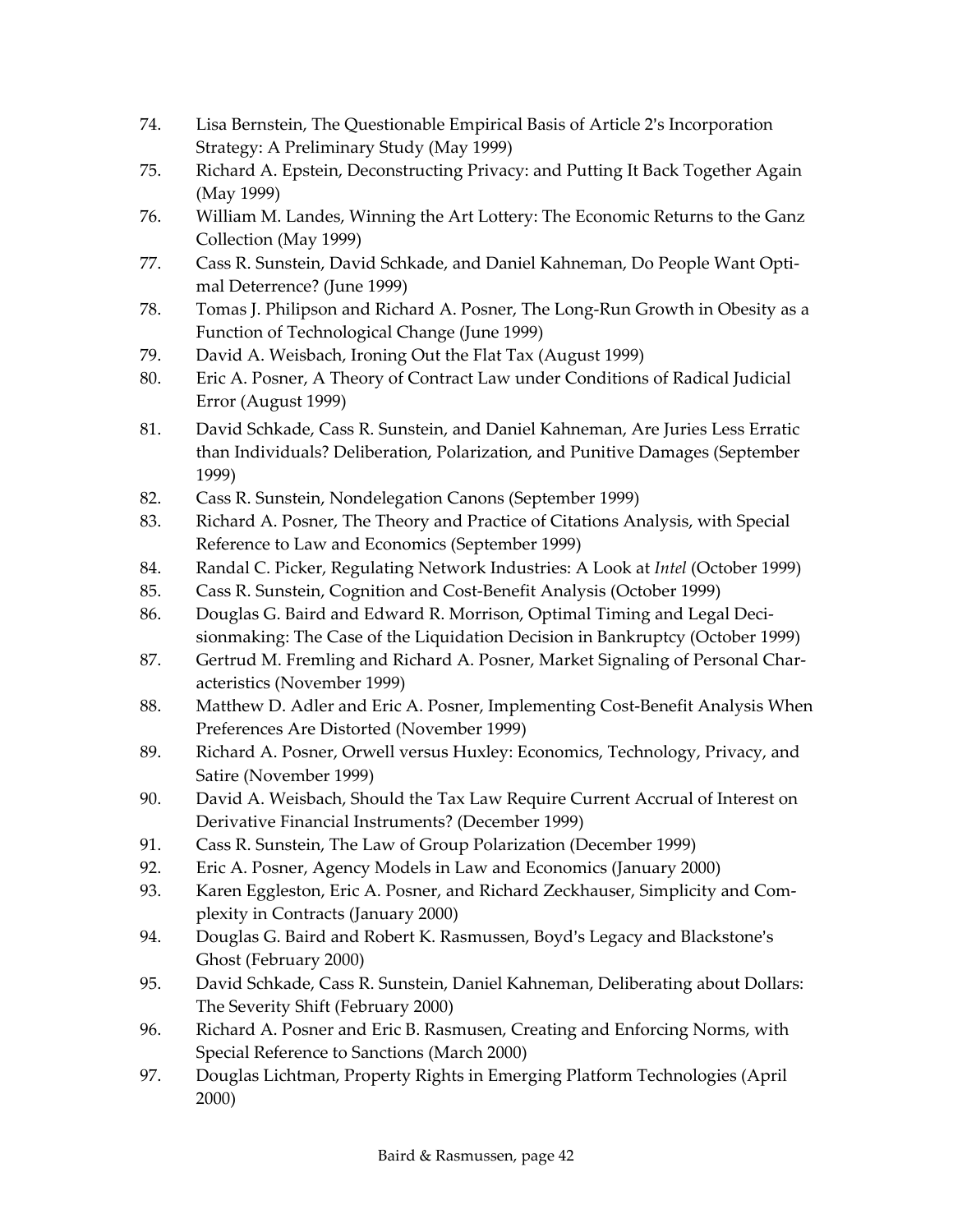- 98. Cass R. Sunstein and Edna Ullmann-Margalit, Solidarity in Consumption (May 2000)
- 99. David A. Weisbach, An Economic Analysis of Anti-Tax Avoidance Laws (May 2000, revised May 2002)
- 100. Cass R. Sunstein, Human Behavior and the Law of Work (June 2000)
- 101. William M. Landes and Richard A. Posner, Harmless Error (June 2000)
- 102. Robert H. Frank and Cass R. Sunstein, Cost-Benefit Analysis and Relative Position (August 2000)
- 103. Eric A. Posner, Law and the Emotions (September 2000)
- 104. Cass R. Sunstein, Cost-Benefit Default Principles (October 2000)
- 105. Jack Goldsmith and Alan Sykes, The Dormant Commerce Clause and the Internet (November 2000)
- 106. Richard A. Posner, Antitrust in the New Economy (November 2000)
- 107. Douglas Lichtman, Scott Baker, and Kate Kraus, Strategic Disclosure in the Patent System (November 2000)
- 108. Jack L. Goldsmith and Eric A. Posner, Moral and Legal Rhetoric in International Relations: A Rational Choice Perspective (November 2000)
- 109. William Meadow and Cass R. Sunstein, Statistics, Not Experts (December 2000)
- 110. Saul Levmore, Conjunction and Aggregation (December 2000)
- 111. Saul Levmore, Puzzling Stock Options and Compensation Norms (December 2000)
- 112. Richard A. Epstein and Alan O. Sykes, The Assault on Managed Care: Vicarious Liability, Class Actions and the Patient's Bill of Rights (December 2000)
- 113. William M. Landes, Copyright, Borrowed Images and Appropriation Art: An Economic Approach (December 2000)
- 114. Cass R. Sunstein, Switching the Default Rule (January 2001)
- 115. George G. Triantis, Financial Contract Design in the World of Venture Capital (January 2001)
- 116. Jack Goldsmith, Statutory Foreign Affairs Preemption (February 2001)
	- 117. Richard Hynes and Eric A. Posner, The Law and Economics of Consumer Finance (February 2001)
	- 118. Cass R. Sunstein, Academic Fads and Fashions (with Special Reference to Law) (March 2001)
	- 119. Eric A. Posner, Controlling Agencies with Cost-Benefit Analysis: A Positive Political Theory Perspective (April 2001)
	- 120. Douglas G. Baird, Does Bogart Still Get Scale? Rights of Publicity in the Digital Age (April 2001)
	- 121. Douglas G. Baird and Robert K. Rasmussen, Control Rights, Priority Rights and the Conceptual Foundations of Corporate Reorganization (April 2001)
	- 122. David A. Weisbach, Ten Truths about Tax Shelters (May 2001)
	- 123. William M. Landes, What Has the Visual Arts Rights Act of 1990 Accomplished? (May 2001)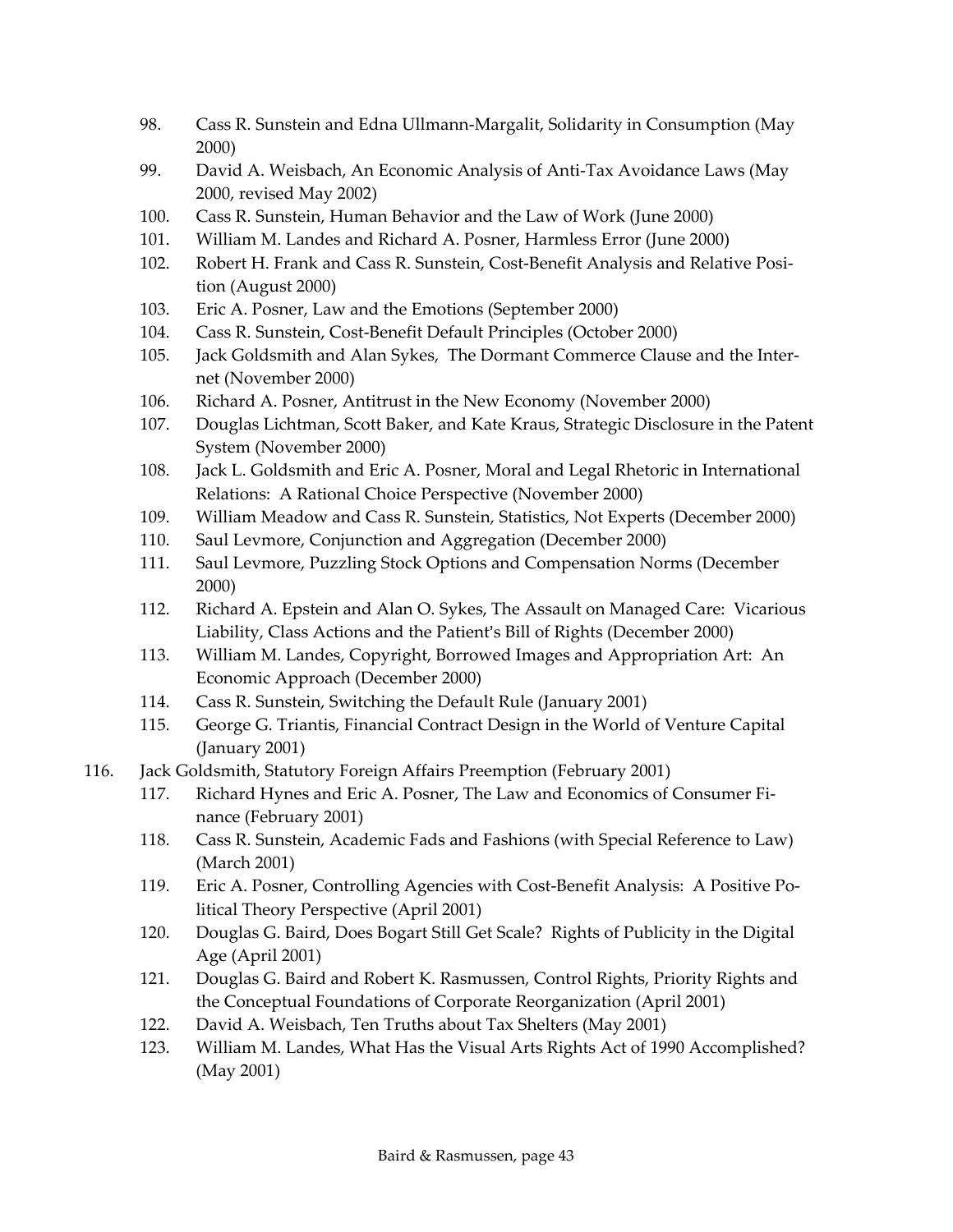- 124. Cass R. Sunstein, Social and Economic Rights? Lessons from South Africa (May 2001)
- 125. Christopher Avery, Christine Jolls, Richard A. Posner, and Alvin E. Roth, The Market for Federal Judicial Law Clerks (June 2001)
- 126. Douglas G. Baird and Edward R. Morrison, Bankruptcy Decision Making (June 2001)
- 127. Cass R. Sunstein, Regulating Risks after ATA (June 2001)
- 128. Cass R. Sunstein, The Laws of Fear (June 2001)
- 129. Richard A. Epstein, In and Out of Public Solution: The Hidden Perils of Property Transfer (July 2001)
- 130. Randal C. Picker, Pursuing a Remedy in *Microsoft*: The Declining Need for Centralized Coordination in a Networked World (July 2001)
- 131. Cass R. Sunstein, Daniel Kahneman, David Schkade, and Ilana Ritov, Predictably Incoherent Judgments (July 2001)
- 132. Eric A. Posner, Courts Should Not Enforce Government Contracts (August 2001)
- 133. Lisa Bernstein, Private Commercial Law in the Cotton Industry: Creating Cooperation through Rules, Norms, and Institutions (August 2001)
- 134. Richard A. Epstein, The Allocation of the Commons:Parking and Stopping on the Commons (August 2001)
- 135. Cass R. Sunstein, The Arithmetic of Arsenic (September 2001)
- 136. Eric A. Posner, Richard Hynes, and Anup Malani, The Political Economy of Property Exemption Laws (September 2001)
- 137. Eric A. Posner and George G. Triantis, Covenants Not to Compete from an Incomplete Contracts Perspective (September 2001)
- 138. Cass R. Sunstein, Probability Neglect: Emptions, Worst Cases, and Law (November 2001)
- 139. Randall S. Kroszner and Philip E. Strahan, Throwing Good Money after Bad? Board Connections and Conflicts in Bank Lending (December 2001)
- 140. Alan O. Sykes, TRIPs, Pharmaceuticals, Developing Countries, and the Doha "Solution" (February 2002)
- 141. Edna Ullmann-Margalit and Cass R. Sunstein, Inequality and Indignation (February 2002)
- 142. Daniel N. Shaviro and David A. Weisbach, The Fifth Circuit Gets It Wrong in *Compaq v. Commissioner* (February 2002) (Published in *Tax Notes*, January 28, 2002)
- 143. Warren F. Schwartz and Alan O. Sykes, The Economic Structure of Renegotiation and Dispute Resolution in the WTO/GATT System (March 2002, forthcoming *Journal of Legal Studies* 2002)
- 144. Richard A. Epstein, HIPAA on Privacy: Its Unintended and Intended Consequences (March 2002, forthcoming *Cato Journal*, summer 2002)
- 145. David A. Weisbach, Thinking Ouside the Little Boxes (March 2002, forthcoming *Texas Law Review*)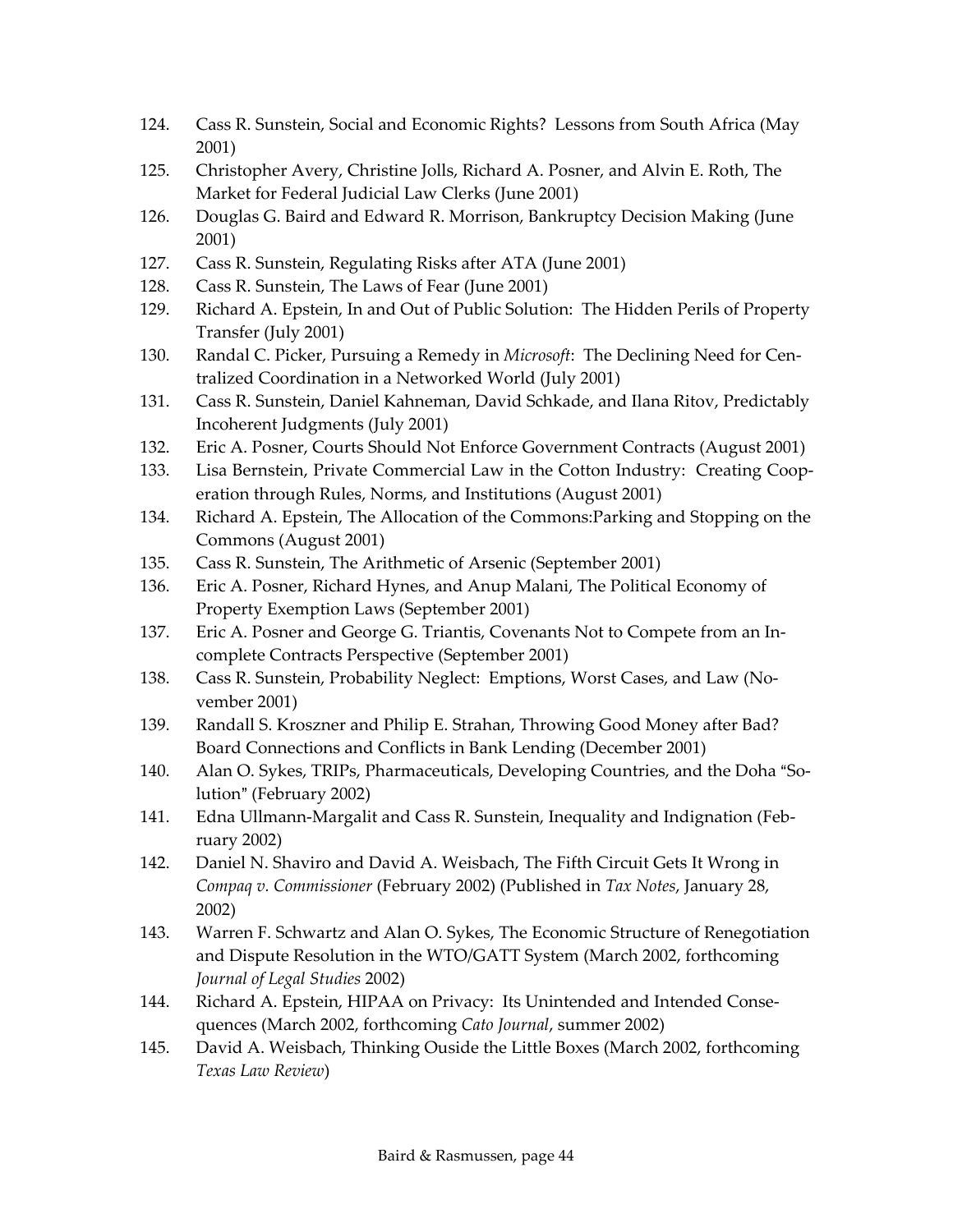- 146. Eric A. Posner, Economic Analysis of Contract Law after Three Decades: Success or Failure (March 2002)
- 147. Randal C. Picker, Copyright as Entry Policy: The Case of Digital Distribution (April 2002, forthcoming The Antitrust Bulletin)
- 148. David A. Weisbach, Taxes and Torts in the Redistribution of Income (April 2002, Coase Lecture February 2002)
- 149. Cass R. Sunstein, Beyond the Precautionary Principle (April 2002)
- 150. Robert W. Hahn and Cass R. Sunstein, A New Executive Order for Improving Federal Regulation? Deeper and Wider Cost-Benefit Analysis (April 2002)
- 151. Douglas Lichtman, Copyright as a Rule of Evidence (May 2002)
- 152. Richard A. Epstein, Steady the Course: Property Rights in Genetic Material (May 2002)
- 153. Jack Goldsmith and Cass R. Sunstein, Military Tribunals and Legal Culture: What a Difference Sixty Years Makes (June 2002)
- 154. William M. Landes and Richard A. Posner, Indefinitely Renewable Copyright (July 2002)
- 155. Anne Gron and Alan O. Sykes, Terrorism and Insurance Markets: A Role for the Government as Insurer? (July 2002)
- 156. Cass R. Sunstein and Adrian Vermeule, Interpretation and Institutions (July 2002)
- 157. Cass R. Sunstein, The Rights of Animals: A Very Short Primer (August 2002)
- 158. Cass R. Sunstein, Avoiding Absurdity? A New Canon in Regulatory Law (with Notes on Interpretive Theory) (August 2002)
- 159. Randal C. Picker, From Edison to the Broadcast Flag: Mechanisms of Consent and Refusal and the Propertization of Copyright (September 2002)
- 160. Eric A. Posner, A Theory of the Laws of War (September 2002)
- 161 Eric A. Posner, Probability Errors: Some Positive and Normative Implications for Tort and Contract Law (September 2002)
- 162. Lior Jacob Strahilevitz, Charismatic Code, Social Norms, and the Emergence of Cooperation on the File-Swapping Networks (September 2002)
- 163. David A. Weisbach, Does the X-Tax Mark the Spot? (September 2002)
- 164. Cass R. Sunstein, Conformity and Dissent (September 2002)
- 165. Cass R. Sunstein, Hazardous Heuristics (October 2002)
- 166. Douglas Lichtman, Uncertainty and the Standard for Preliminary Relief (October 2002)
- 167. Edward T. Swaine, Rational Custom (November 2002)
- 168. Julie Roin, Truth in Government: Beyond the Tax Expenditure Budget (November 2002)
- 169. Avraham D. Tabbach, Criminal Behavior, Sanctions, and Income Taxation: An Economic Analysis (November 2002)
- 170. Richard A. Epstein, In Defense of "Old" Public Health: The Legal Framework for the Regulation of Public Health (December 2002)
- 171. Richard A. Epstein, Animals as Objects, or Subjects, of Rights (December 2002)